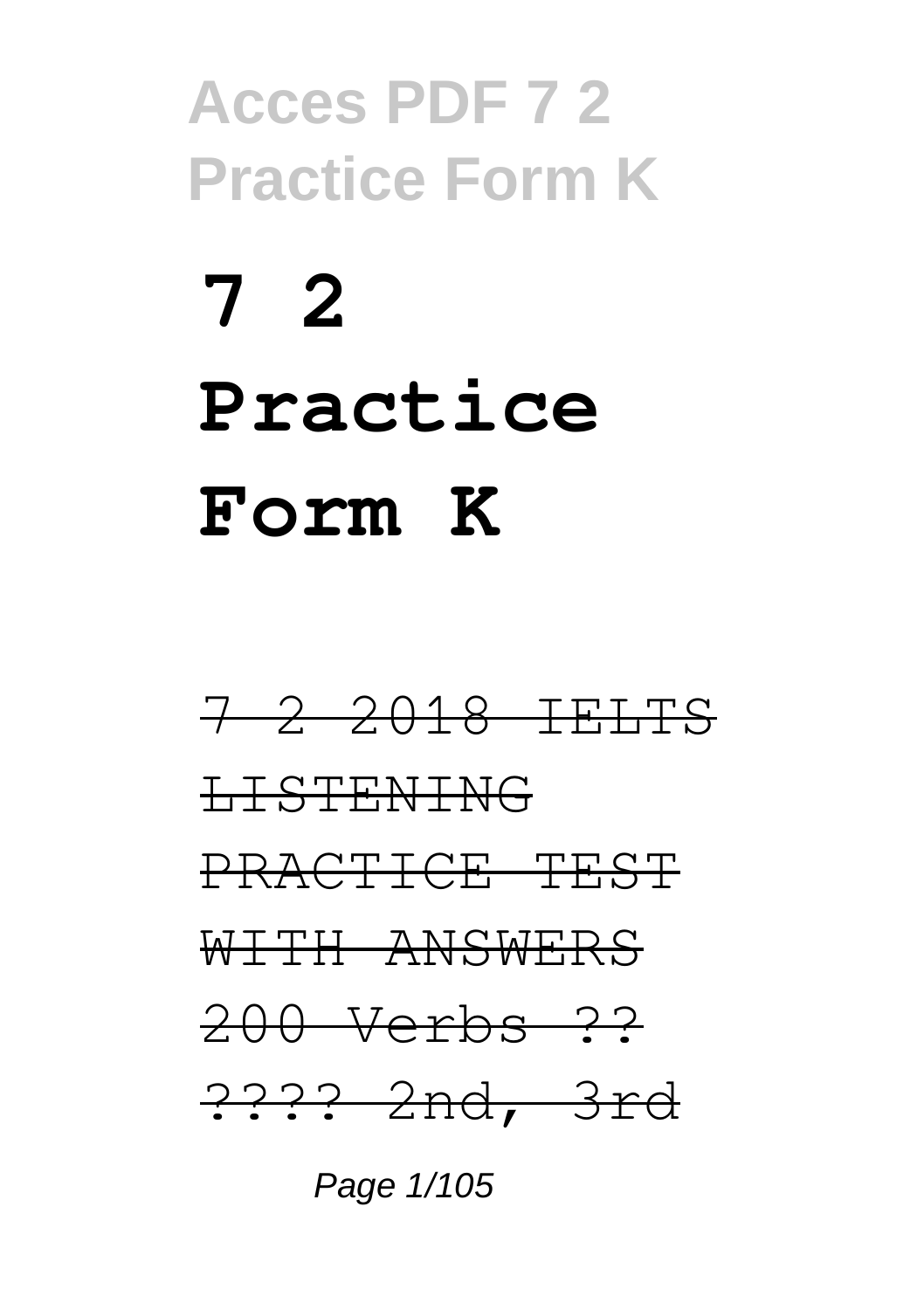Form + Daily Use English Verbs | Verbs For Daily use How to Be More DISCIPLINED - 6 Ways to Master Self Control *How to Solve a Rubik's Cube | WIRED* Page 2/105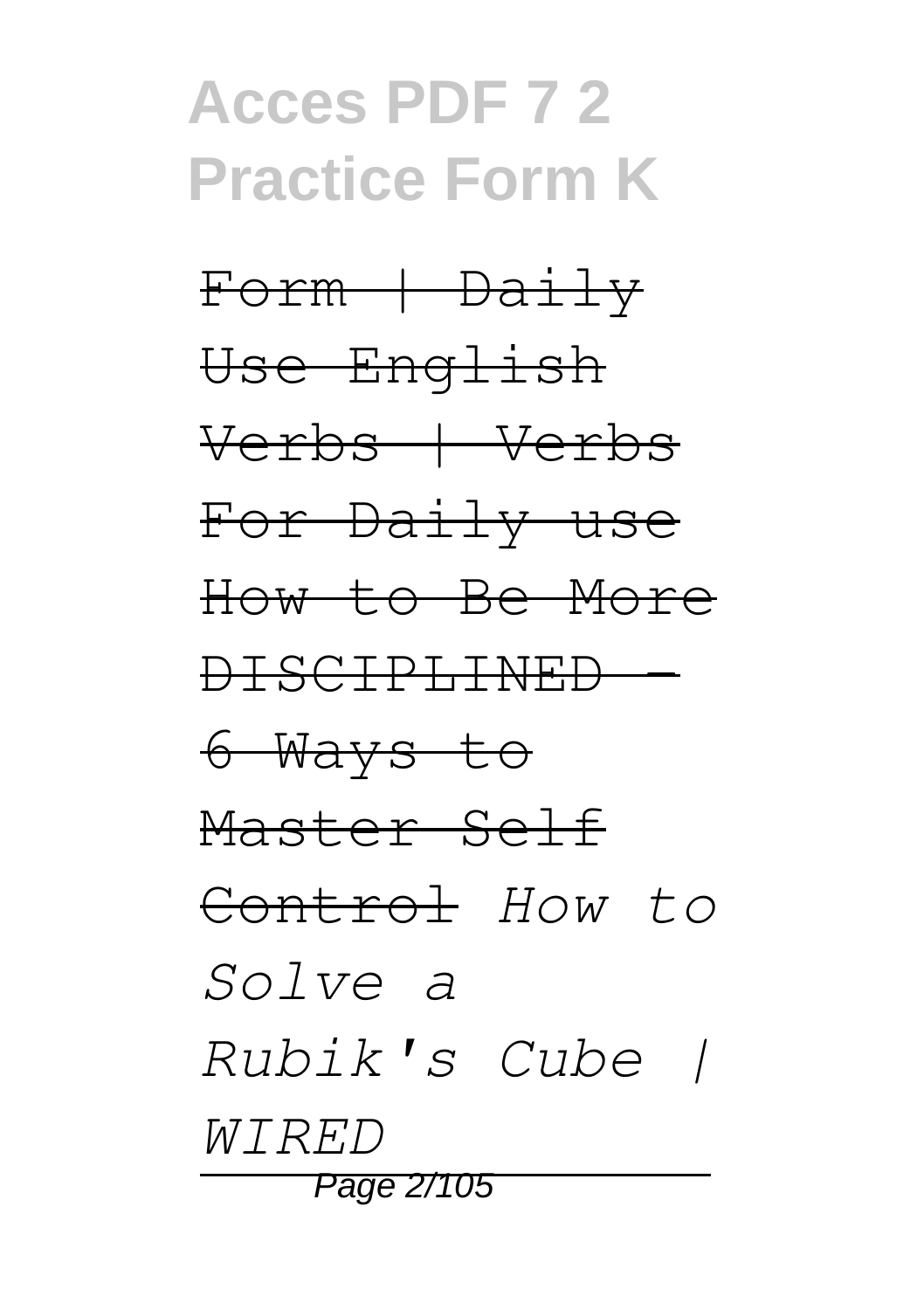**Acces PDF 7 2 Practice Form K** Math 2 Unit 12 7 Form K Homework Help Morgan CAMBRIDGE 2 TEST 3 IELTS LISTENING THE RESPONDENT IS 34-54 YEARS OLD OPINION NEWS **TELEVISION** Page 3/105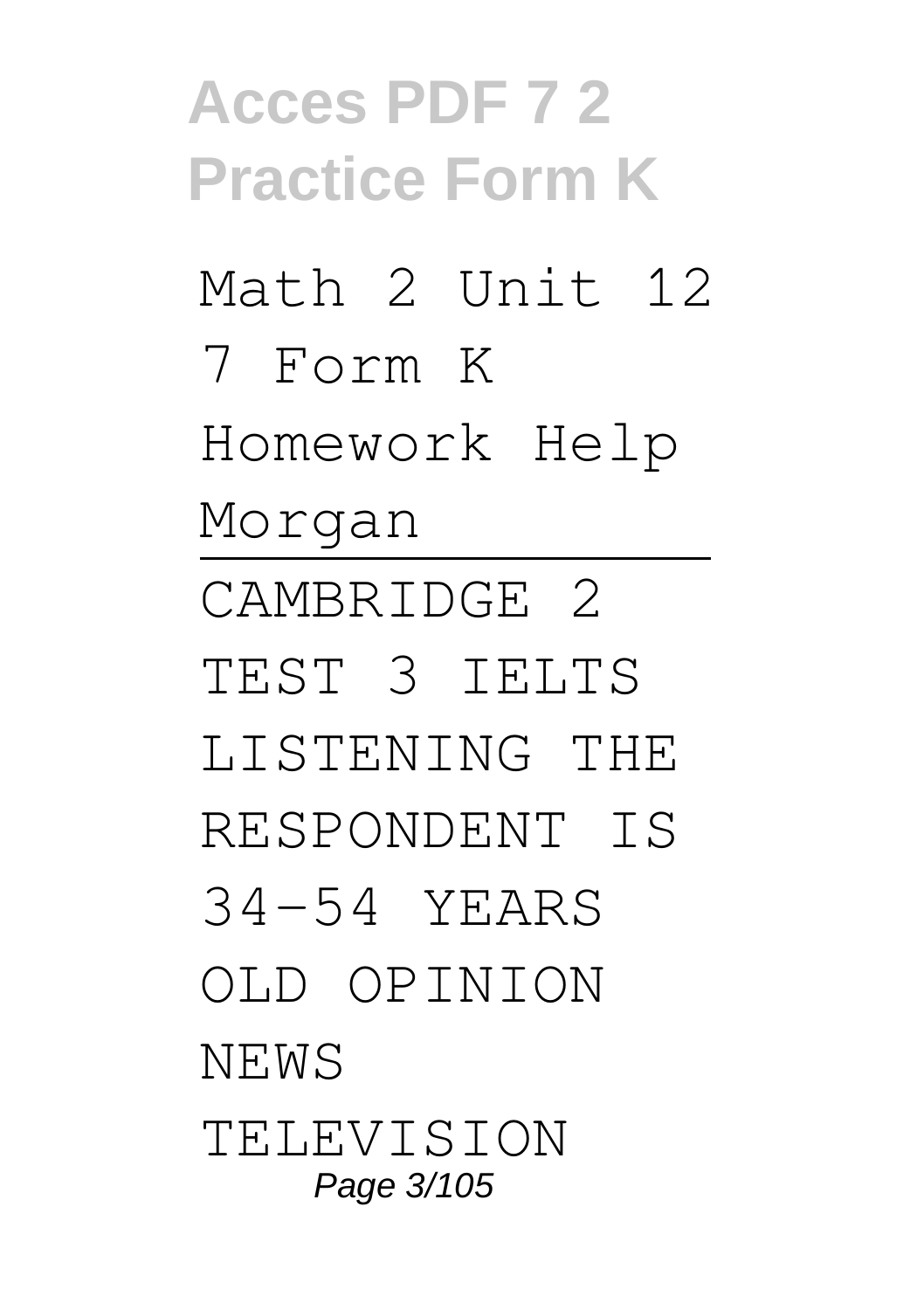STATION*Sum of Products (Part 1) | SOP Form* Practice set 12 | class 7 | HCF and LCM | STD 7TH | with prime factor methodMath 7 2 7 Homework Help Morgan IELTS Writing Page 4/105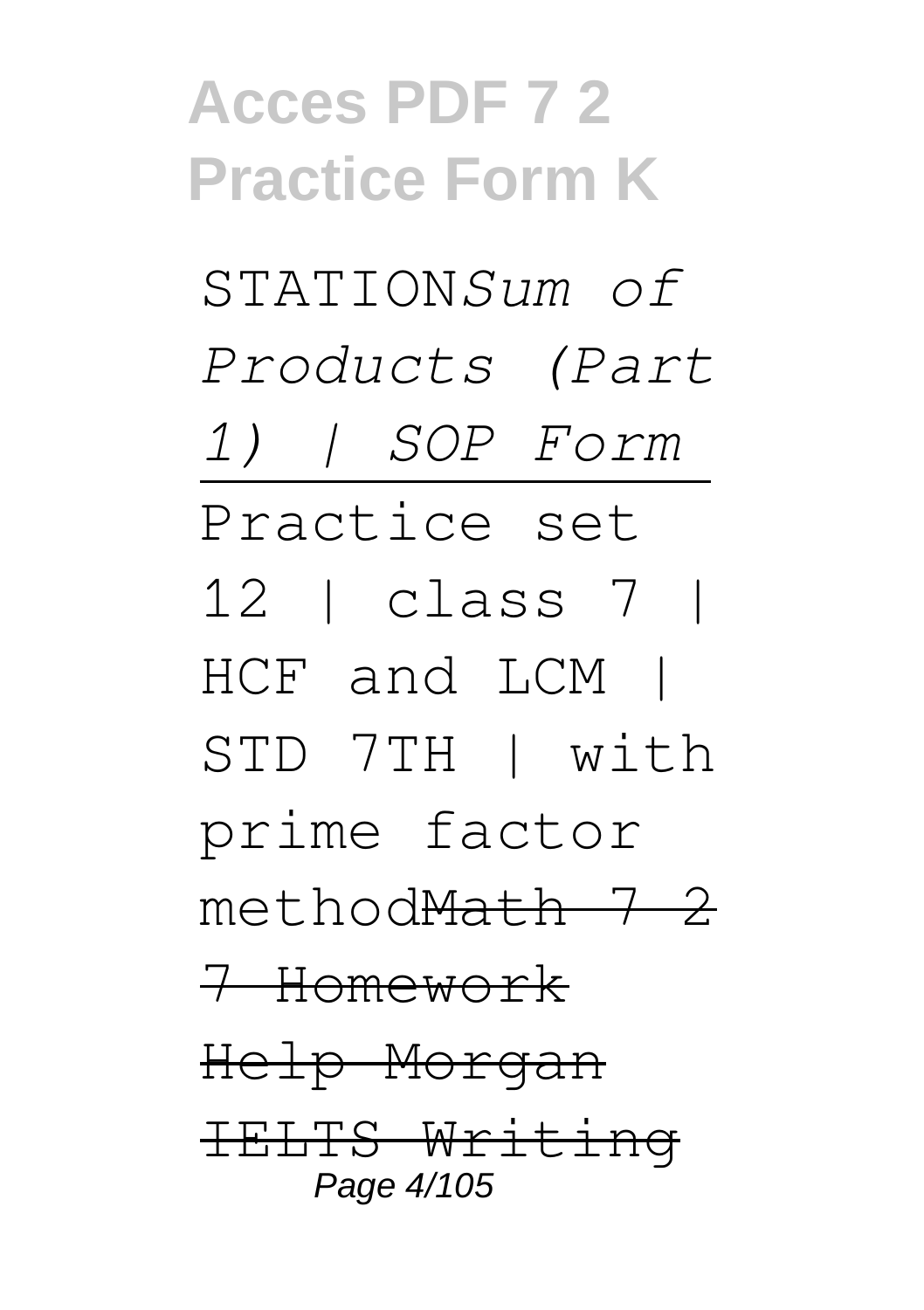## **Acces PDF 7 2 Practice Form K** task 2: agree

or disagree

essay Create

This Book 2

INTRODUCTION

 $(Ep. 1)$ 

Math 7 7 2

Homework Help

Morgan

7 Things Organized People Do That .<br>Page 5/105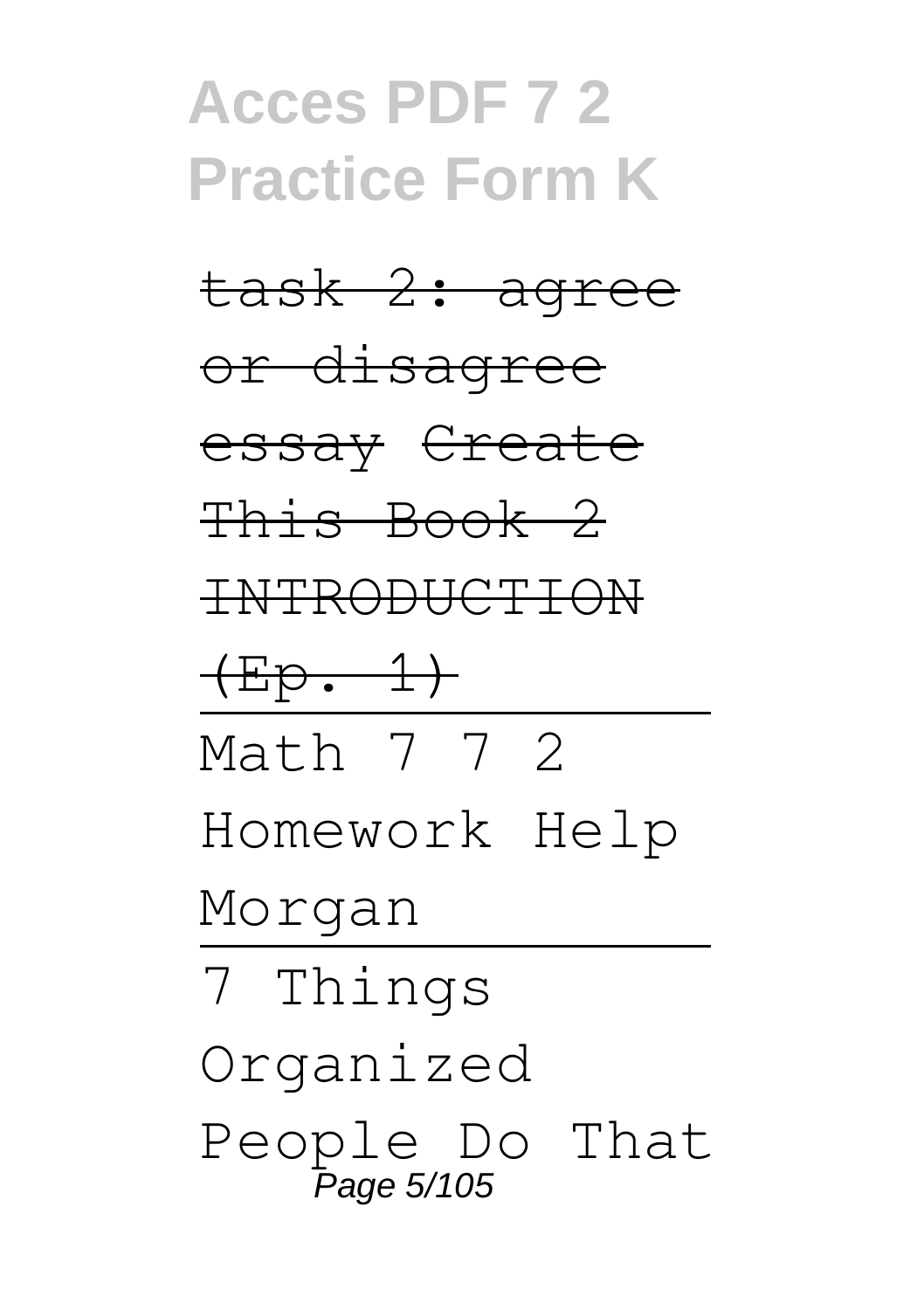You (Probably) Don't Do*How to Stop Wasting Time - 5 Useful Time Management Tips* **IELTS Writing Task 2 - Super Strategy! with Alex** *Jordan Peterson's* Page 6/105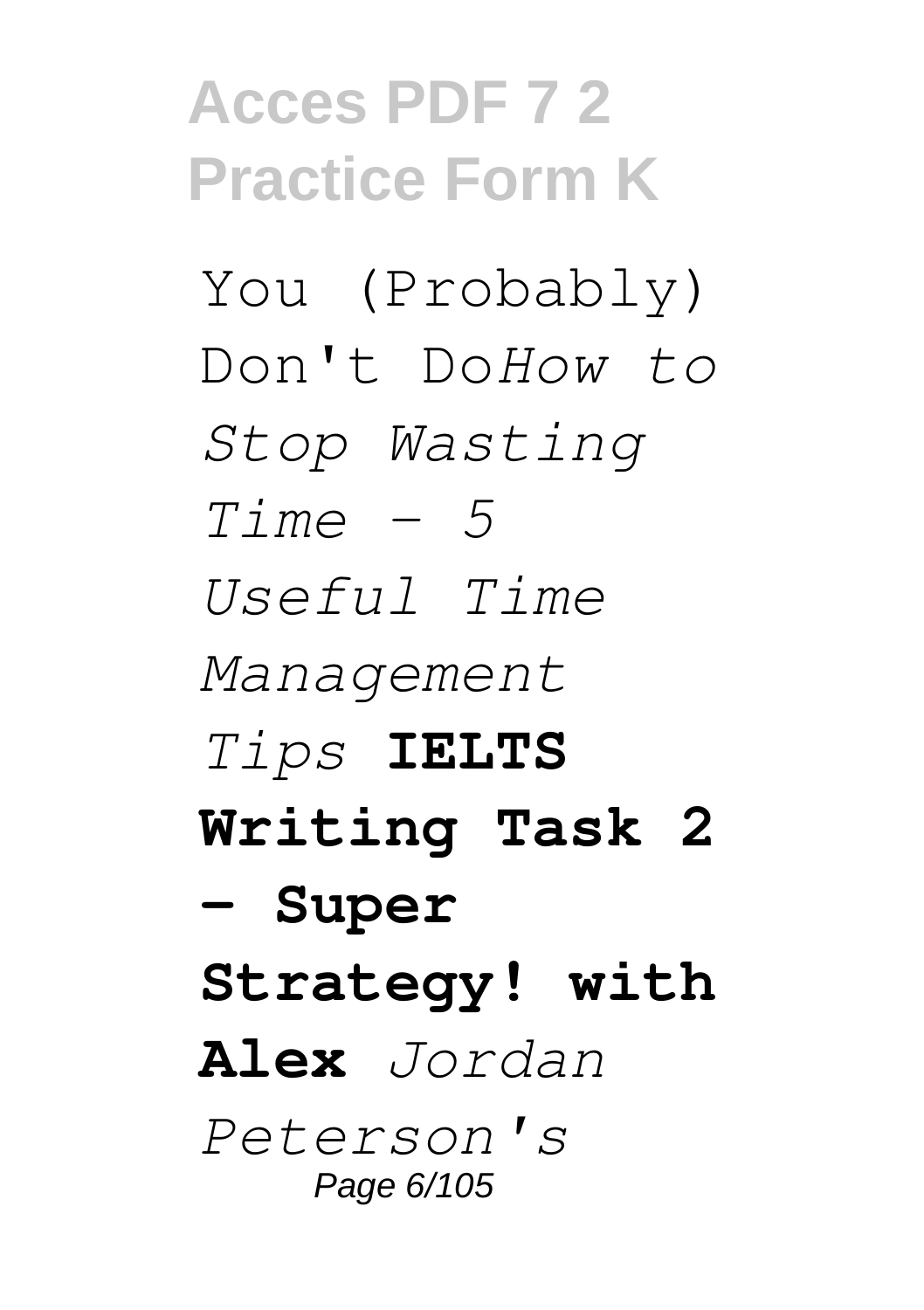*Ultimate Advice for Students and College Grads - STOP WASTING TIME EASIEST WAY TO SOLVE THE RUBIK'S CUBE! (UPDATED 3x3x3 BEGINNER TUTORIAL) Write a linear* Page 7/105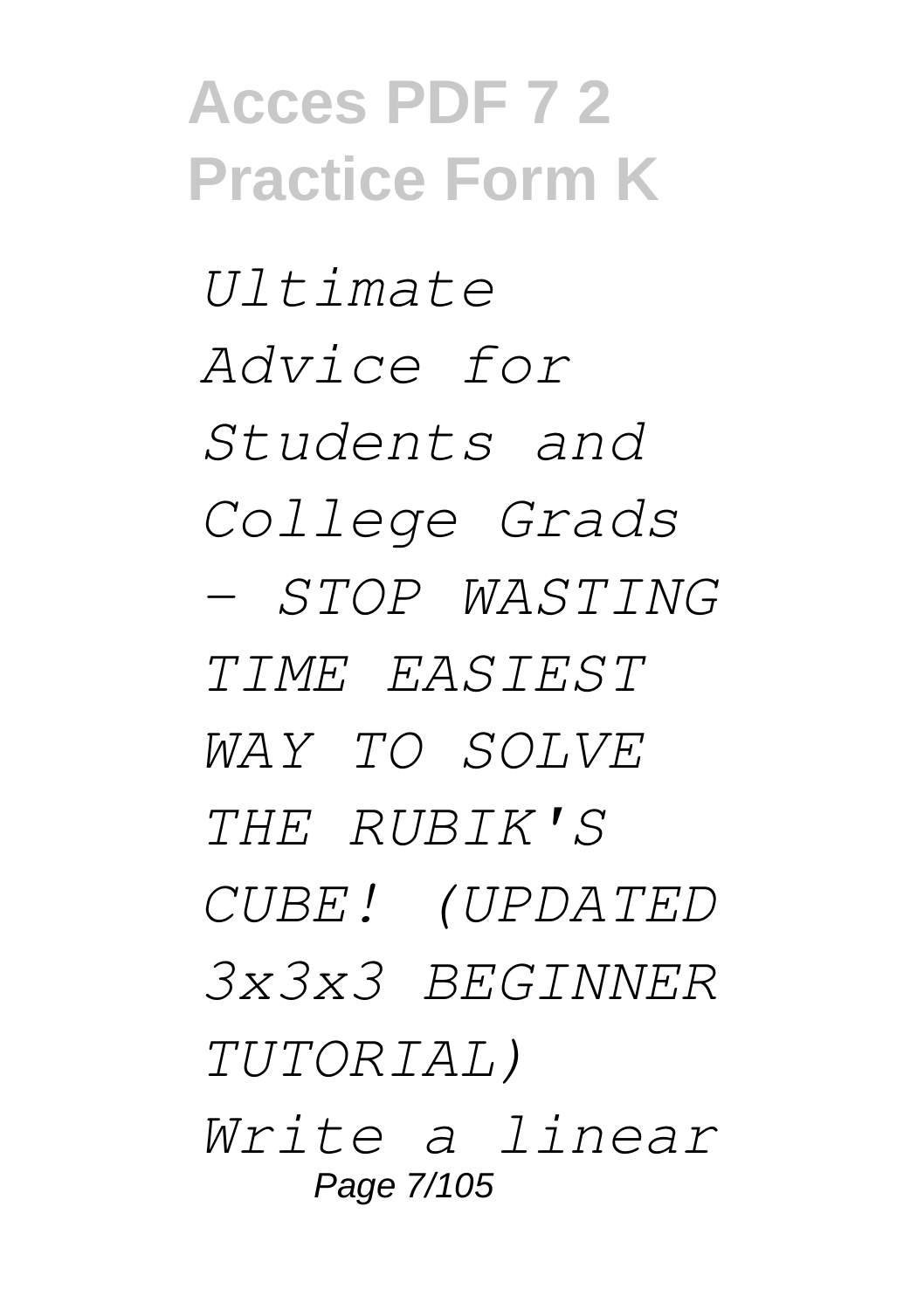*equation in standard form* Completed Flip Through of Create This Book (FULL VERSION) *Learn 300 Japanese Survival Phrases (with subtitles) How stress affects* Page 8/105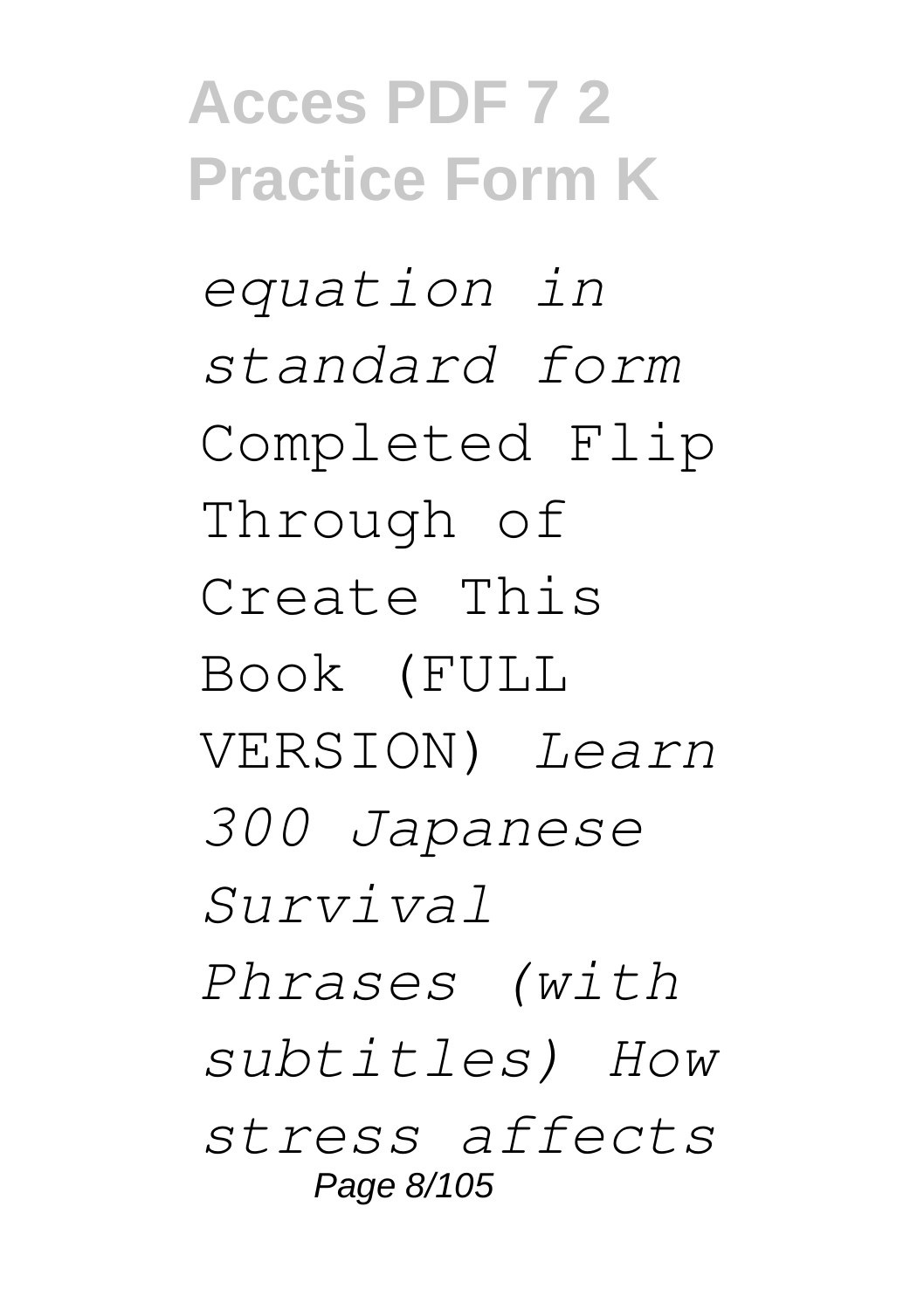*your brain - Madhumita Murgia* 5 Habits That Will Make Your Average Day Happier *Learn Japanese While Sleeping 8 Hours - Learn ALL Basic Phrases* Page 9/105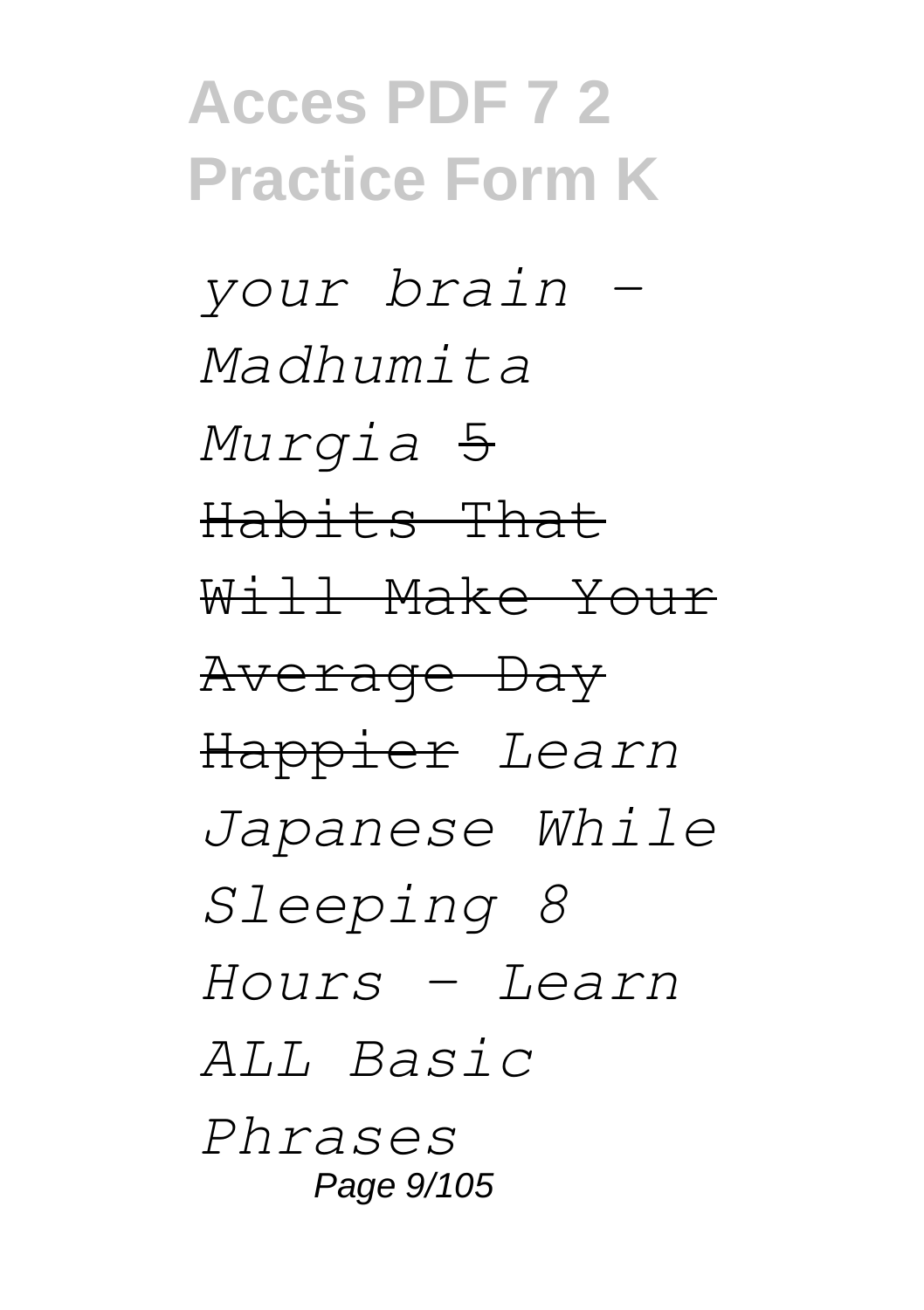Practice with Point-Slope Form E2 IELTS Writing | How to score 8+ in Writing Task 2 with Jay! **CBSE II Class 7 II Practice Paper II Session 2020-21** Math 7 2 11 Page 10/105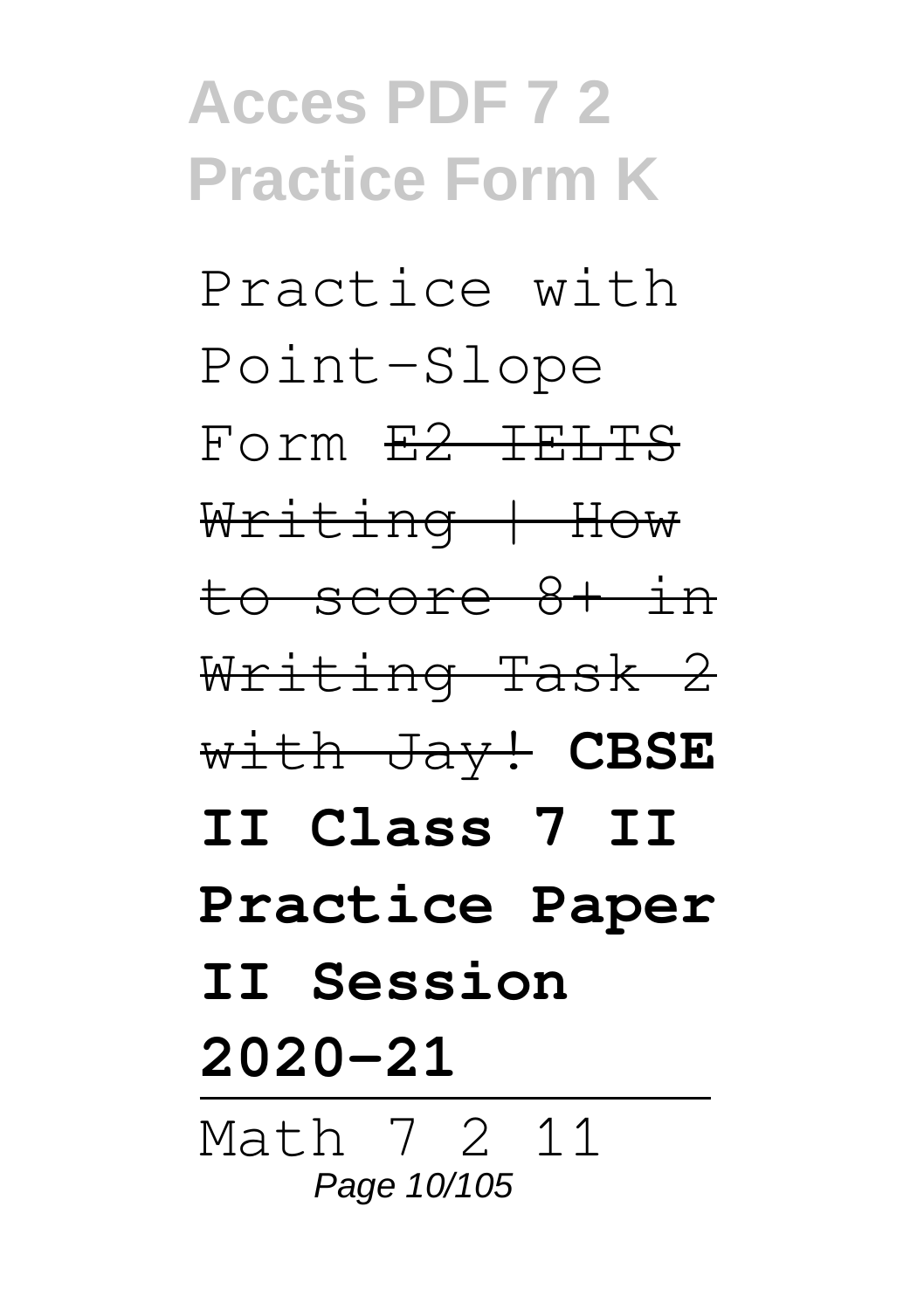## **Acces PDF 7 2 Practice Form K** Homework Help Morgan 3D Shapes Song For Kids | Spheres, Cylinders, Pyramids, Cubes, \u0026 ConesWWDC 2020 Special Event Keynote — Apple Page 11/105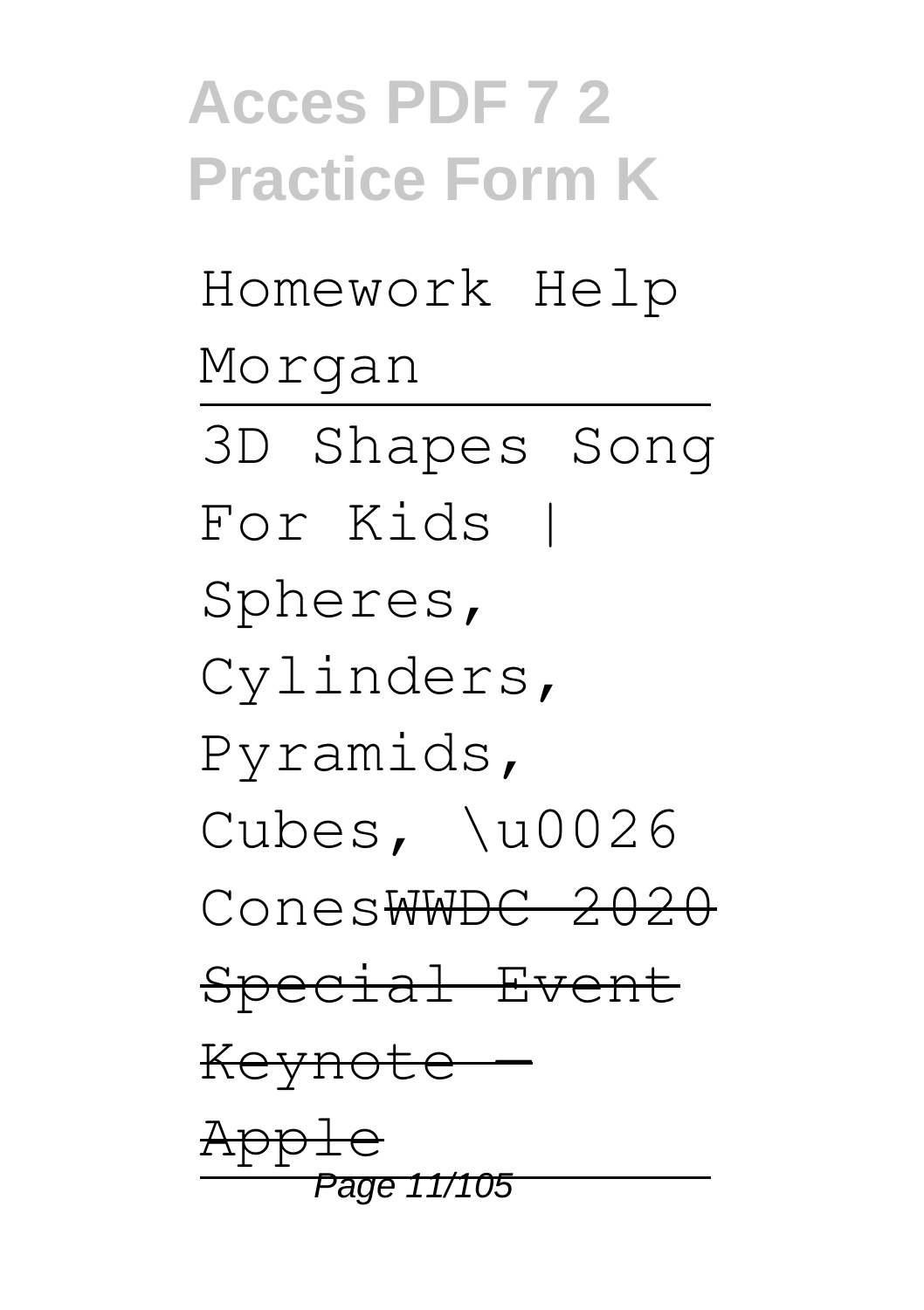ssc class 7 | Maths | Angles and pairs of angles | Practice set 19 class 7 Maharashtra state board**7 2 Practice Form K**  $7-2$  Form K Name Class Page 12/105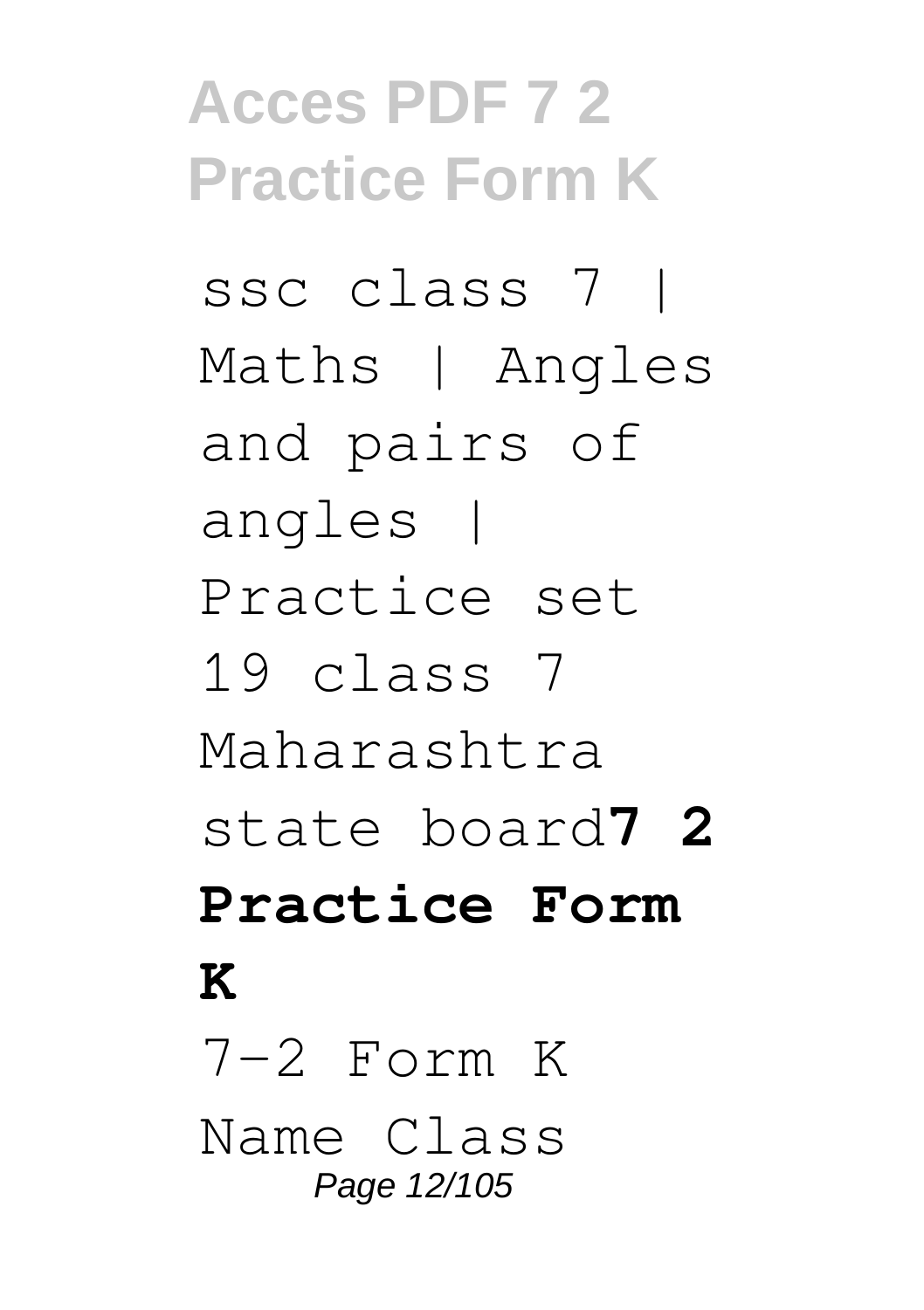Date Practice Multiplying Powers with the Same Base Rewrite each expression using each base only once. 1. 710 •102 3 2. 6 •61 •68 3. 78 •  $7-1$  •  $-5$  4. Page 13/105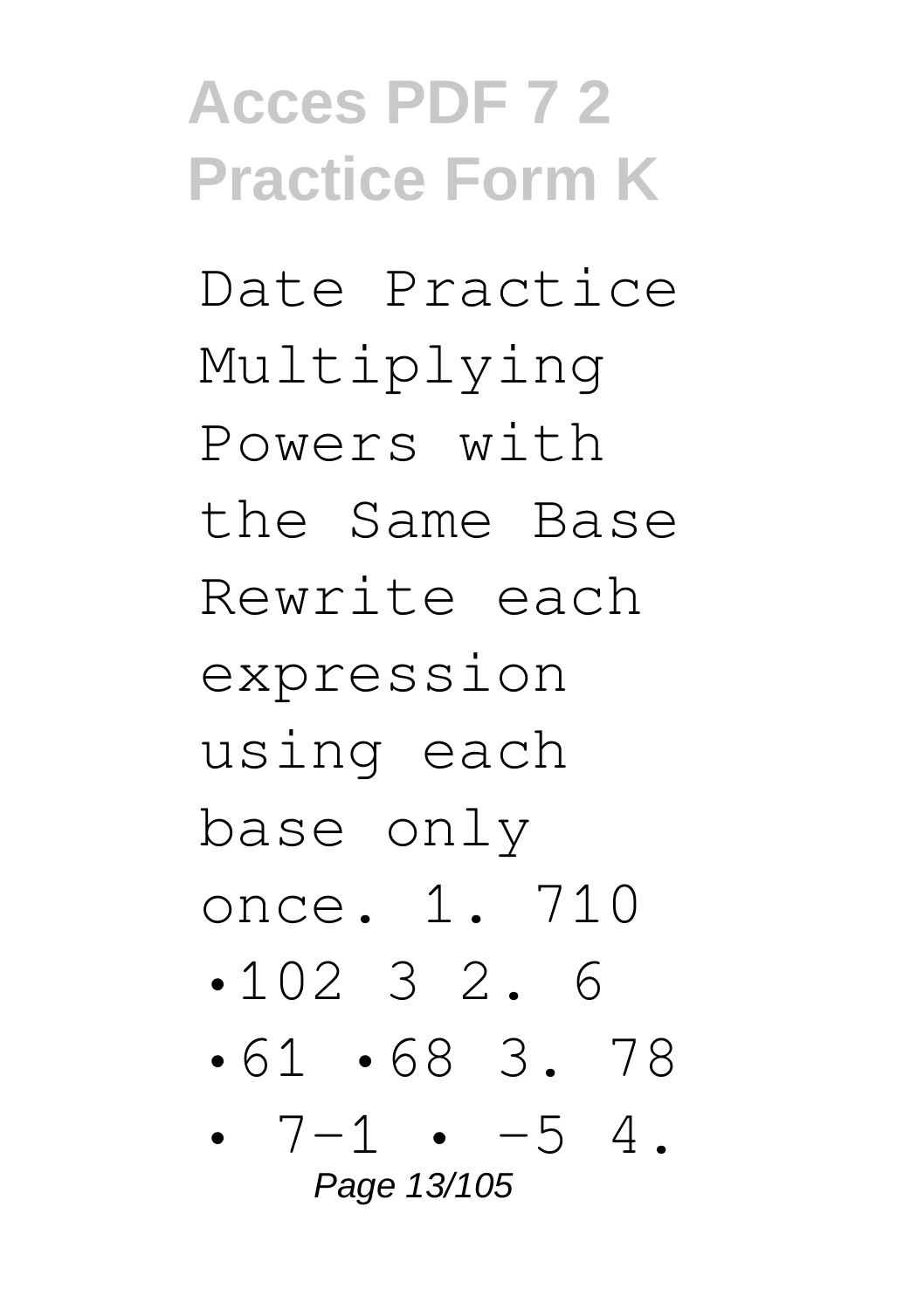- $44-6$  3 44 5. 122 •12–9
- •1212 6. 34
- •35 •3–6
- Simplify each
- expression. 7.
- 8. 1 273 3 92 9.  $(7 a-1) (-3)$
- 5) 10. –3j6  $-12$ <sup> $+11$ </sup>.
- (m)(4)(m2) (8

12. h3  $-5h-4$ ) Page 14/105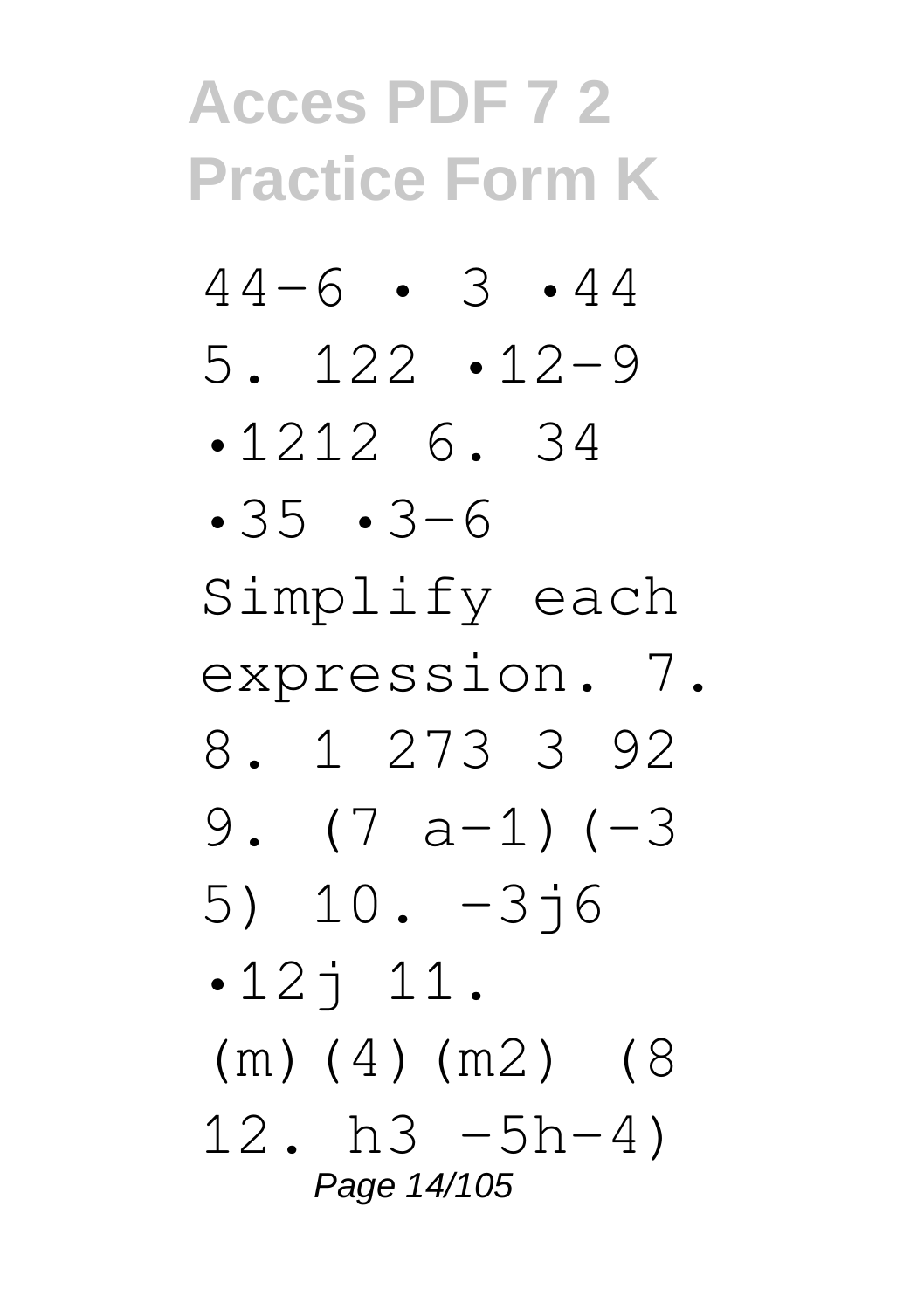**7-2 Practice - KTL MATH CLASSES** 7-2-practiceform-k 1/1 Downloaded from hsm1.sign ority.com on December 19, 2020 by guest [PDF] 7 2 Page 15/105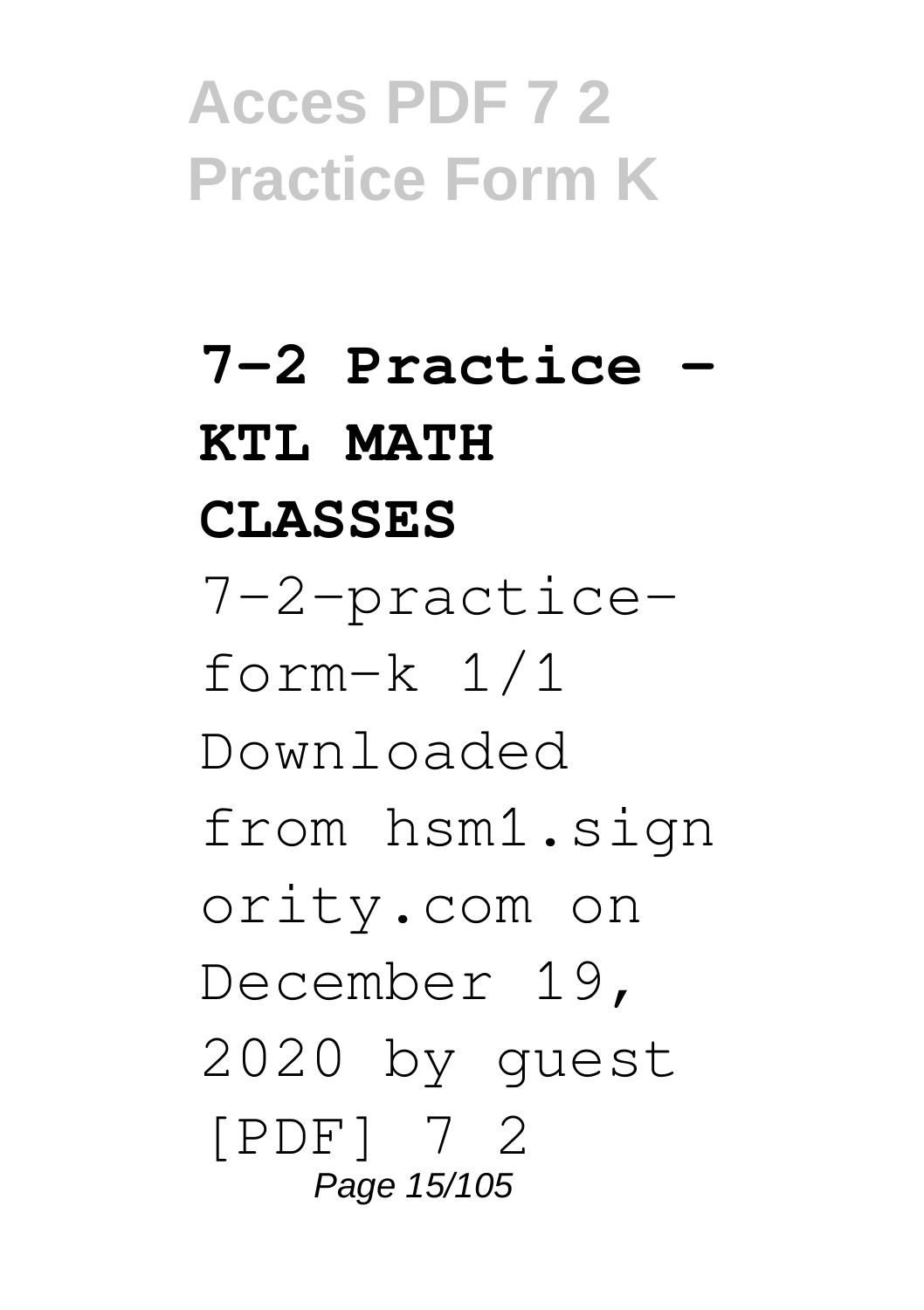Practice Form K This is likewise one of the factors by obtaining the soft documents of this 7 2 practice form k by online. You might not require more Page 16/105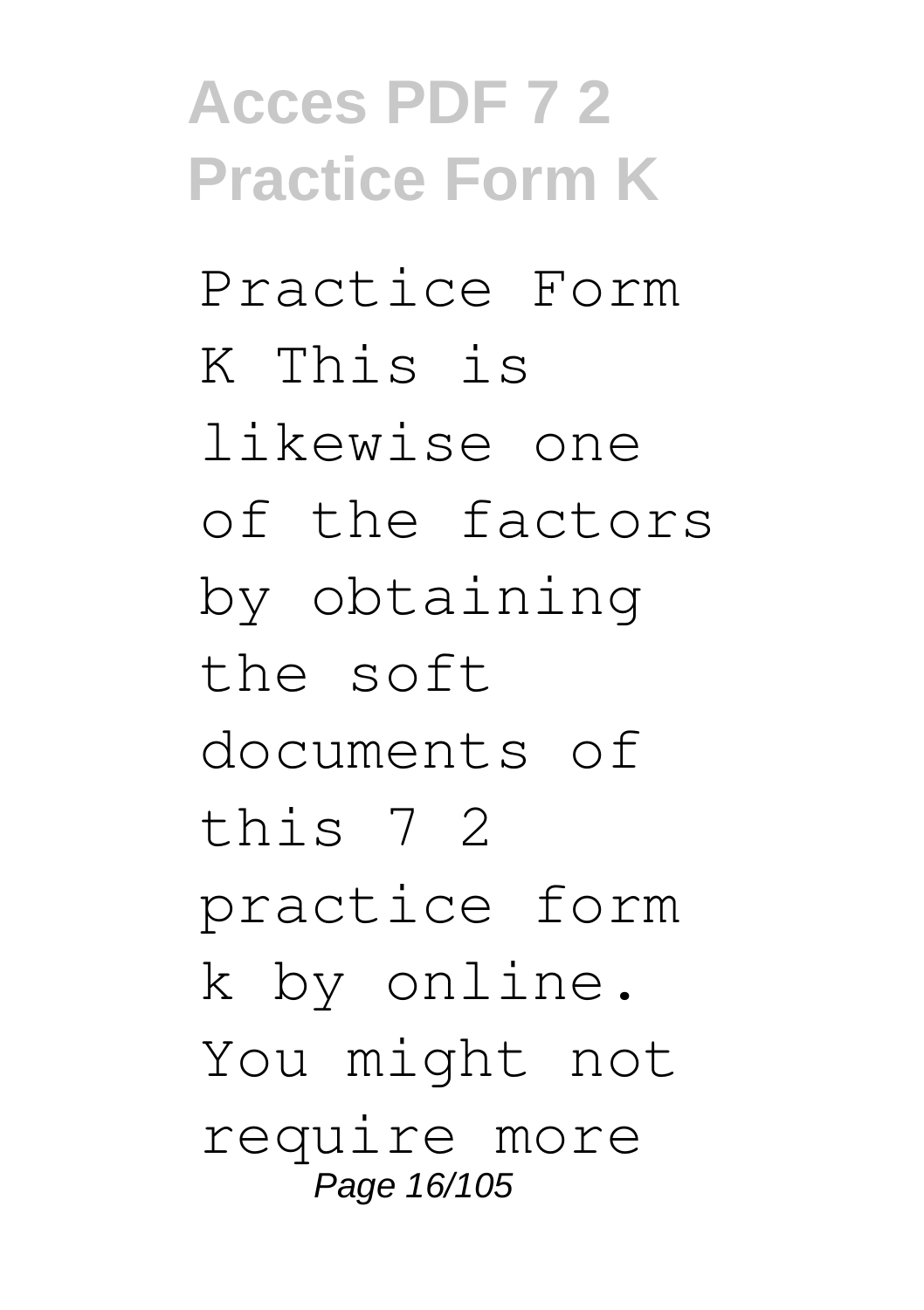epoch to spend to go to the ebook opening as competently as search for them.

#### **7 2 Practice Form K | hsm1.signority** 7-2 Practice (continued) Page 17/105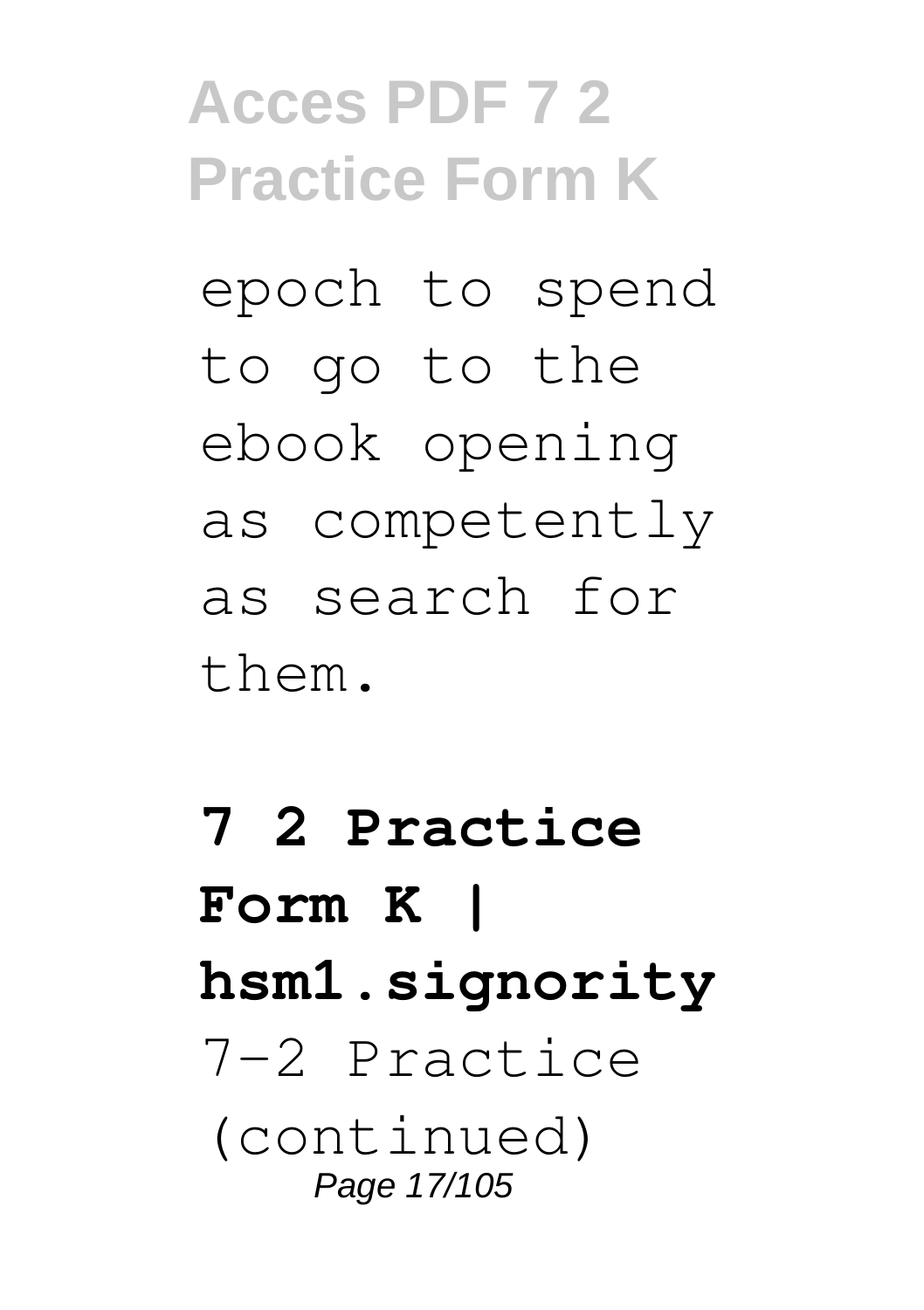Form K Multiplying Powers with the Same Base Write each answer in scientific notation. 21. In the 2004 presidential election, John Kerry received Page 18/105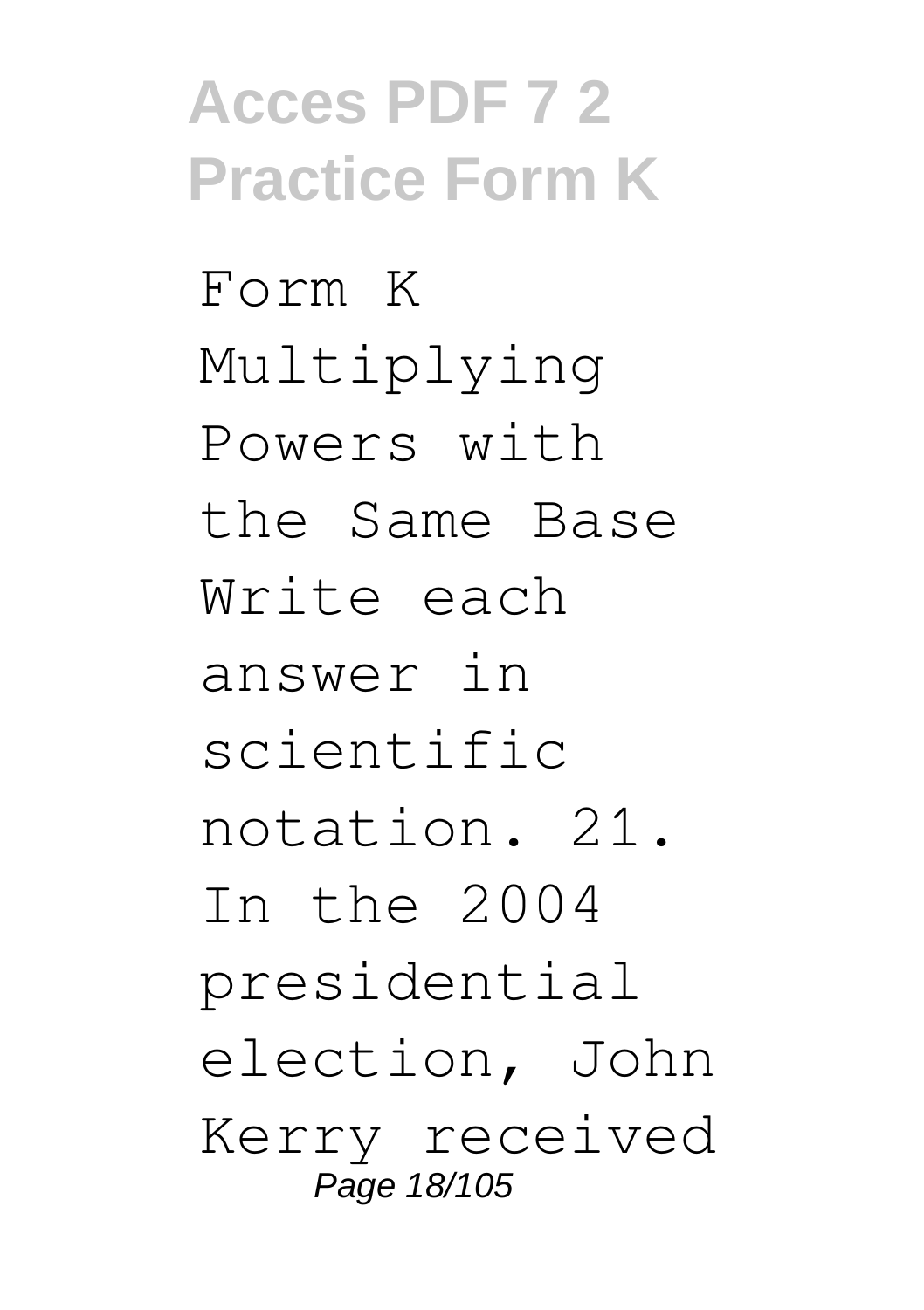approximately 5.9 3107

votes.

President Bush received

approximately

1.05 times the number of

votes as

Senator Kerry.

Approximately,

how many votes Page 19/105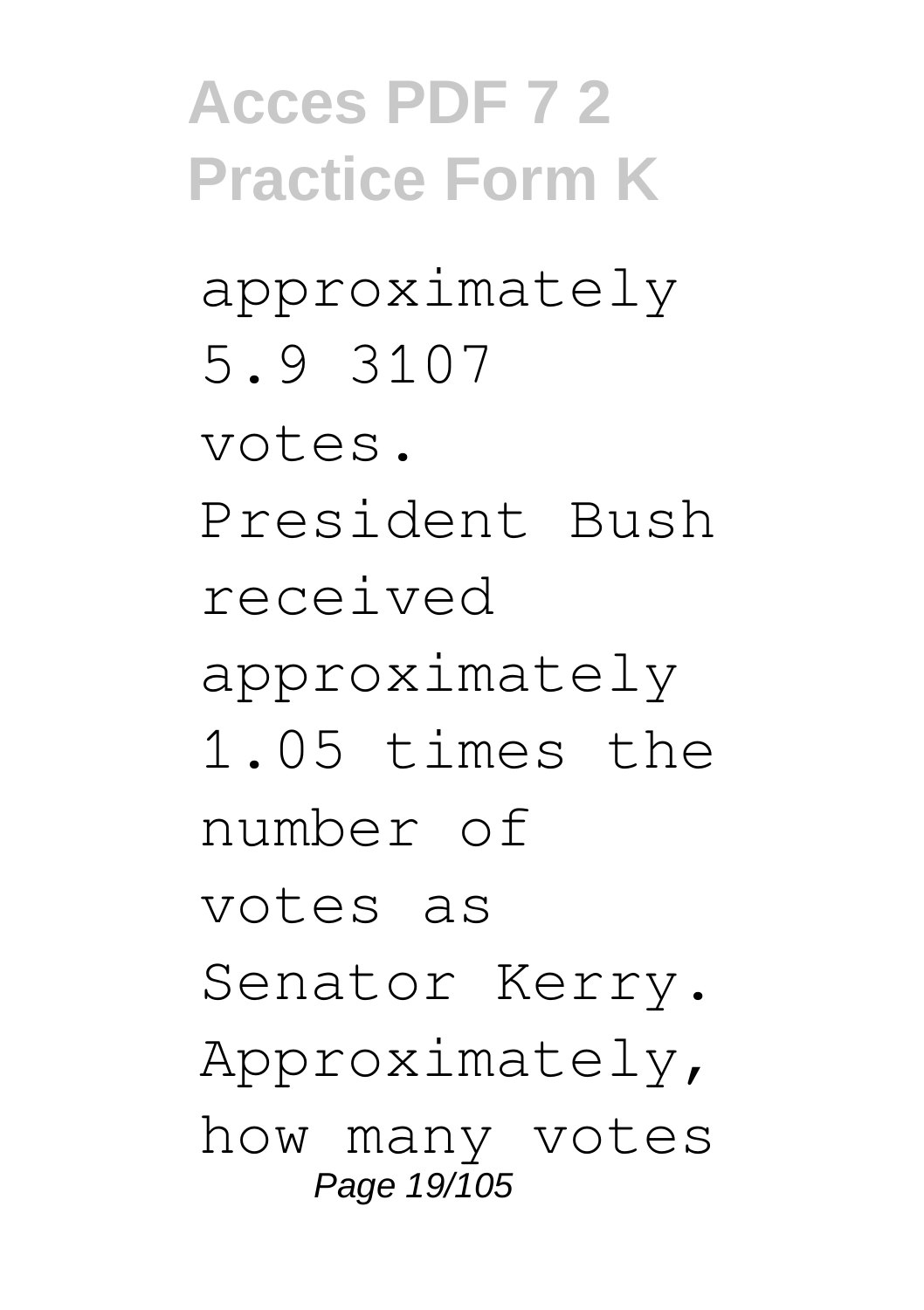#### **Multiplying Powers with the Same Base - Math Men** n 2 12 5 21 n 2 23. 4v 2 2 8v 5 2 3 24. Writing Describe two diff erent Page 20/105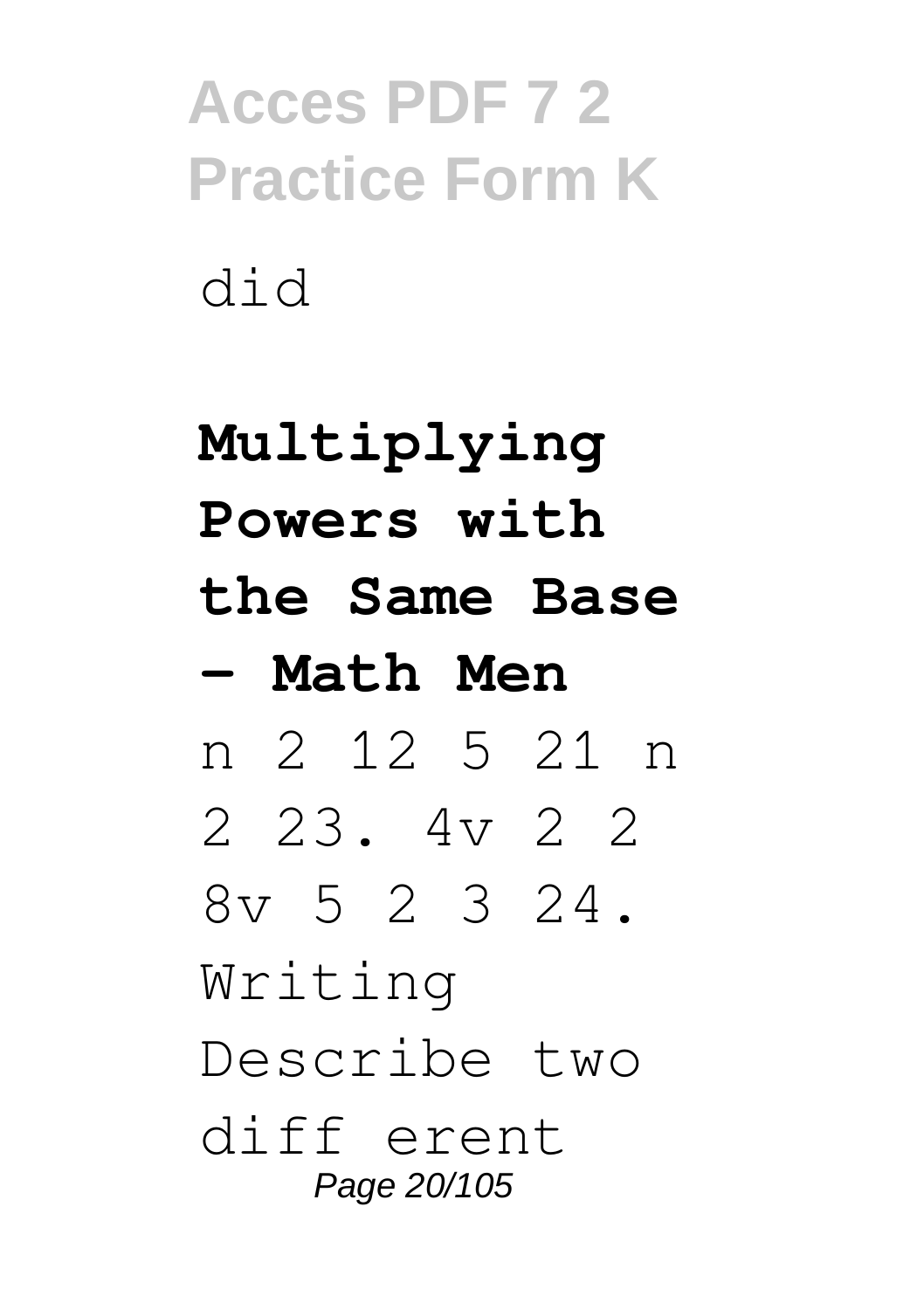ways to solve 5 6 5 x 24.

Demonstrate both methods. 2-7 Practice

(continued) Form K Solving Proportions

1.5 in. 21 2

25 11 5 4 19

110 recliners

60 players 23 Page 21/105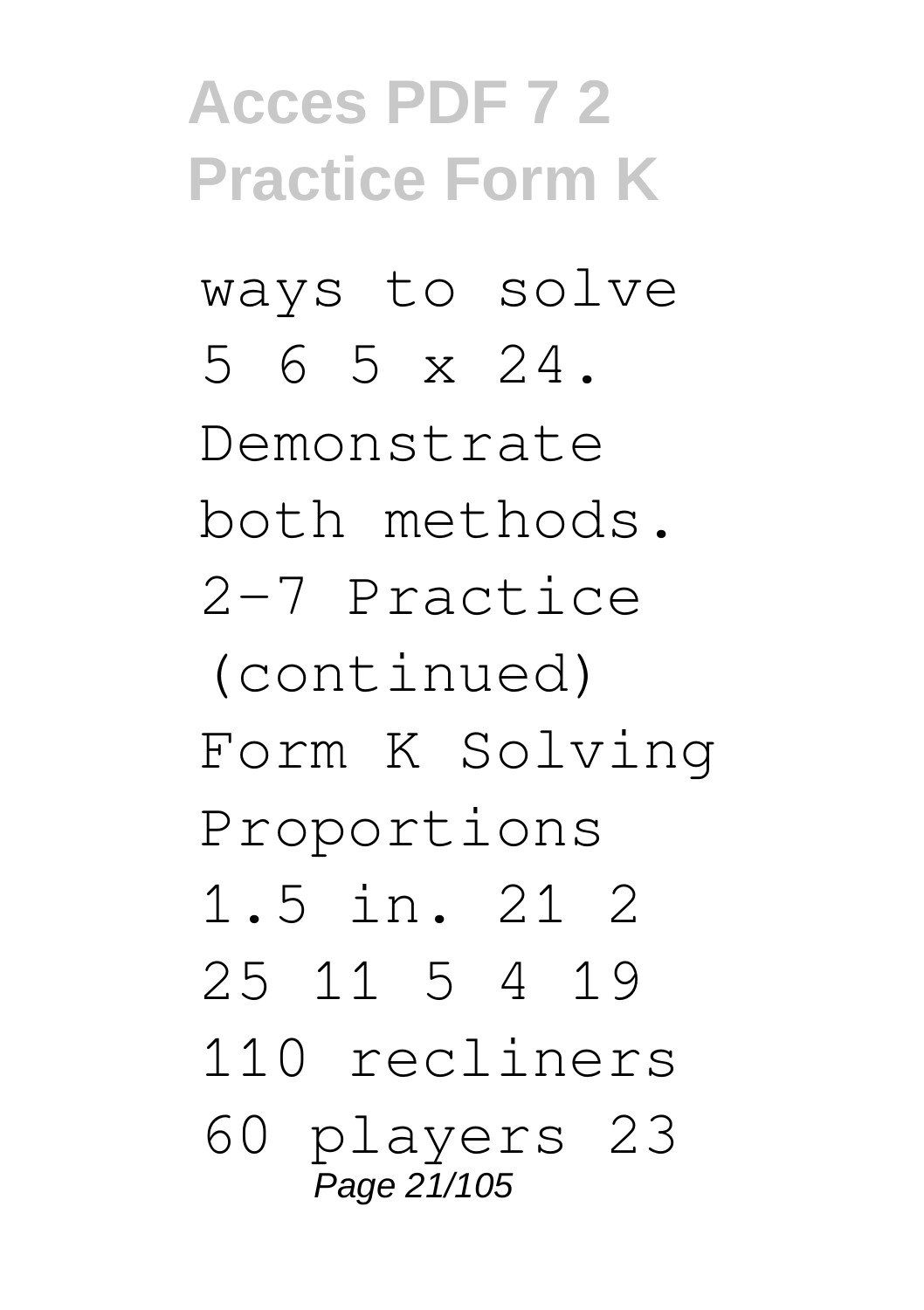2 The two methods of solving the proportion are using the Multiplication Property of Equality and the Cross Products ...

**Solving** Page 22/105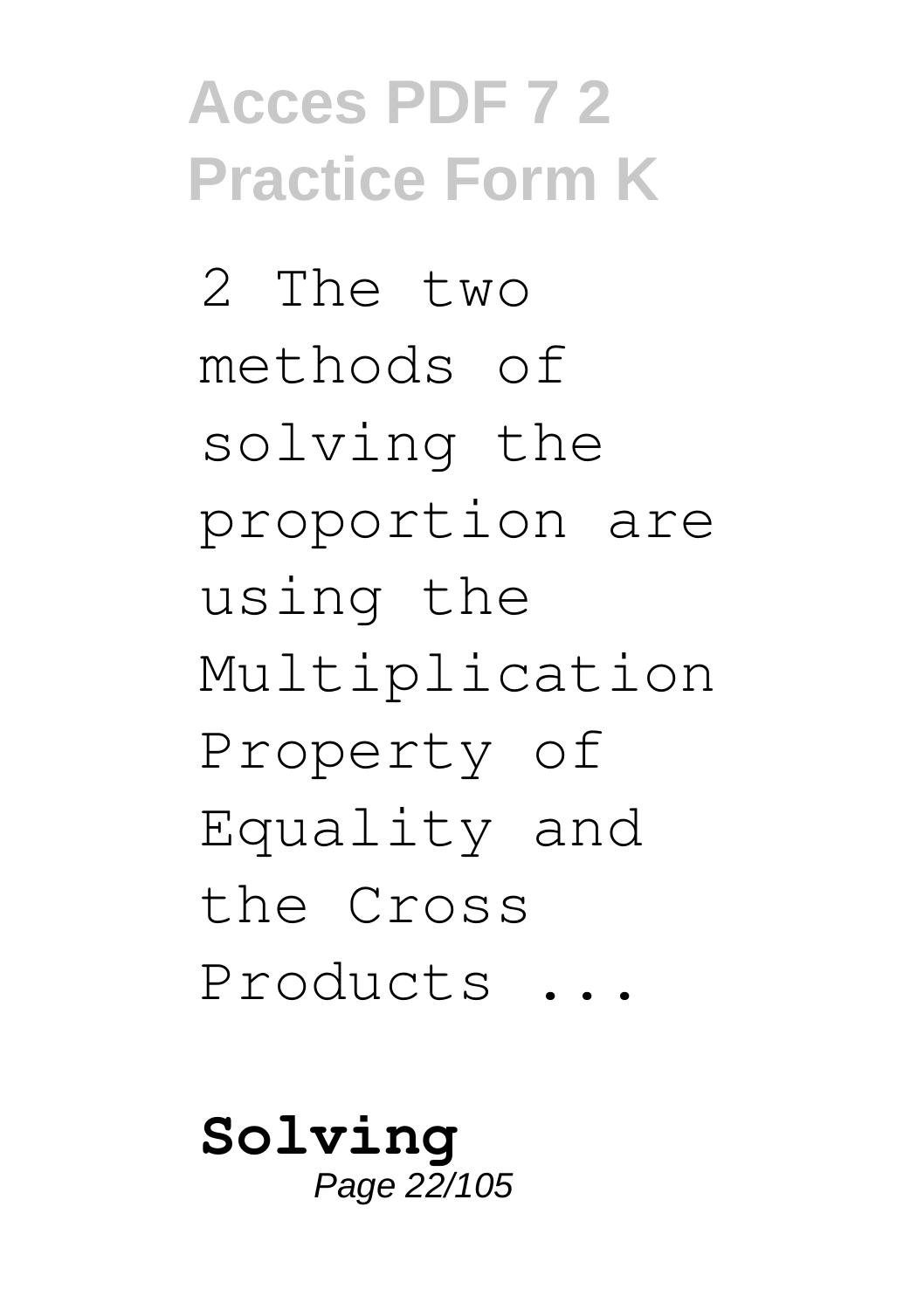**Proportions** 7-2 Practice Form K Similar Polygons List the pairs of congruent angles and the extended proportion that relates the corresponding Page 23/105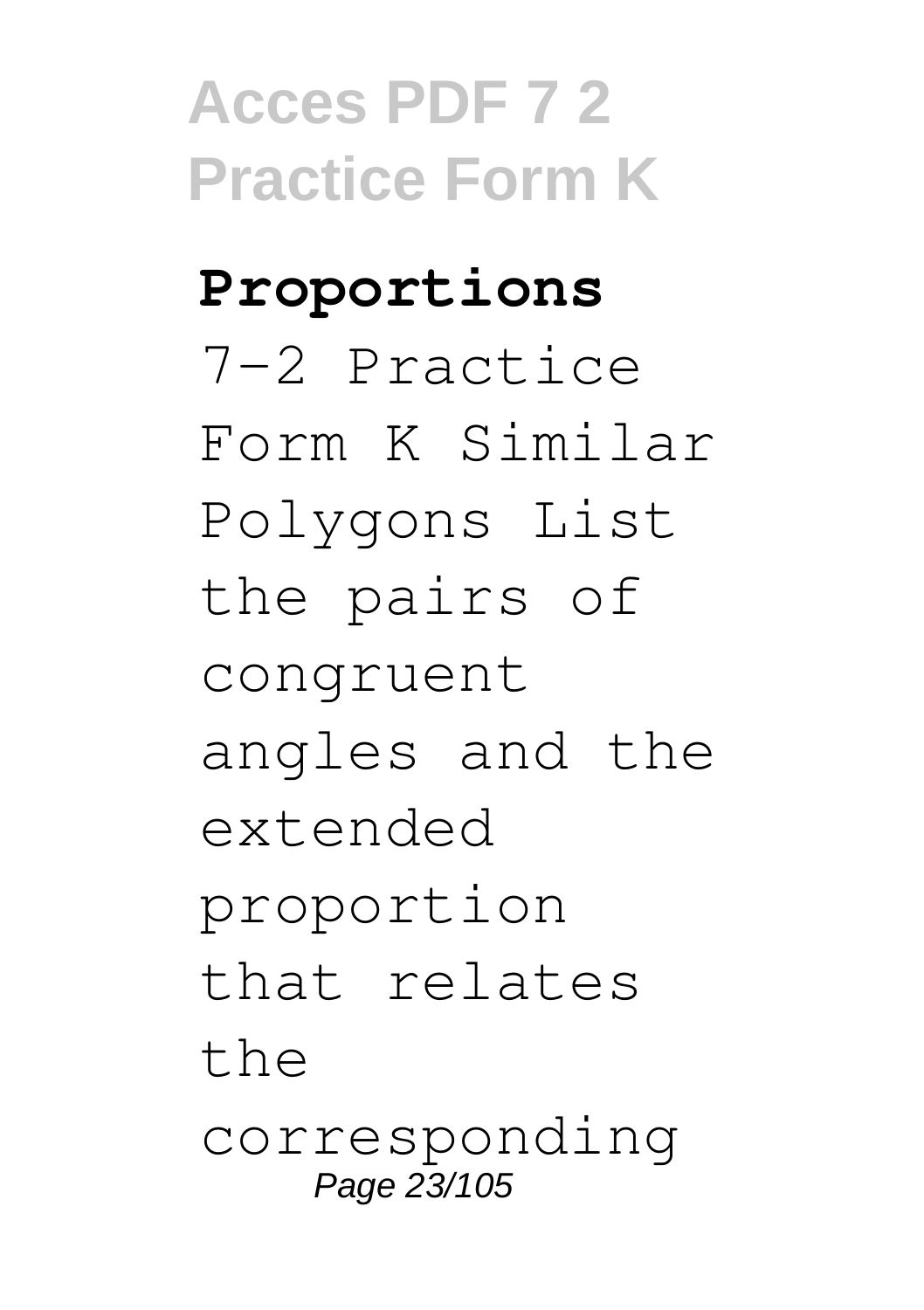sides for the similar

polygons. 1. ABCD, WXYZ 2. nGHI, nKJL /A > /W /B > u /G > u /H > u /C > u /D > u /I  $>$  11 AB WX 5 BC XY 5 u u5 u u GH KJ 5 u u5 u u Determine Page 24/105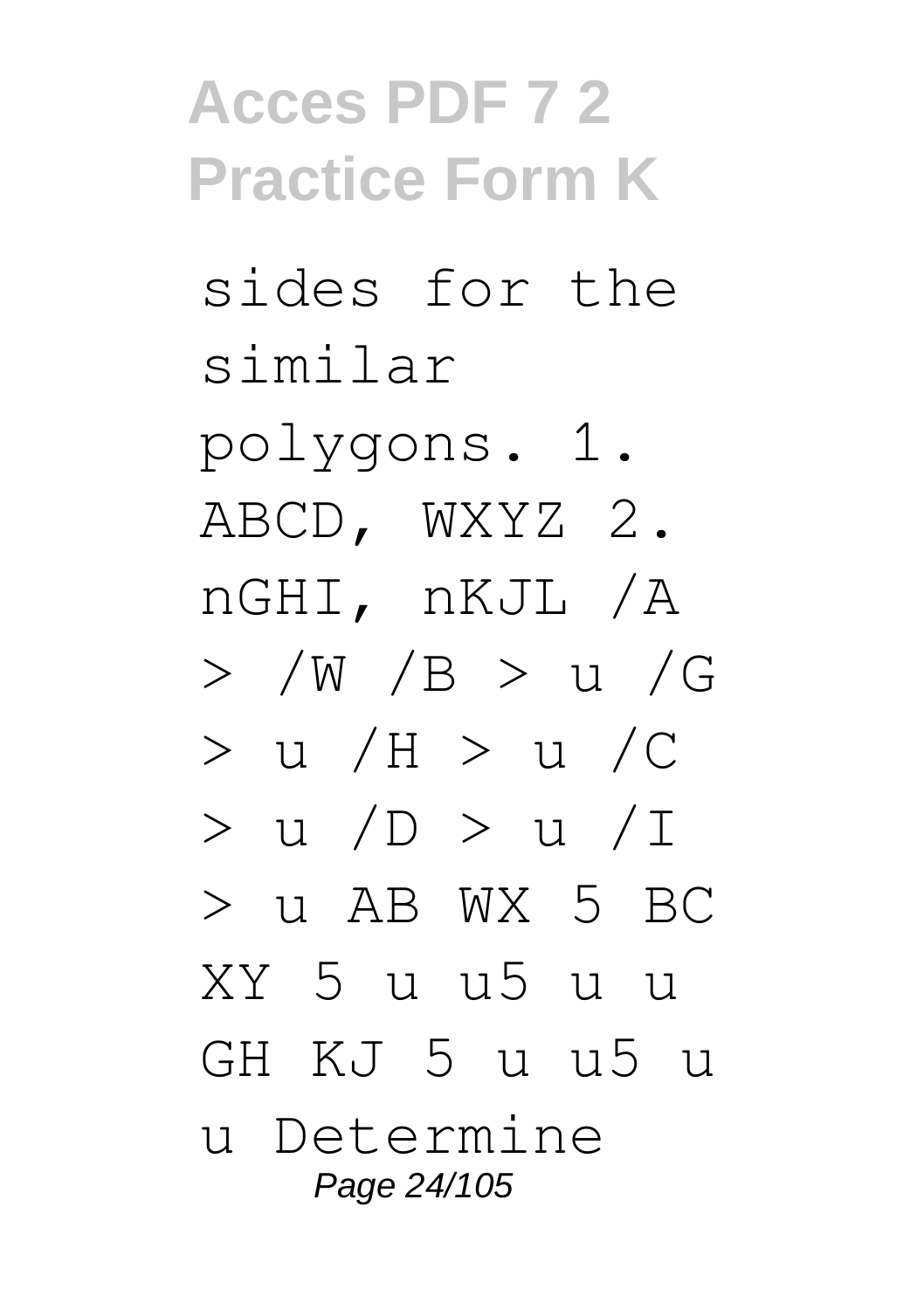whether the polygons are similar. If so, write a similarity statement and give the scale factor.

**Similar Polygons - Richard Chan** Page 25/105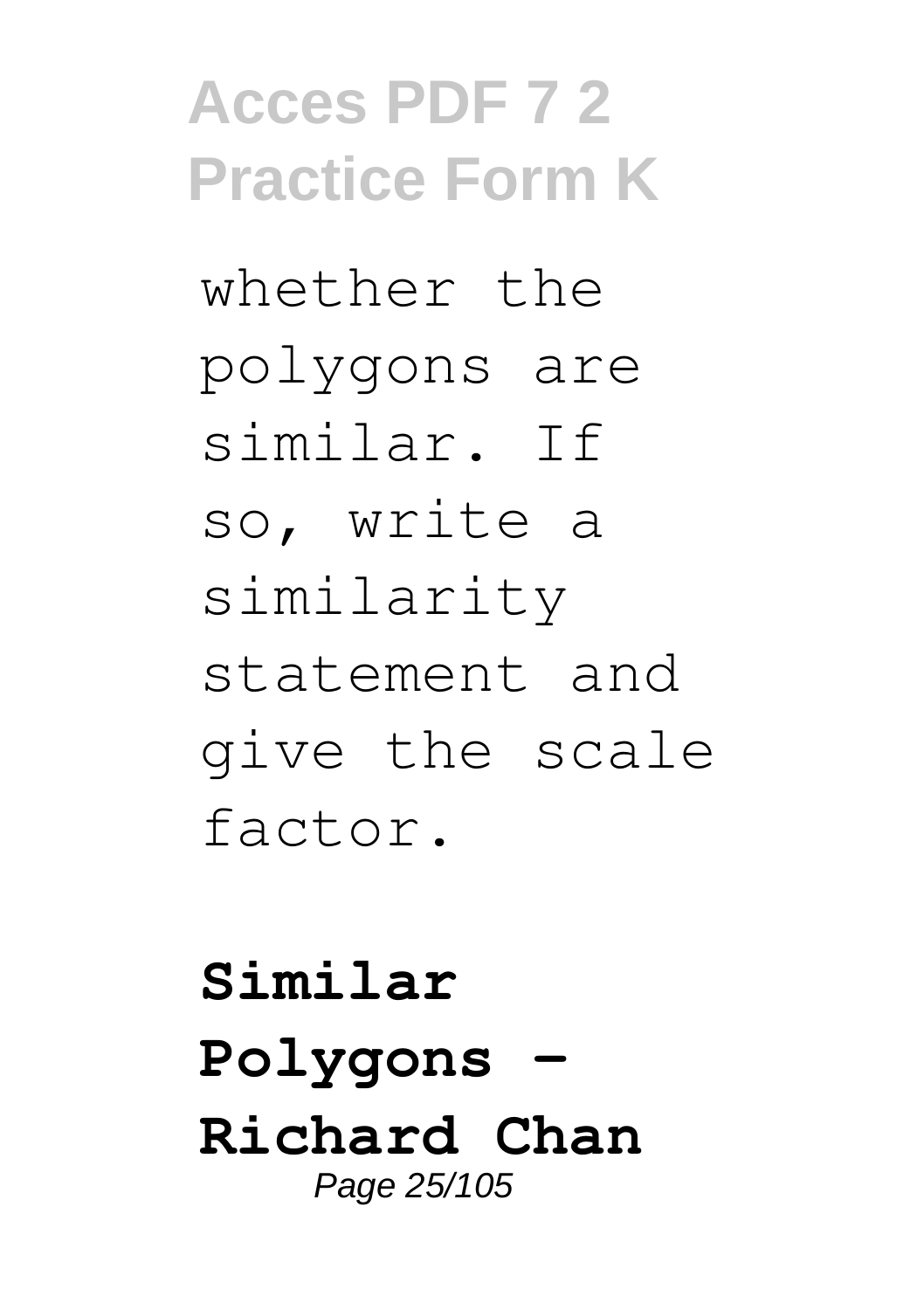**Acces PDF 7 2 Practice Form K** 7-7 Practice Form K Exponential Growth and Decay Identify the initial amount a and the growth factor b in each exponential function. Page 26/105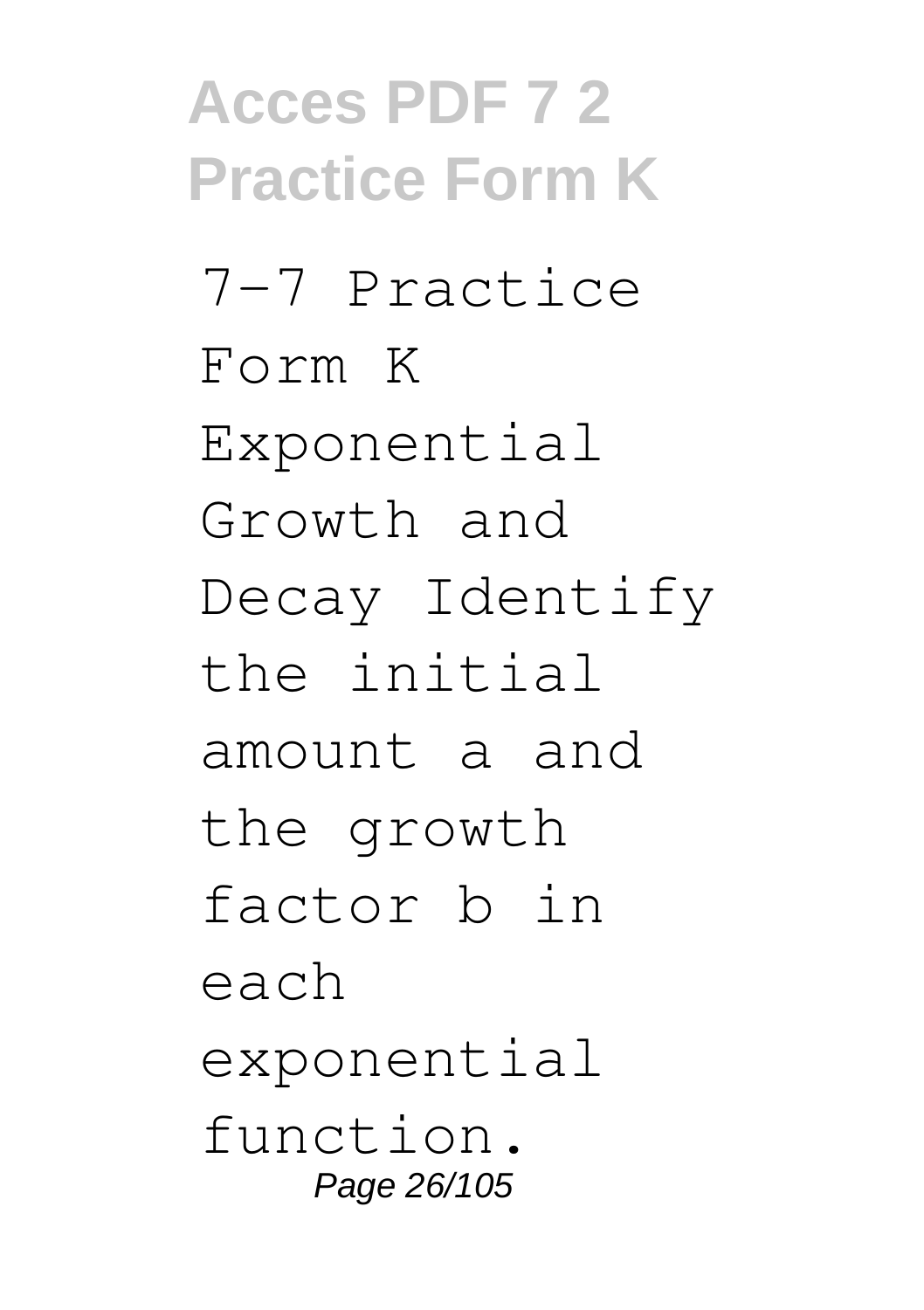(Hint: In the exponential equation y 5a?bx, a is the initial amount and b is the growth factor when b S1.) 1. f (x) 52 ?3x 2. y 55 ?1.06x 3. g(t) 56t 4. h(x) Page 27/105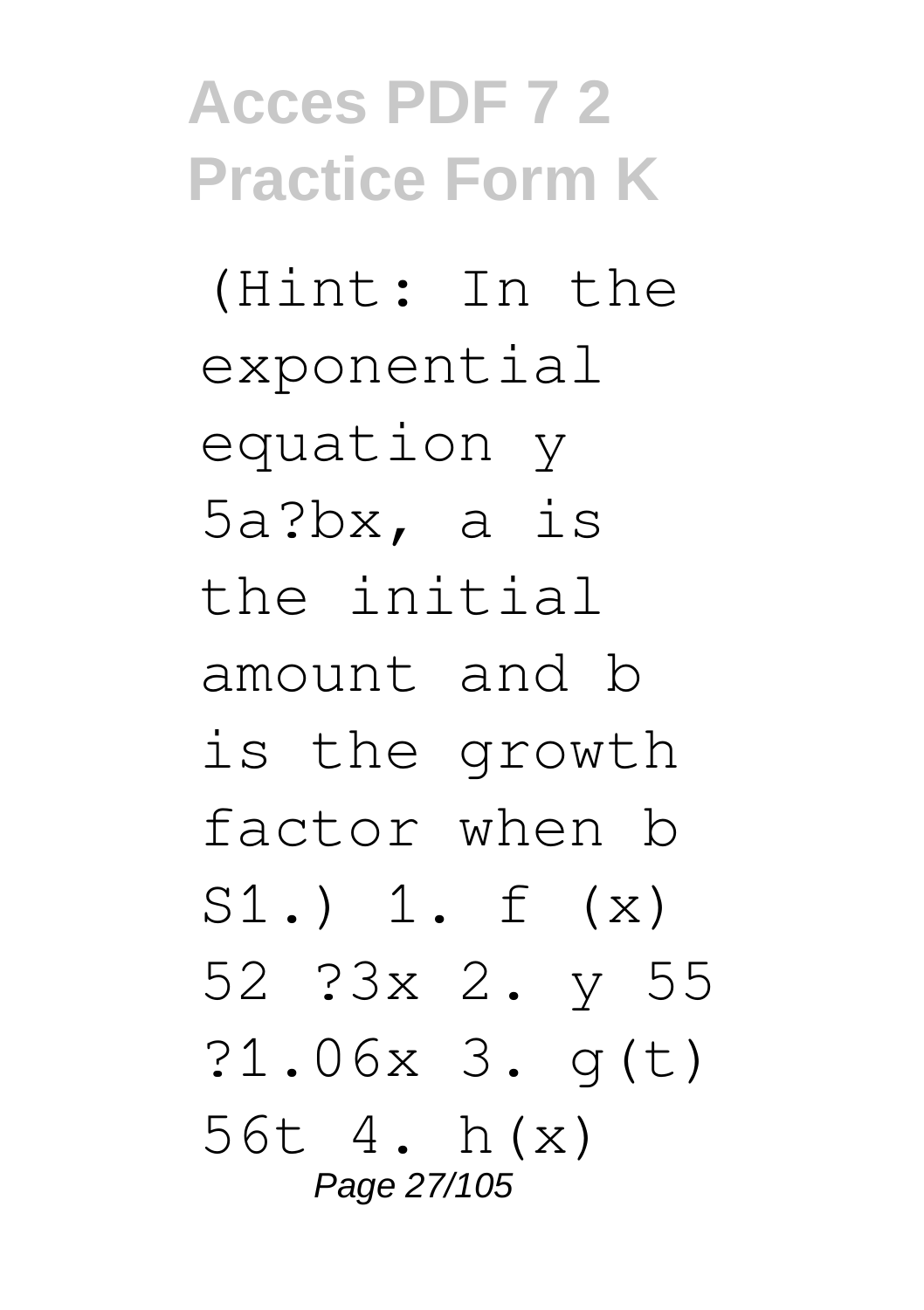523 ?2x

### **Exponential Growth and Decay**

2 2 2 4 6 6 8

7-1 Practice

(continued)

Form K Ratios and

Proportions 6

8 51 in. 4 105 Page 28/105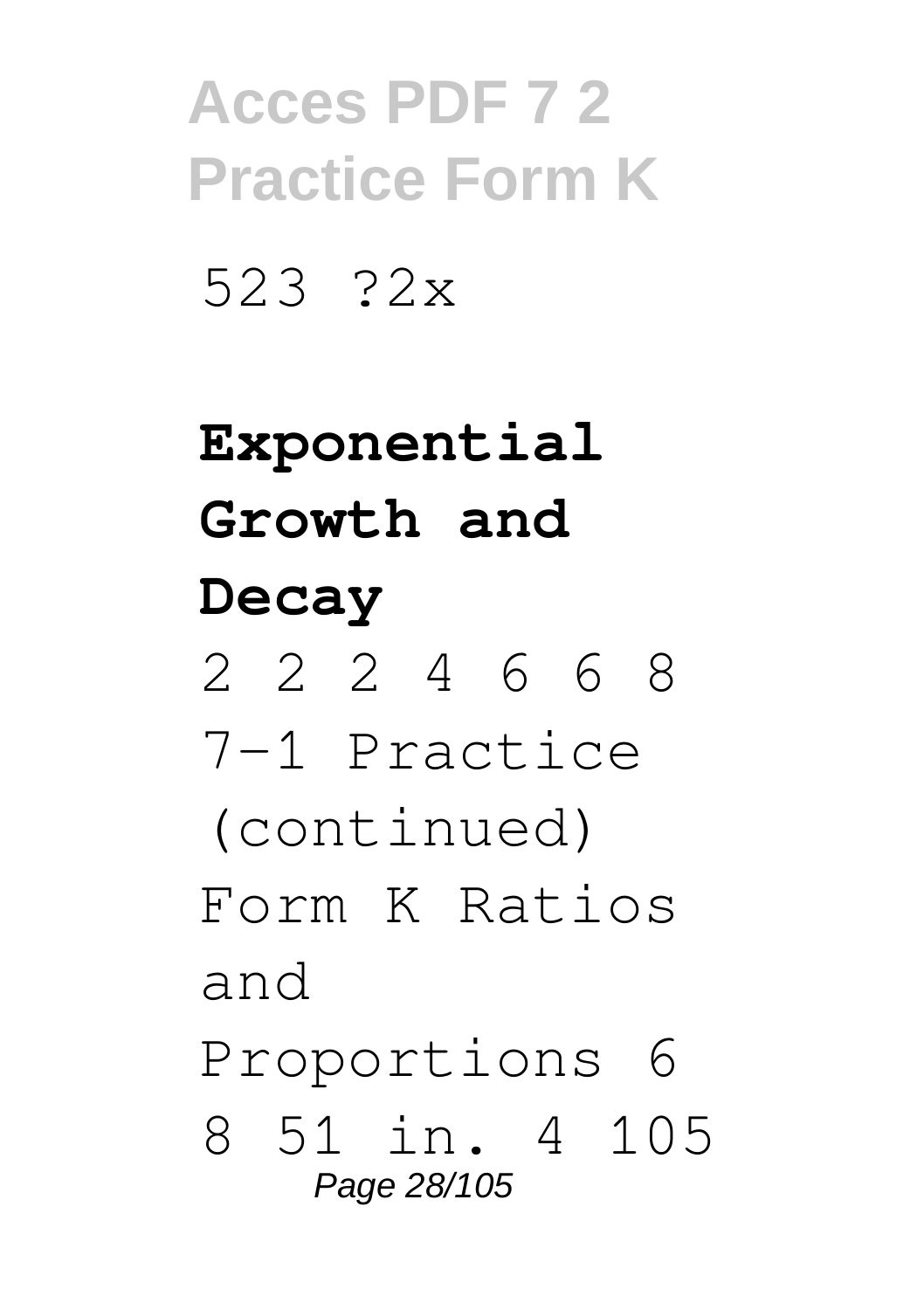11 3 Answers may vary. Sample: When you multiply the means and the extremes and simplify, you get 2 5212, which is not true. 11.5 2 7 5 3 x; 10.5 ft Page 29/105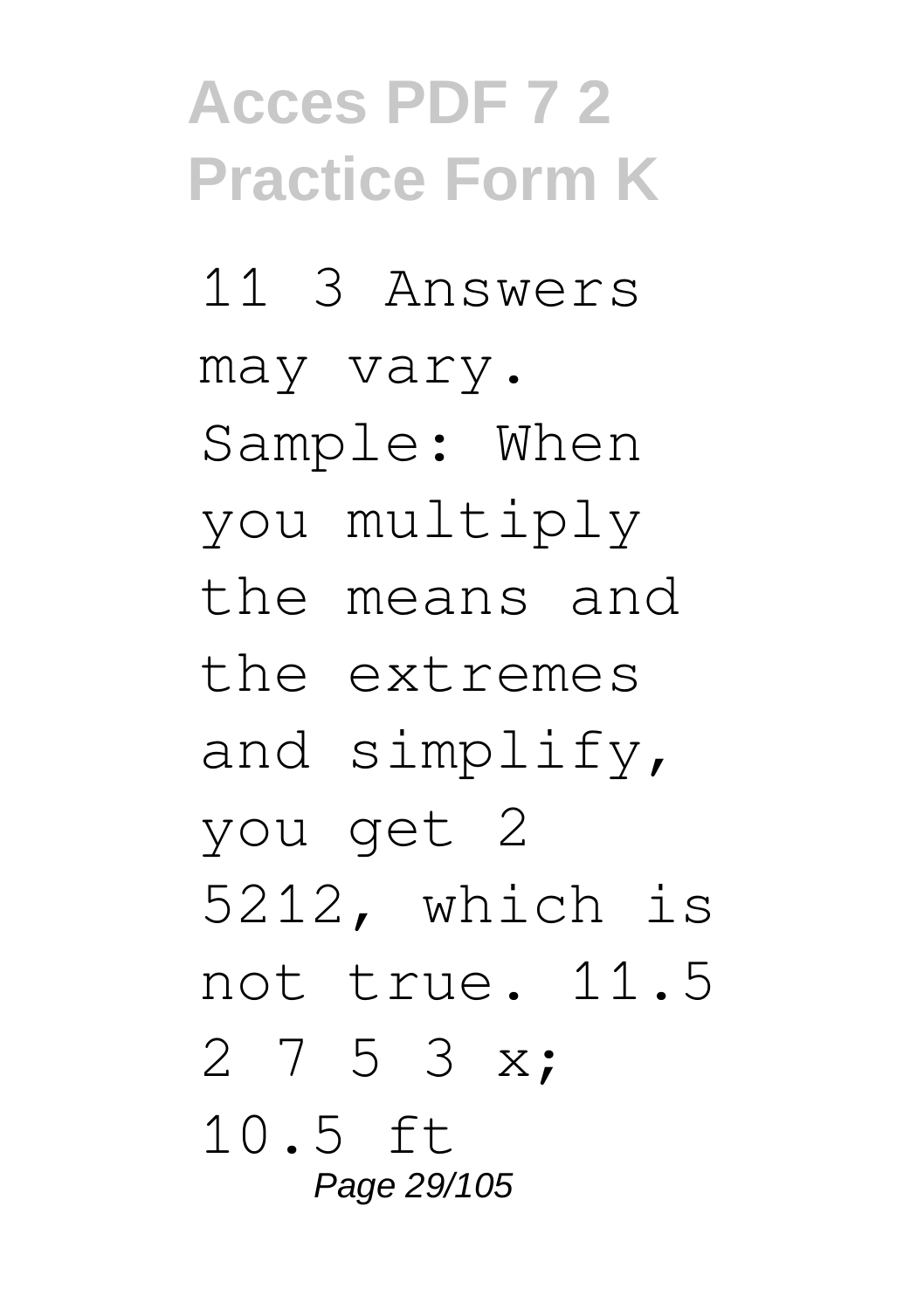Answers may vary. Sample: 6 4 5 15 10 3 1 2 23

#### **Name Class Date 7-1** 7-3 Practice Form K Proving Triangles Similar Determine Page 30/105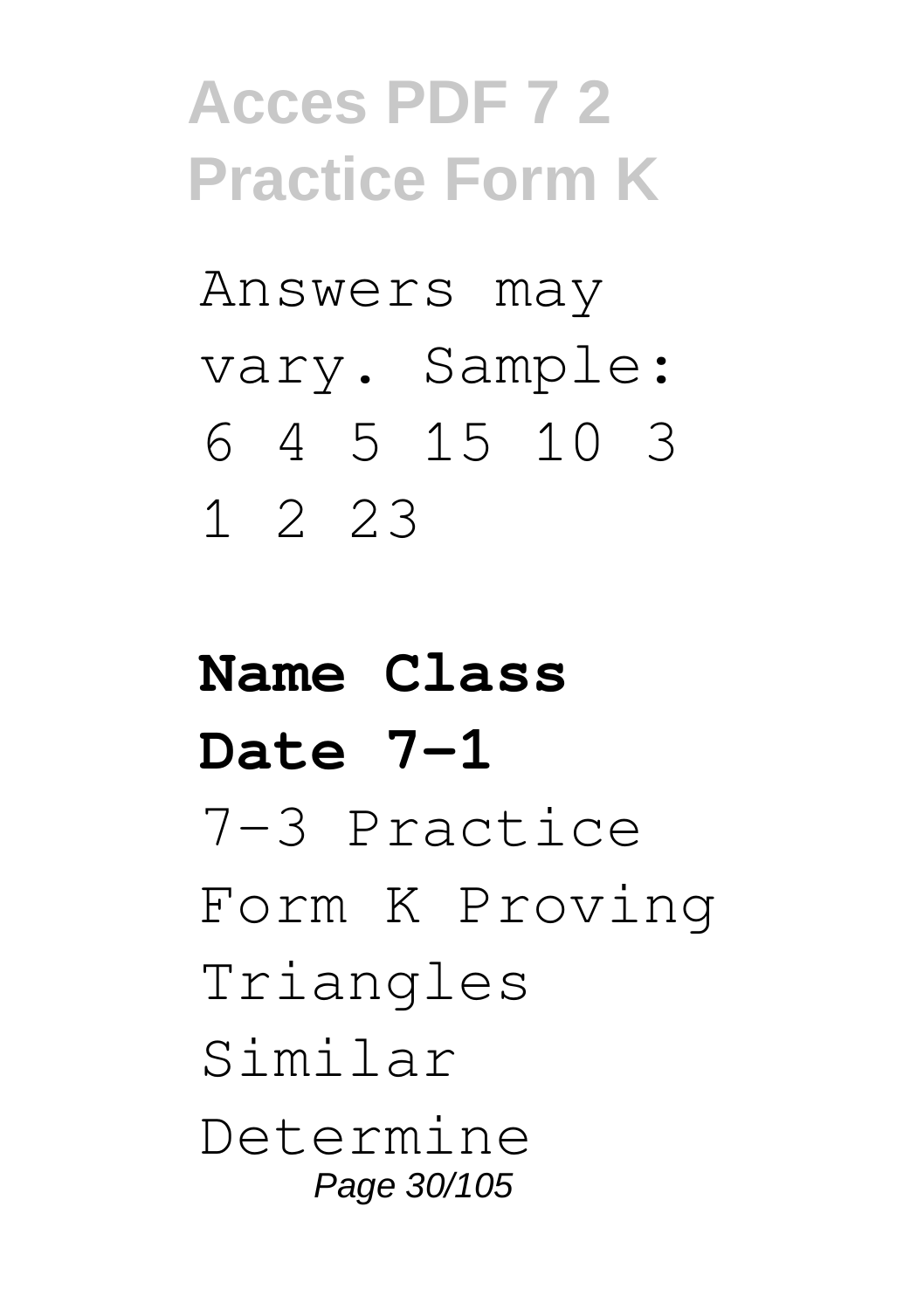whether the triangles are similar. If so, write a similarity statement and name the postulate or theorem you used. If not, explain. 1. 2. 3. J4. 5. Page 31/105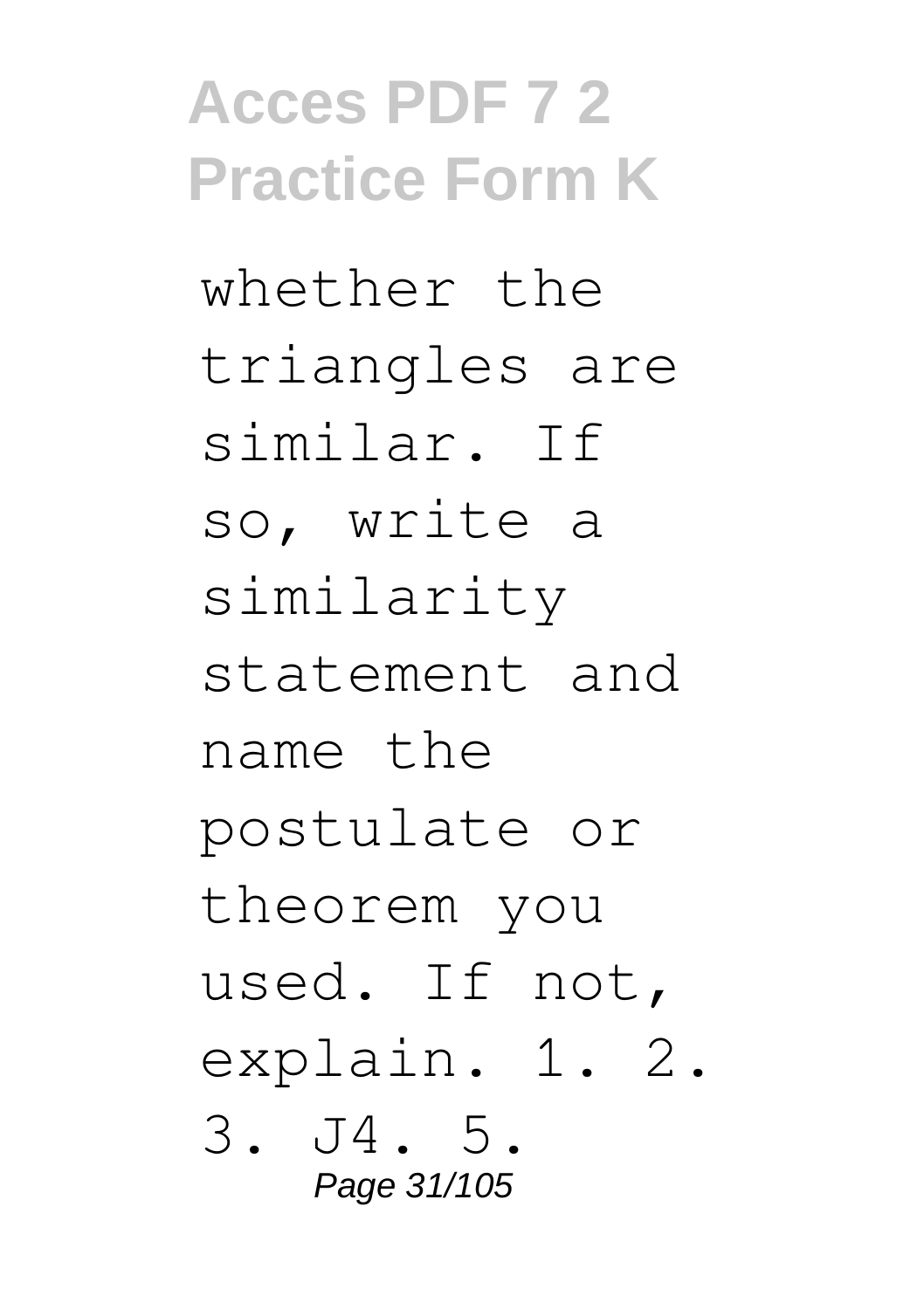## **Acces PDF 7 2 Practice Form K** Given: PQ 5 3 4 PR, PT 5 3 4 PS Prove: nPQT, nPRS Statements Reasons 1) PQ 5 3 4 PR and PT 5 3 4 PS 1) 9 2) PQ PR 5 3 4 and PT PS 5 3 4

Page 32/105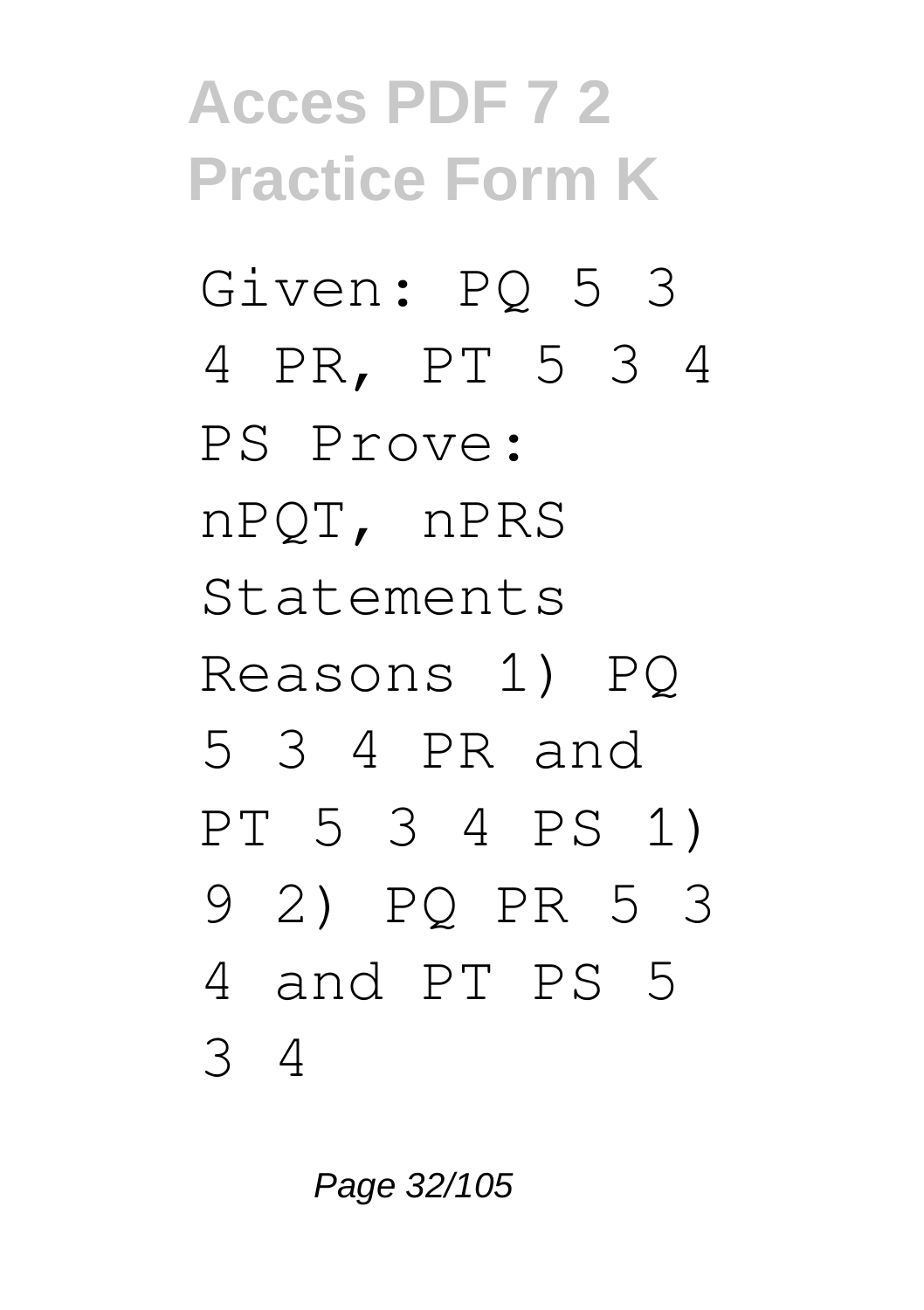**Proving Triangles Similar - Richard Chan** Practice Form K Multiplying Special Cases Simplify each expression. 1.  $(y 1 1) 2 2.$ (n 1 11) 2 x 3. (t 1 7) 2 Page 33/105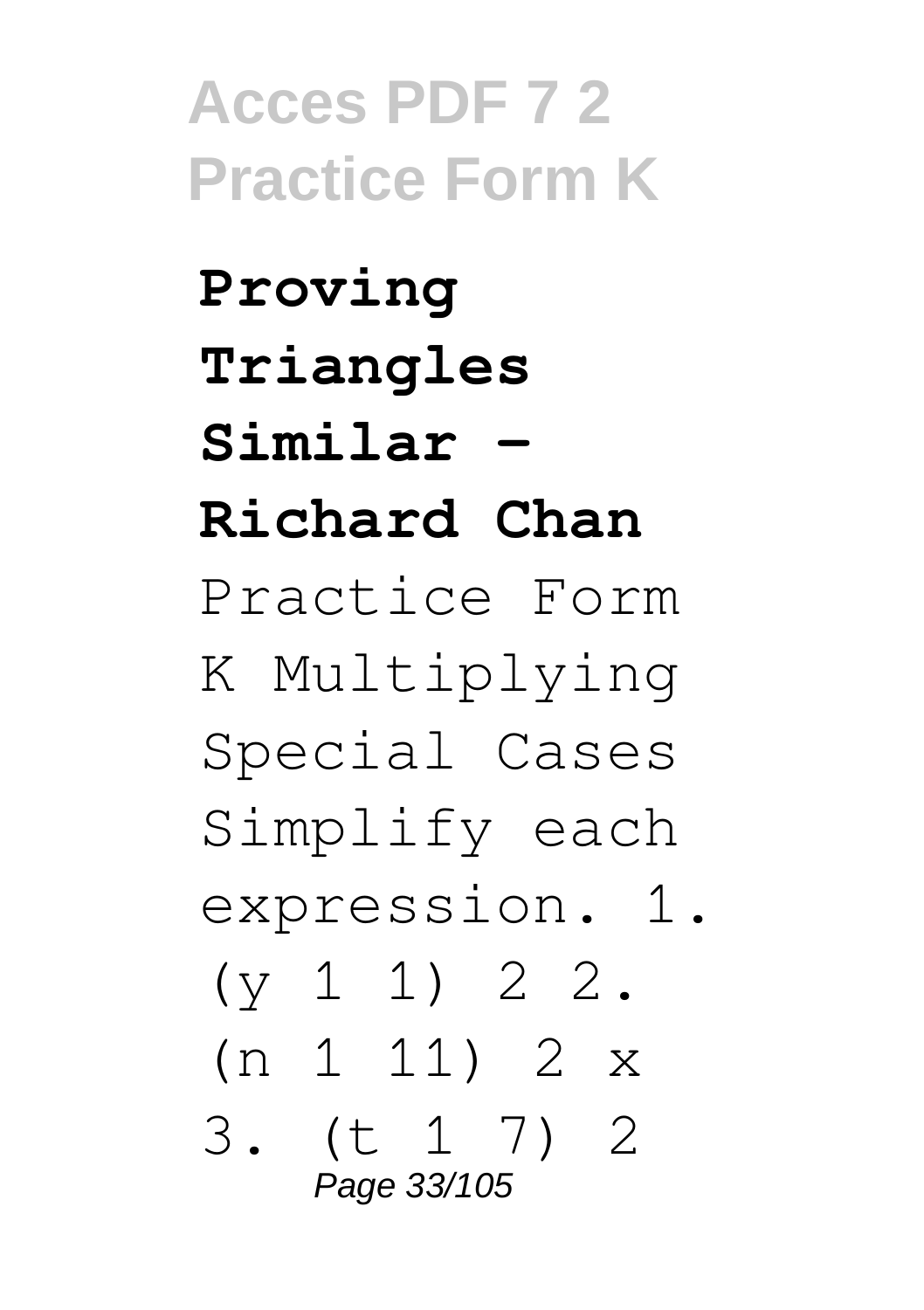- 4. (3 m 1 6) 2 9 5. (4 x 1 1)
- 6. (3 n 1 2) 2 7. (t 2 3) 8.
- $(7 \text{ v } 2 \text{ } 3)$
- region. Write your answers in standard form. 9. (6 p 2 5) 2 Th e fi gures below are squares. Page 34/105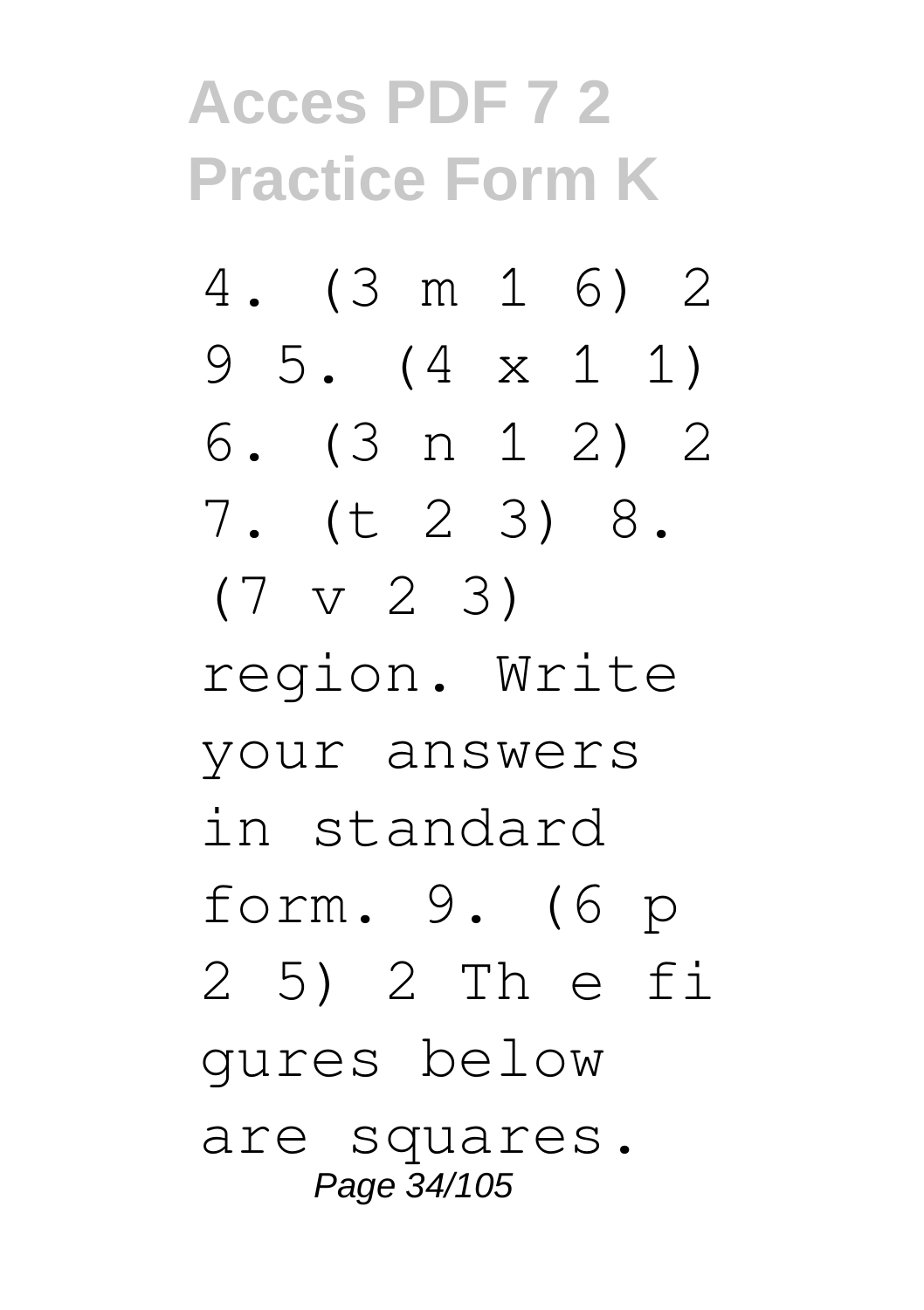Find an expression for the area of each shaded 10. 11. 12. A fl at, square

...

**age 35 Page 1 - Miami-Dade County Public Schools** Page 35/105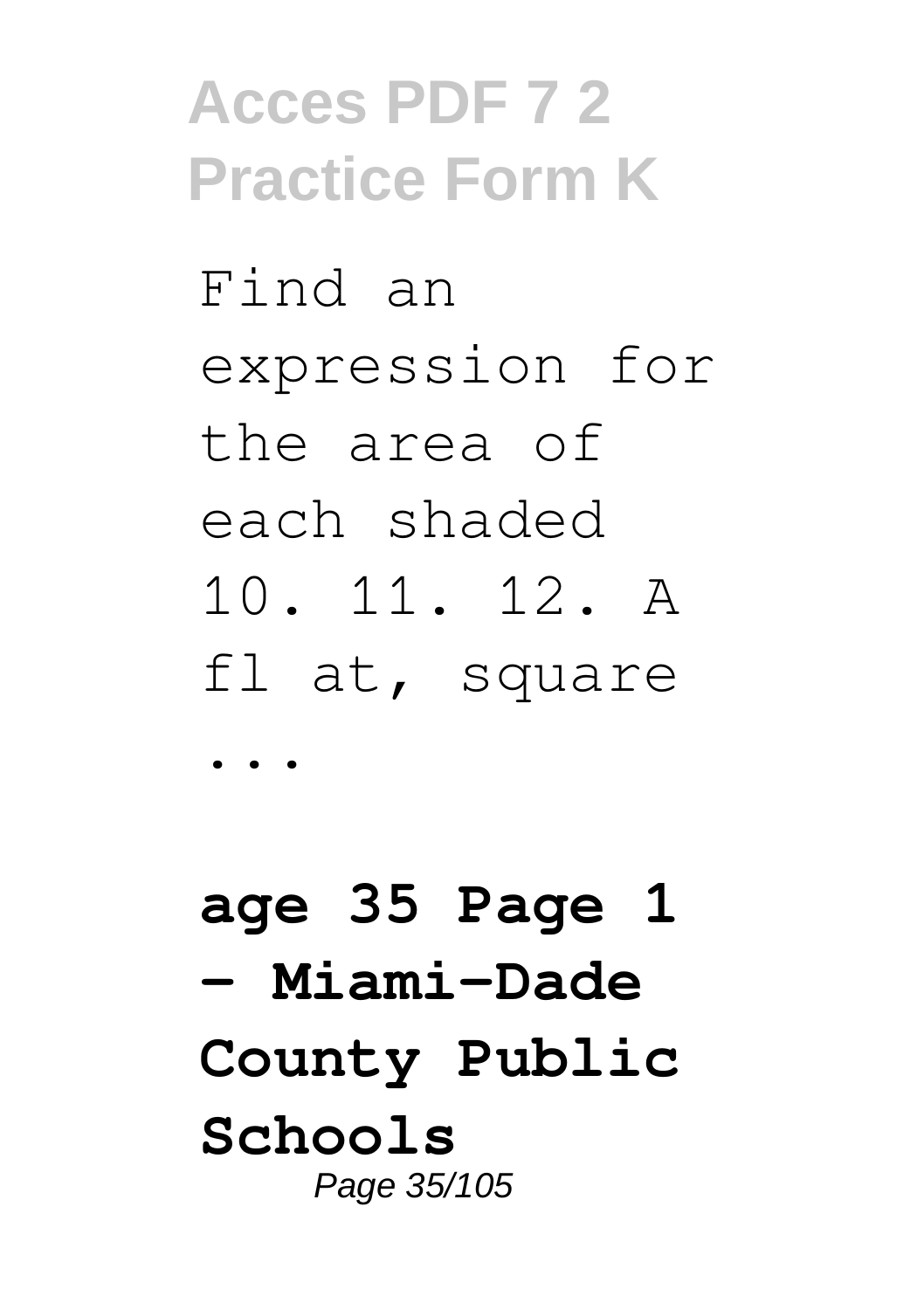Practice 7-7 1. 2. x y O 6

4 2 26 2 2 4 6 4 6 4 O 246 7

5 23x 1 2 5 24

5 16 5 17 5 23a 1 5 1 4

2x2 1 3 4x 2 1

4x 2 1 2x2 1 3

(5ab) 3 n 4 4

5 ( 26) 1 b 2 3 2 4 1 3y 2

Page 36/105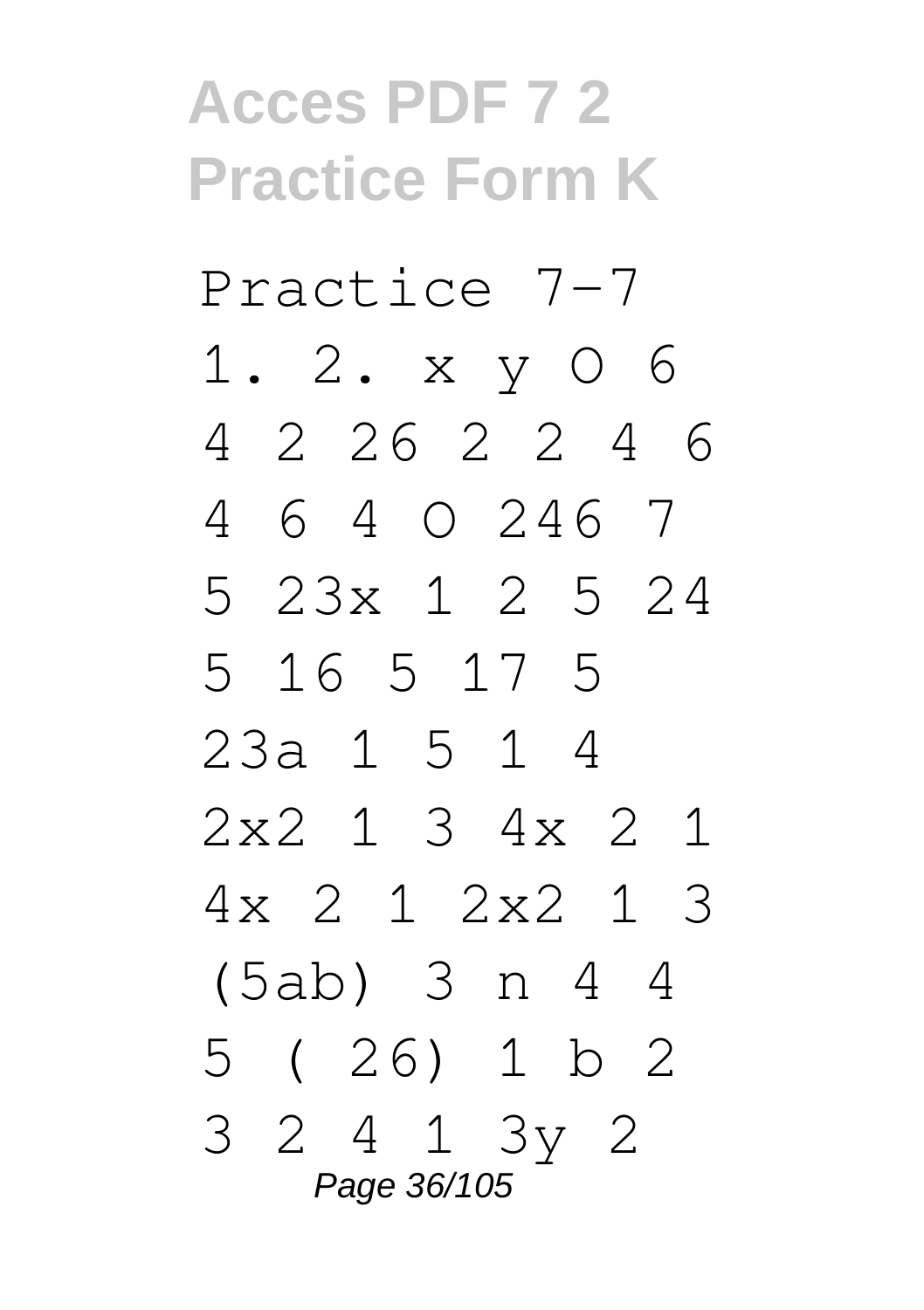5y 3 1 m 2 1 x 3 3 2 1 "7 t2 "5 a8 "3 z2 "4 ab "5 m12 "3 x4 "3 2y "a3 "5 b 3x2 12x y 13 20 1 9 8a 3 4 1 x 2 21 y 31 40 b3 a4 1 y6 9ab 2 3 3 y 1 6 x 7 6 9 4 1 2 y 3 x 2 5 Page 37/105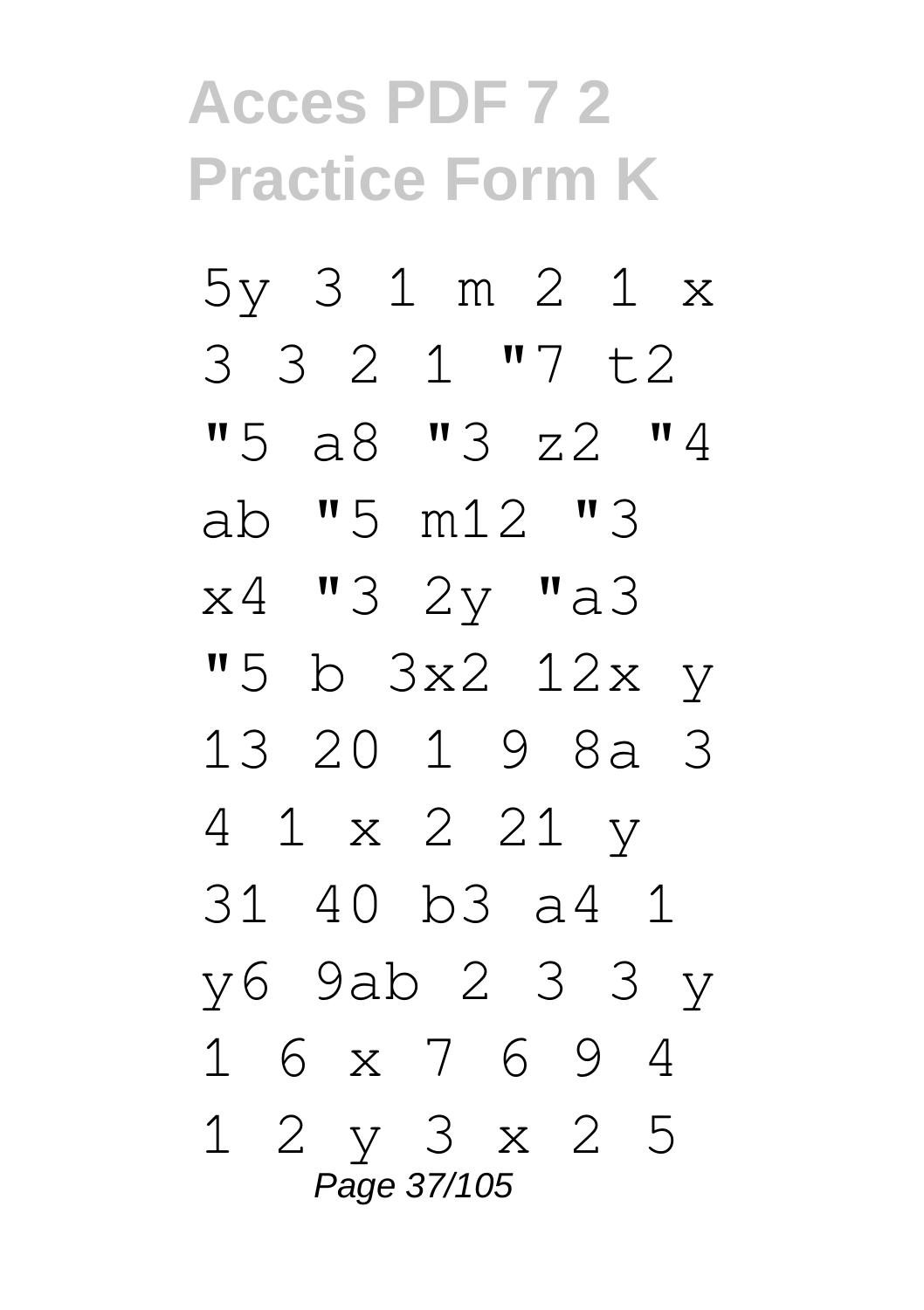$6270,000...$ 

**Chapter 7 Answers - Poudre School District** 1-1 Practice Form K Variables and Expressions Write an algebraic Page 38/105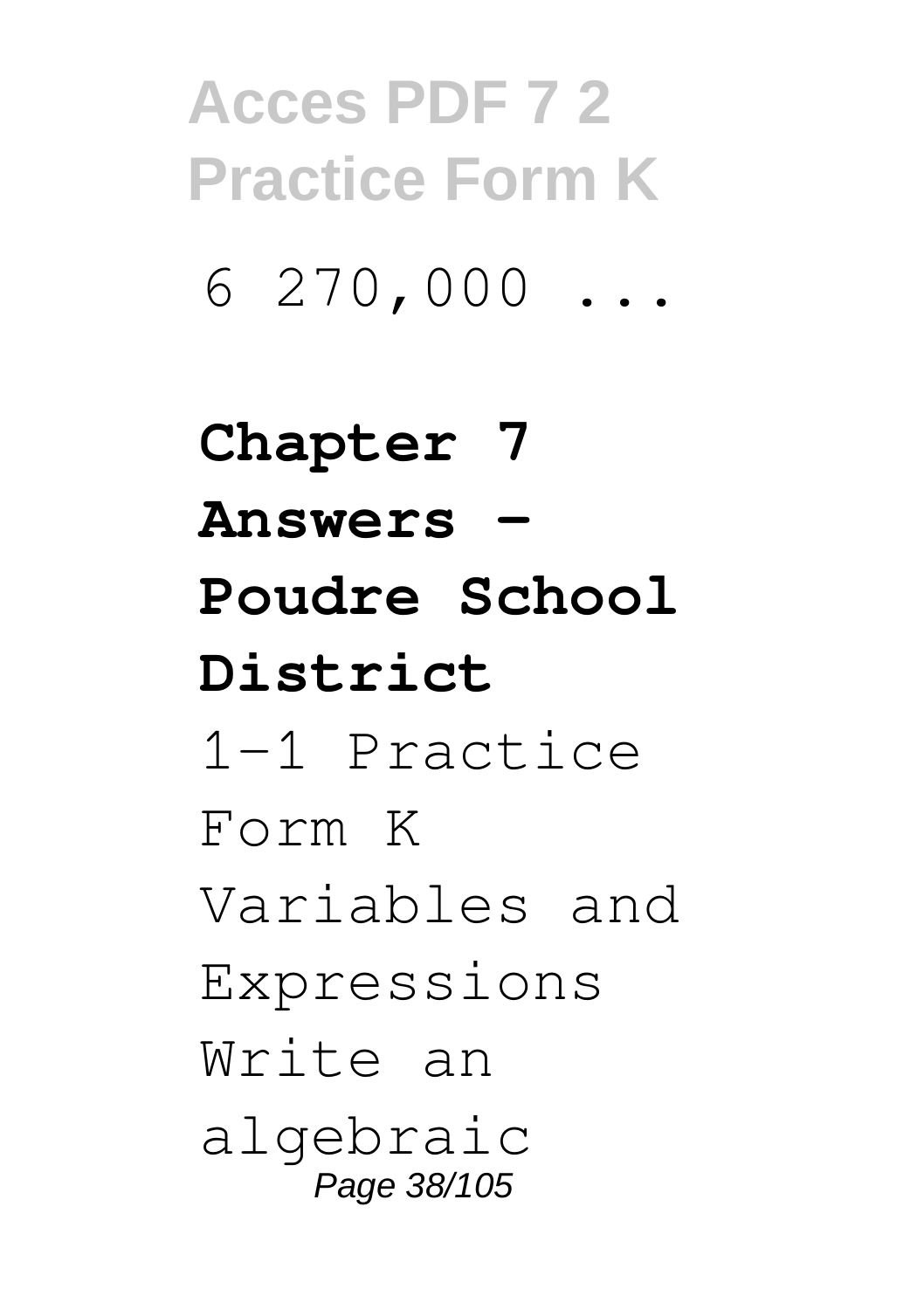expression for each word

phrase. 1. 11

more than y 2.

5 less than n

3. the sum of

15 and w 4. 22

minus k 5. a number b

divided by 8

6. q multiplied by Page 39/105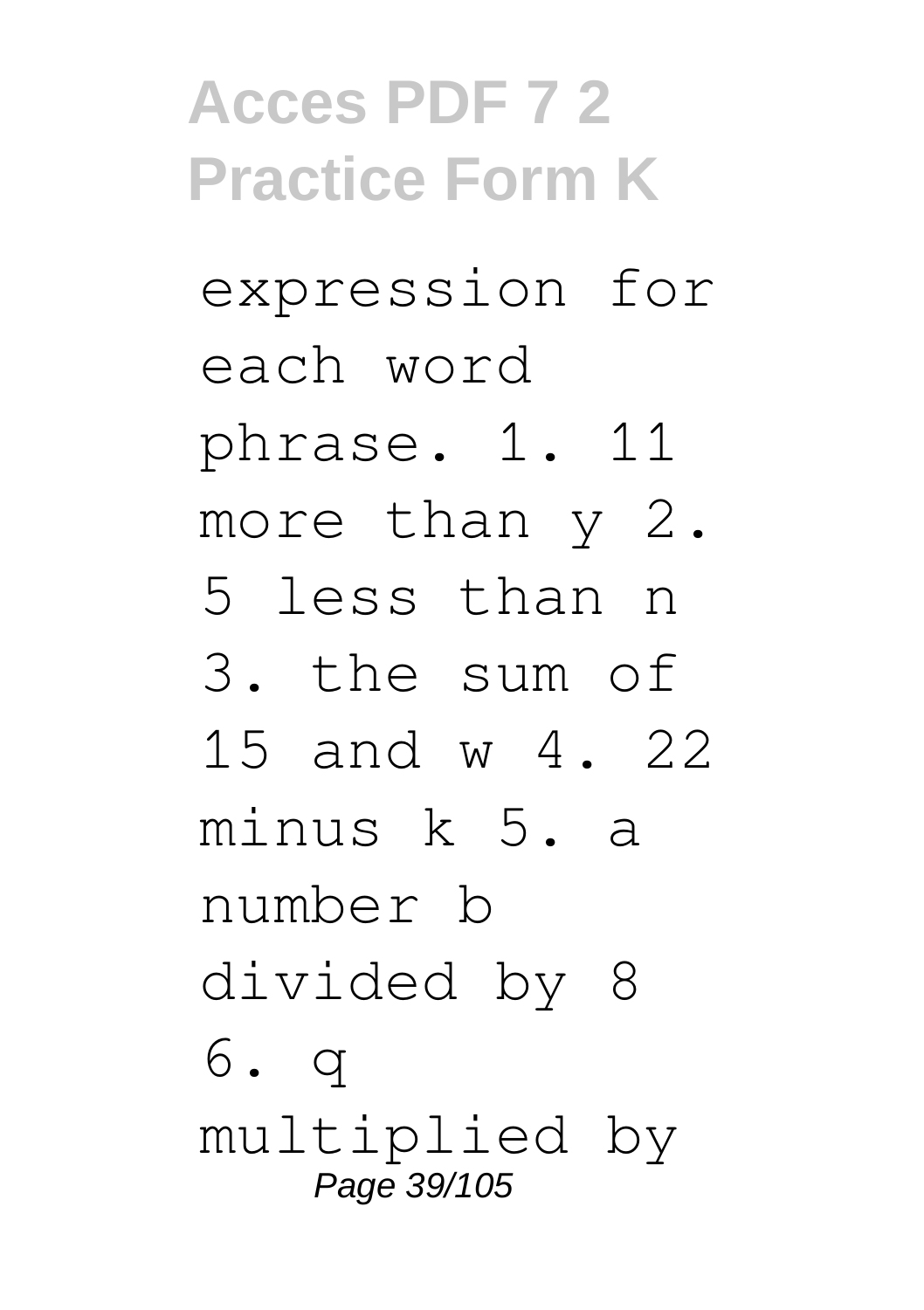2 7. the product of 3.3 and a number x 8. one third of a number m Write a word phrase for each algebraic expression. 9. 8 2 a 10 ...

#### **Variables and** Page 40/105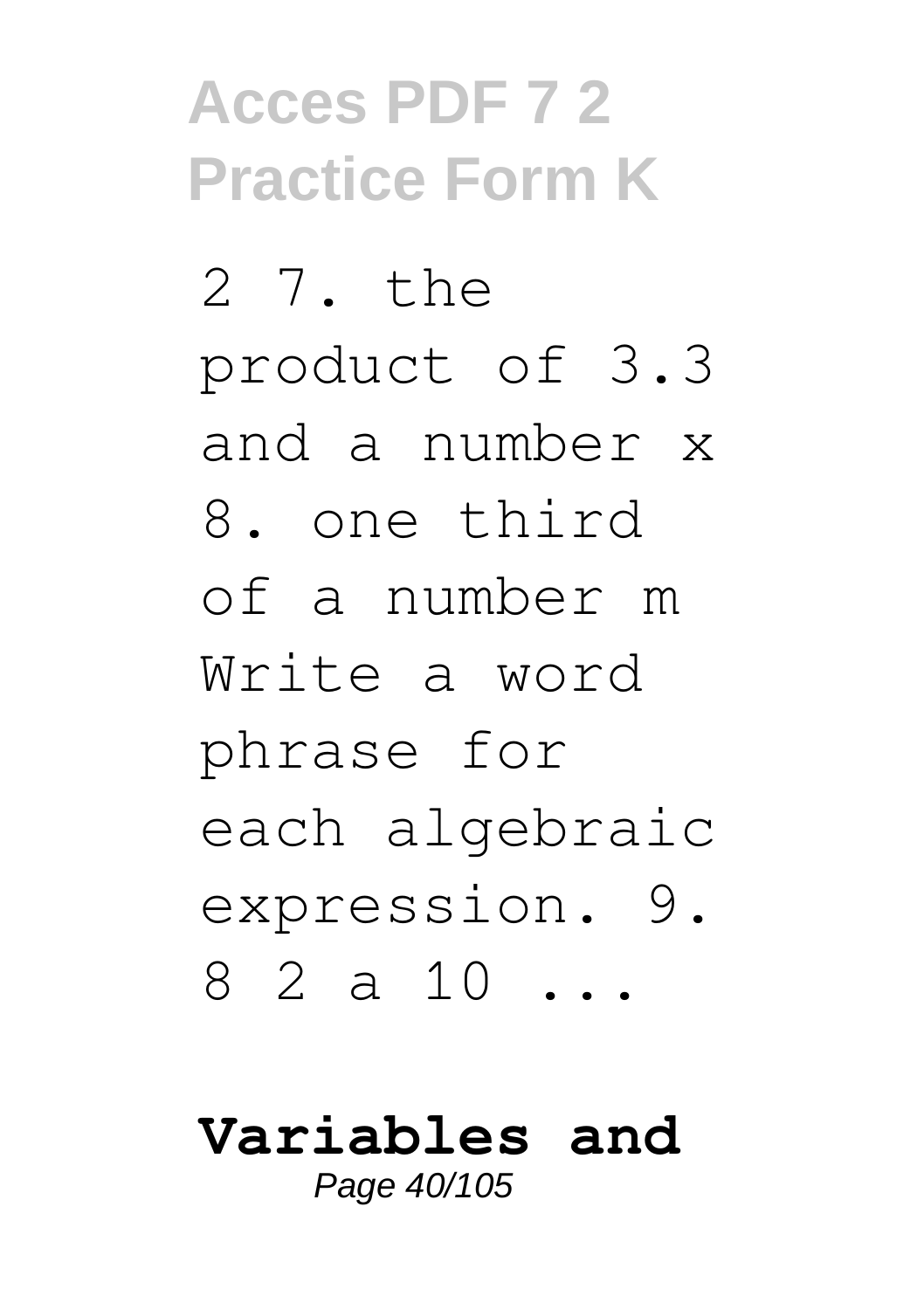### **Expressions hart.k12.ky.us**

- Practice 6-2.
- Practice 6-2. Properties of

Parallelograms

. Find the

value ofx in

each

parallelogram.

- 1. 2. 4. ... D
- $c L K. If AE =$ Page 41/105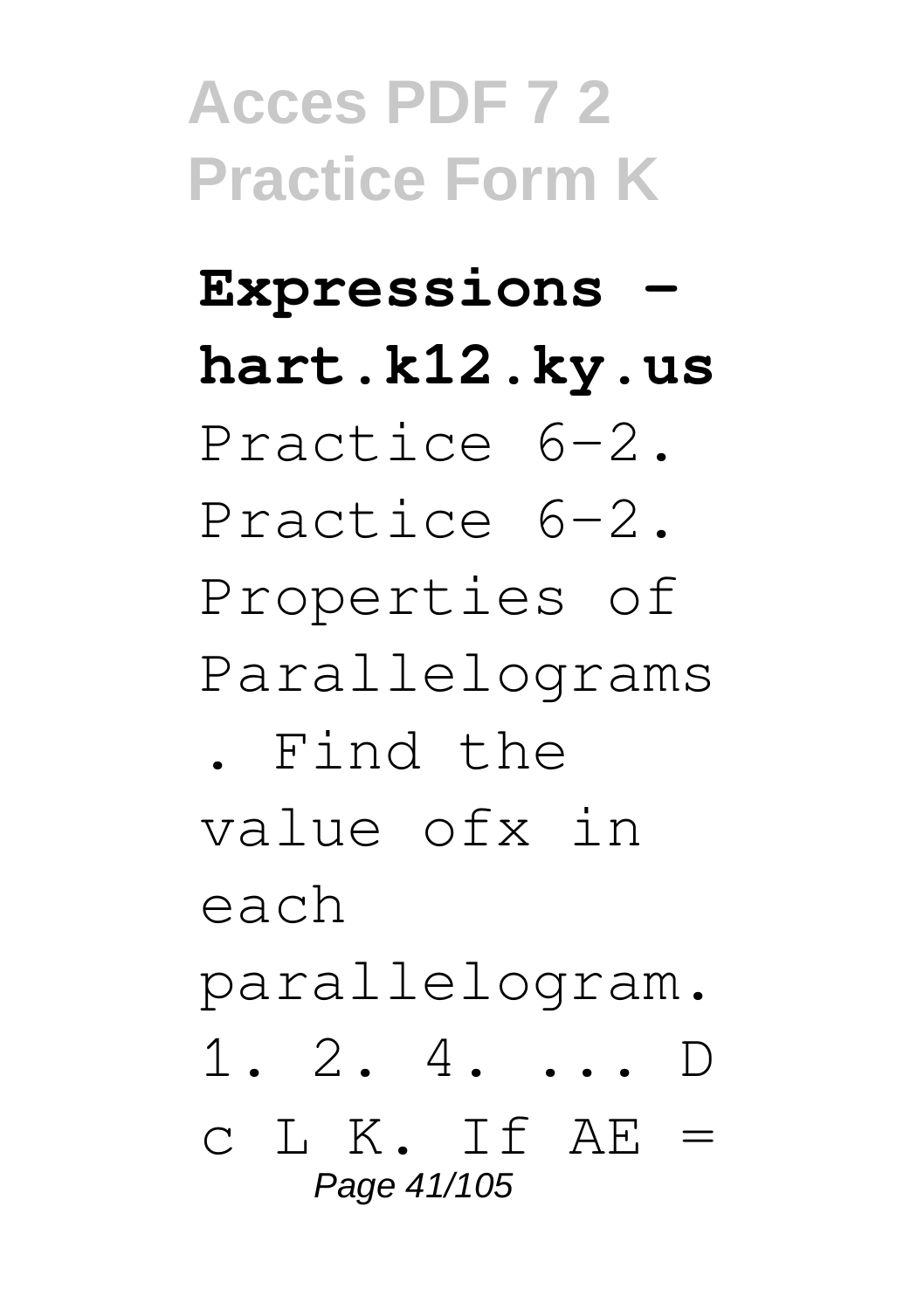17 and  $BF =$ 18, nd the measures of the sides of  $\setminus$  f V  $/$  . Lesson 6-2 Practice Geometry Chapter 6 . Practice 6-4 . Explain your answer. Leave Page 42/105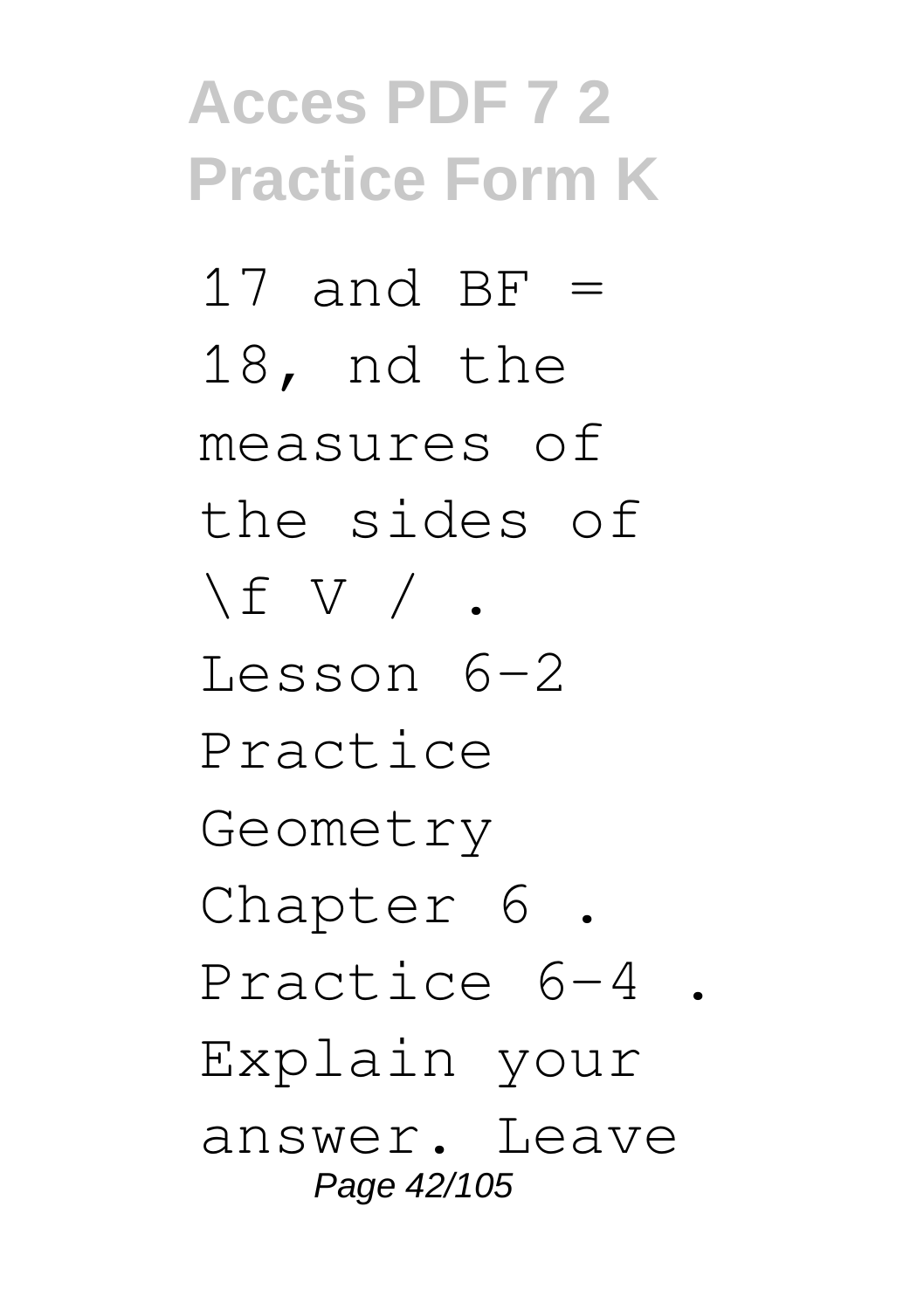your answers in simplest radical form. 1. 3. d 25. 60 30. C. 4. 6 14 ...

**9 6 Practice Form K - Joomlaxe.com** Practice 8-7 Form K Factor Page 43/105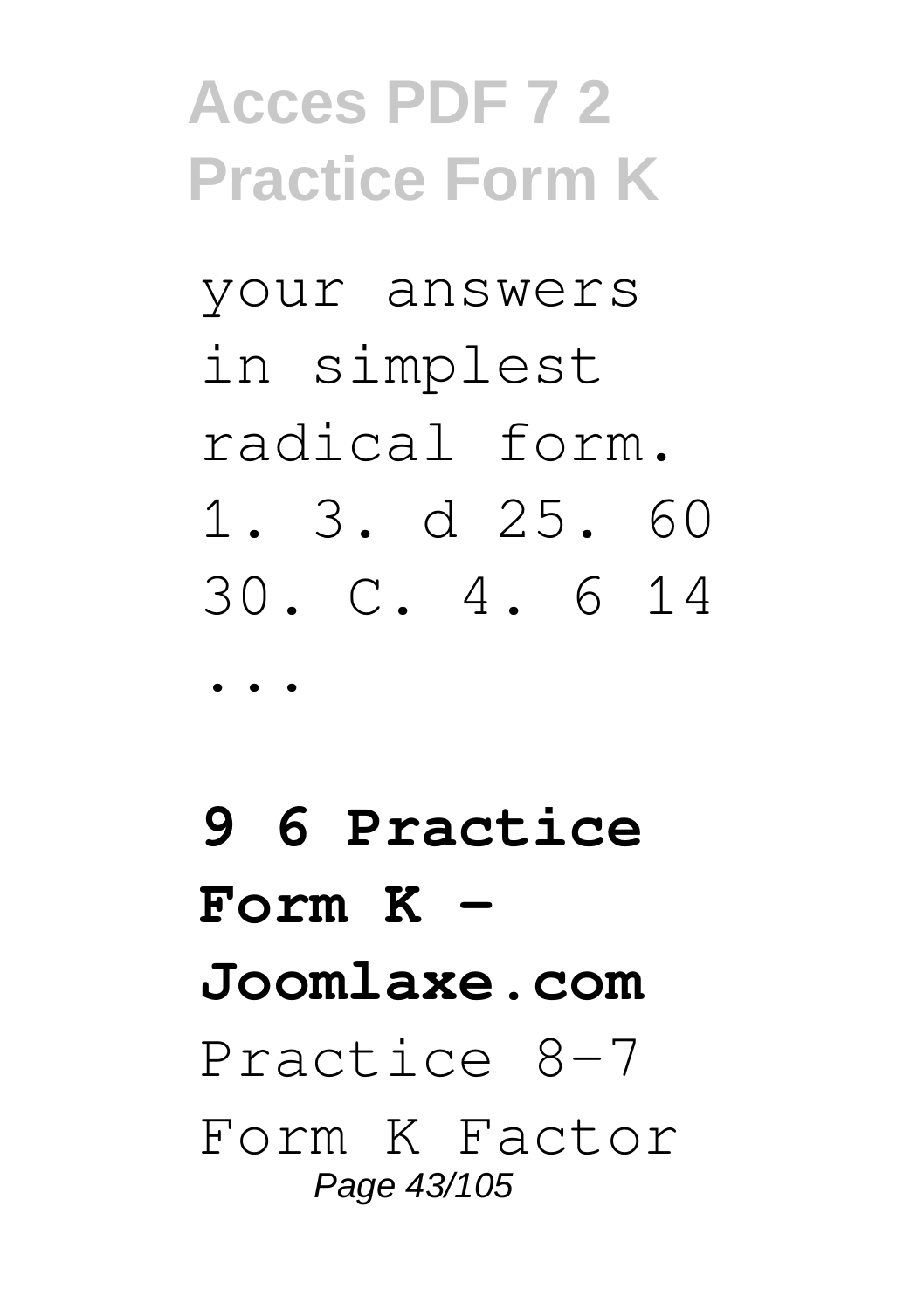each expression. 1

.  $c2 + 2c + 1$ 

- 2 d2 10 + 25 3 p2 24 + 144 4.
- $2w + 14w + 49$
- 5. s2 + 16s + 64 6. 29g +

 $24q + 16$  7. 25m2 60m + 36

8. 4q 2 32q +

64 9. 49y 84y Page 44/105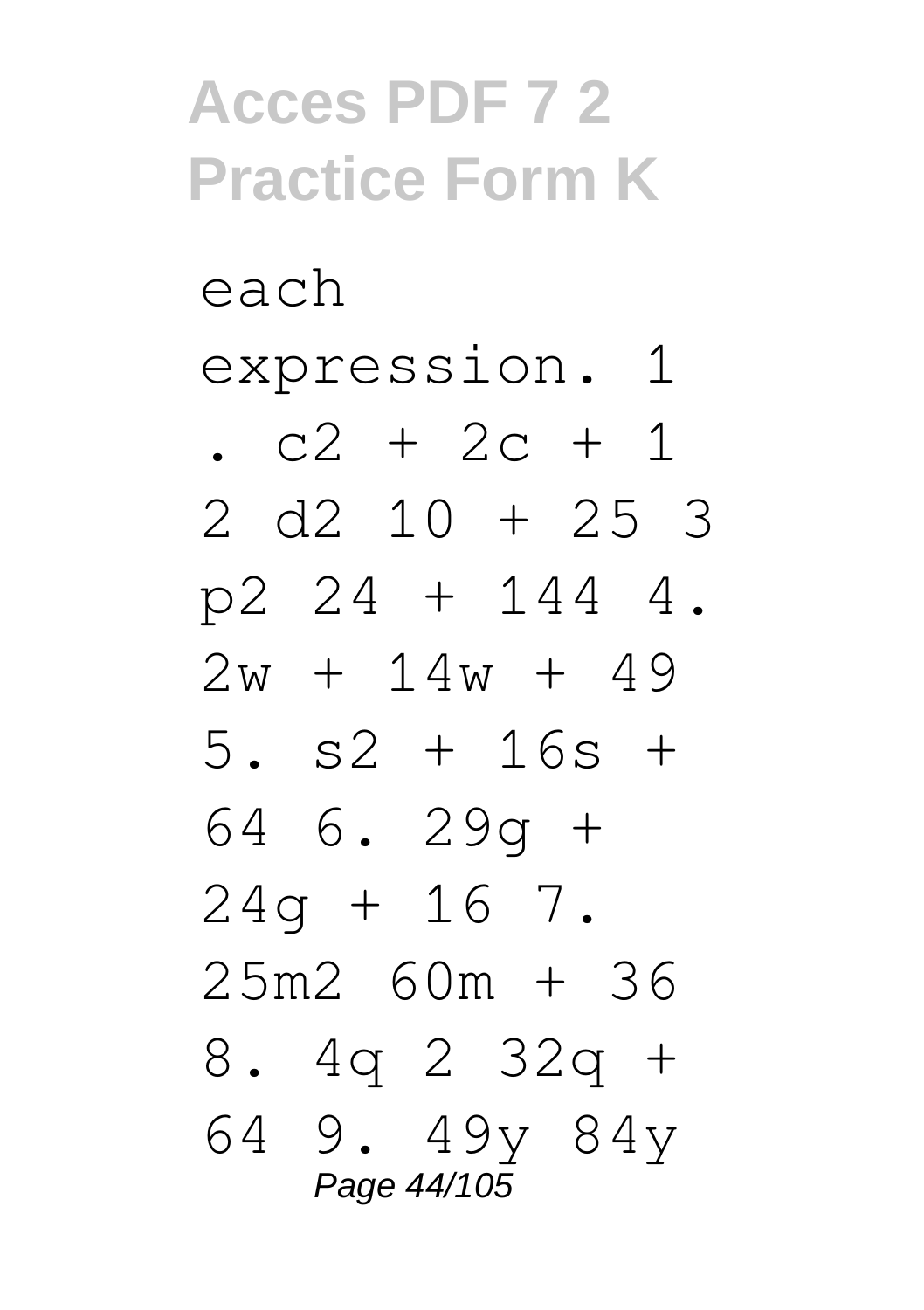- + 36 10. 121n2
- 2 66n + 9 11.
- 81x 18x 2+ 1
- 12. 100t 100t
- + 25 The given

expression

- represents the
- area. Find the
- side length of

the square.

17.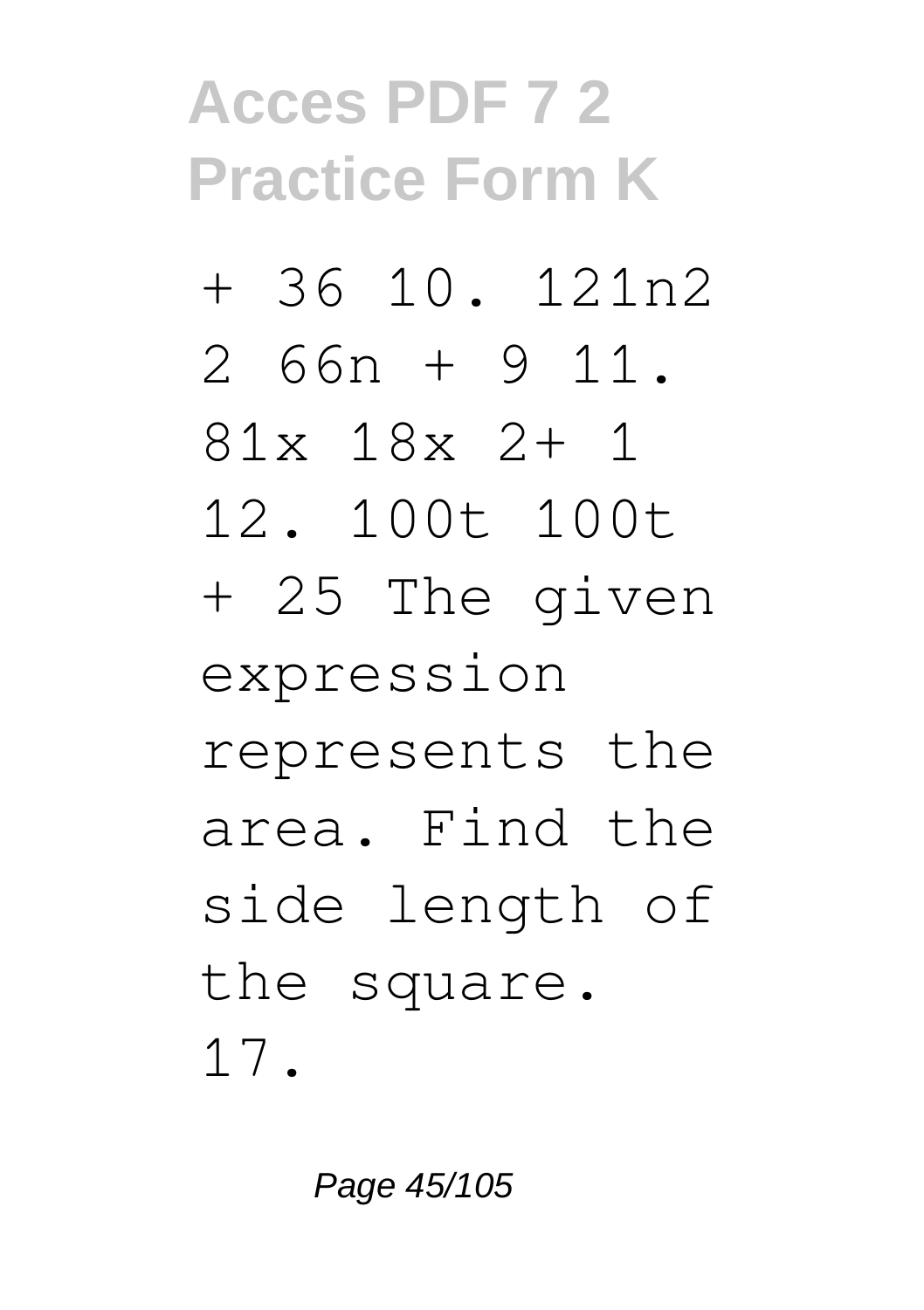### **Name Class Date 8-7 - KTL MATH CLASSES**

Form G 37.5'/ ûS8to 7õö 2.

4. Practice 2-9 Percents

Find each

percent. I. What percent

of 42 is 28

Find each Page 46/105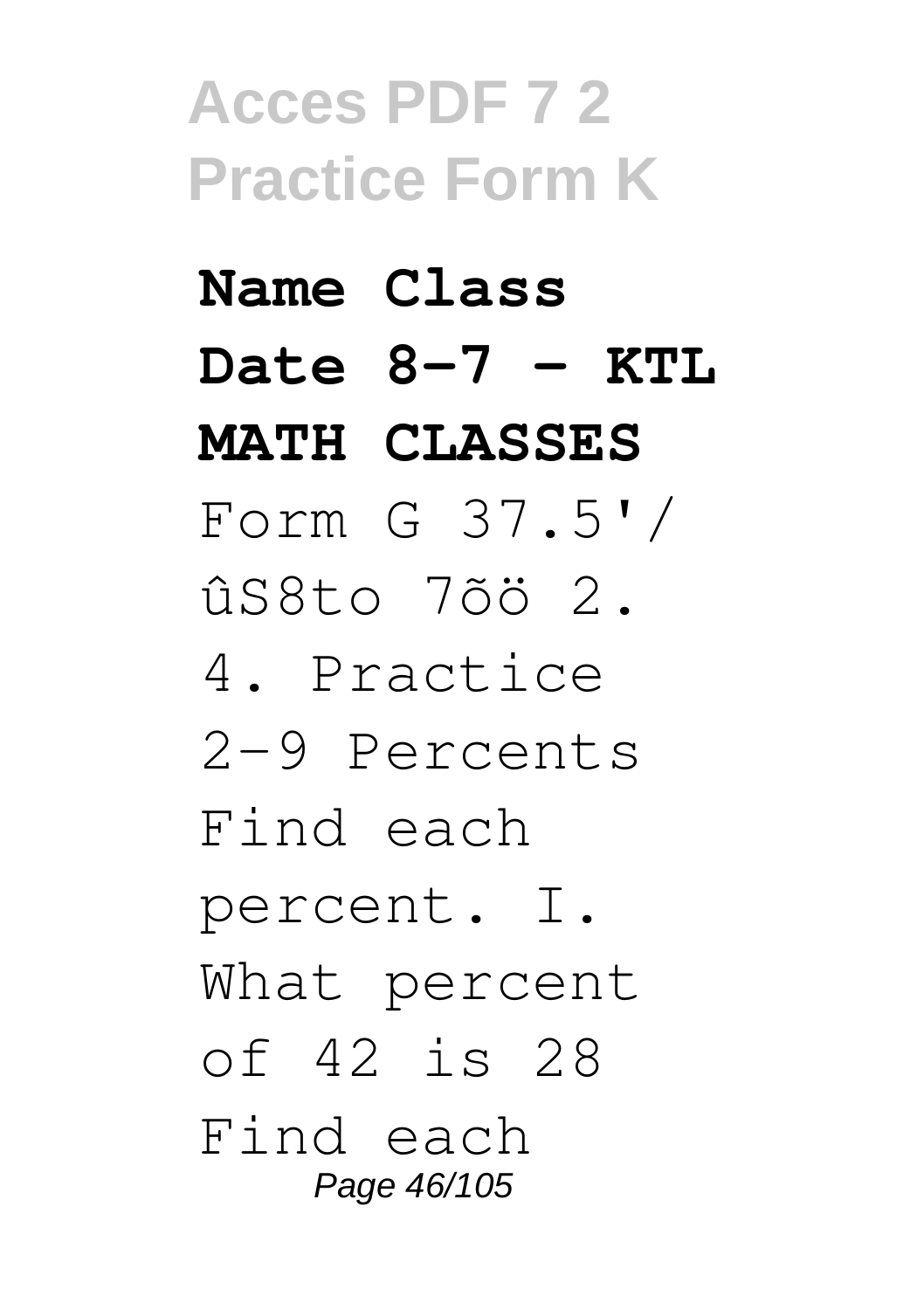part. 3. What is 2.75% of20? What percent of 48 is 18? 100 What is of 720? 5. A set of golf clubs that costs \$60 are on sale for 40% of the regular price. What is the Page 47/105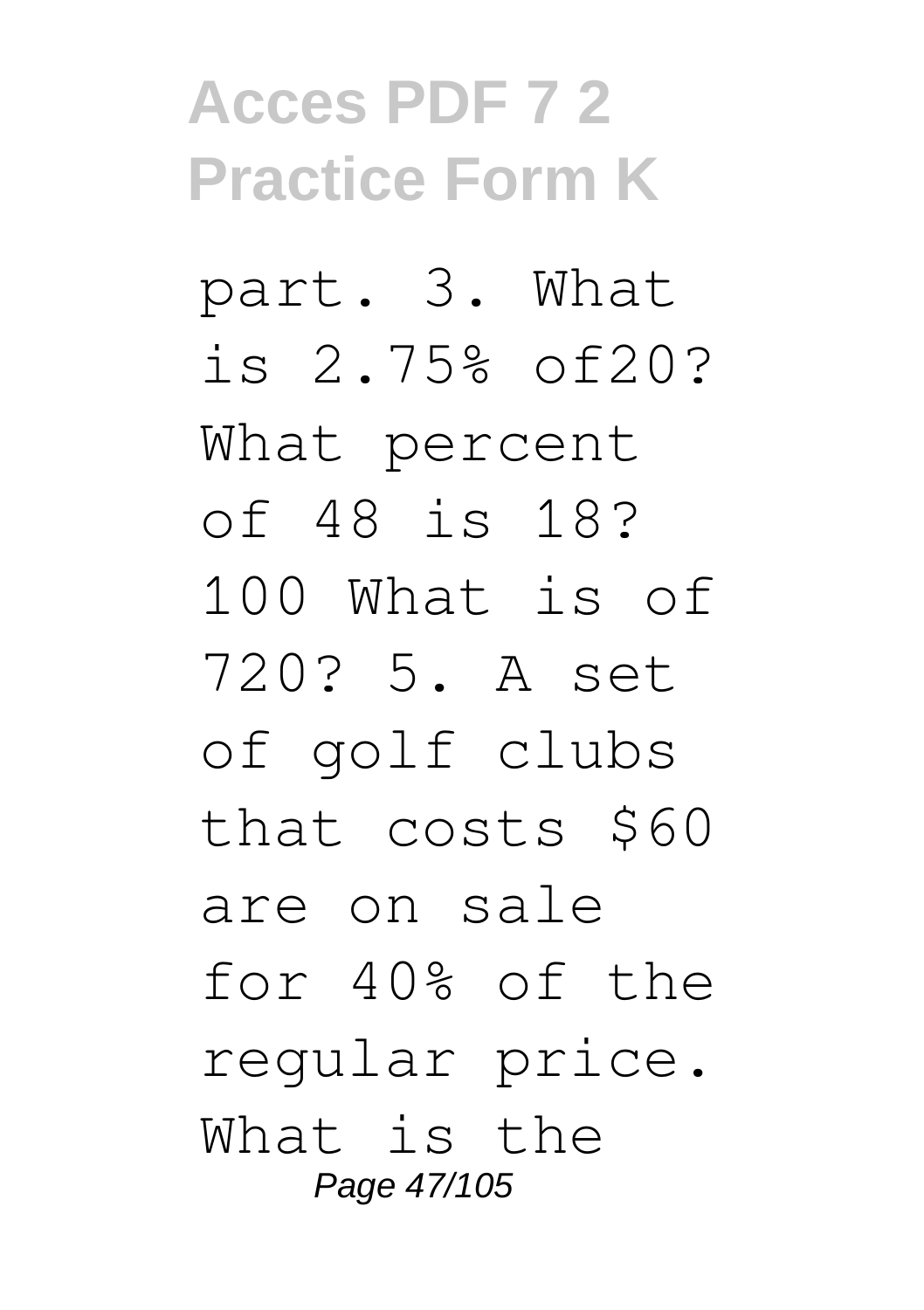sale price of the clubs? /0 e merchandise it sells by 55%. If the

...

**Key Percent Practice 2-9 - 10-18-12** 5-4 Practice Form K Medians Page 48/105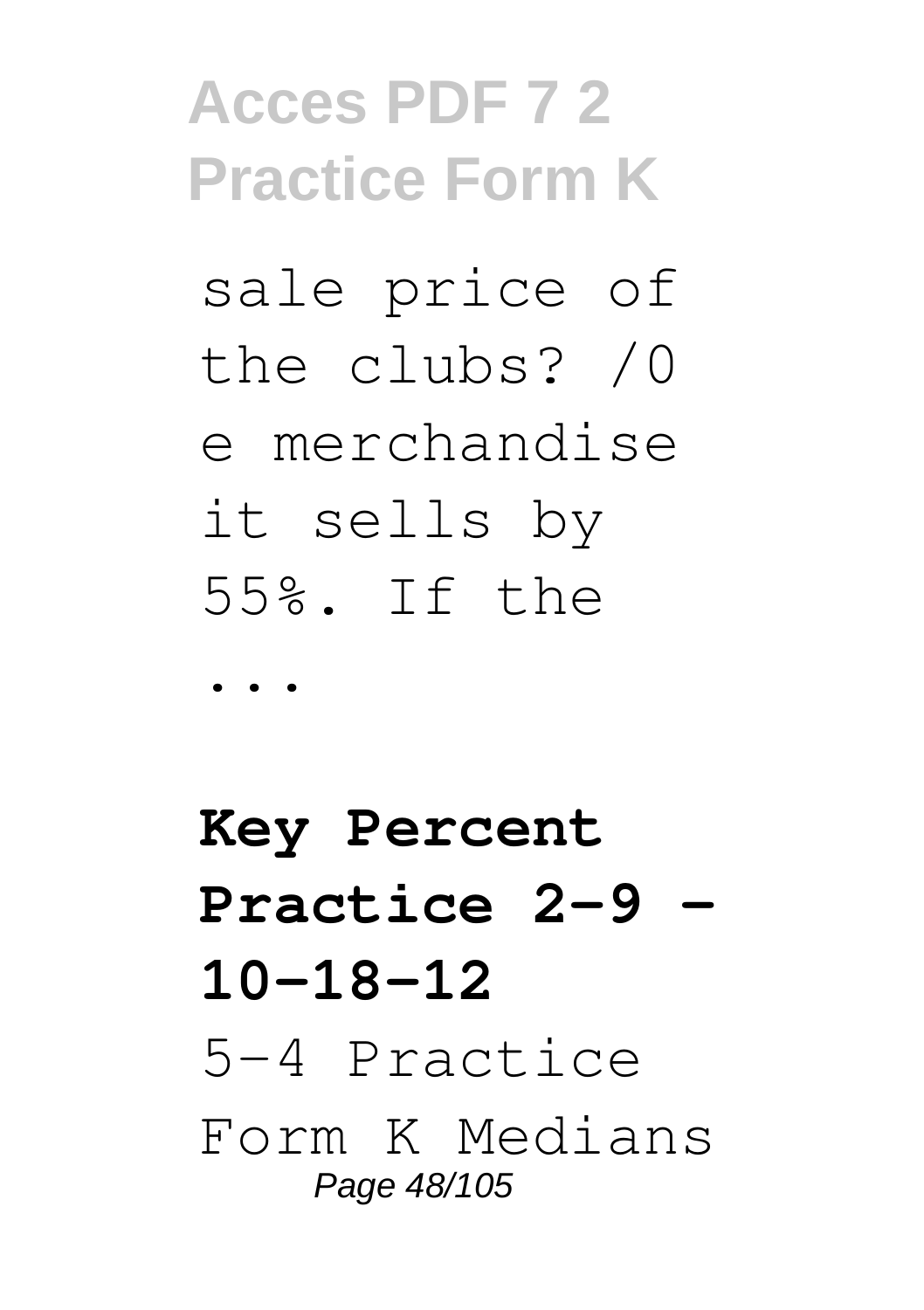and Altitudes In kXYZ, A is the centroid. 1. If DZ 5 12, fi nd ZA and AD. To start, write an equation relating the distance between the vertex and Page 49/105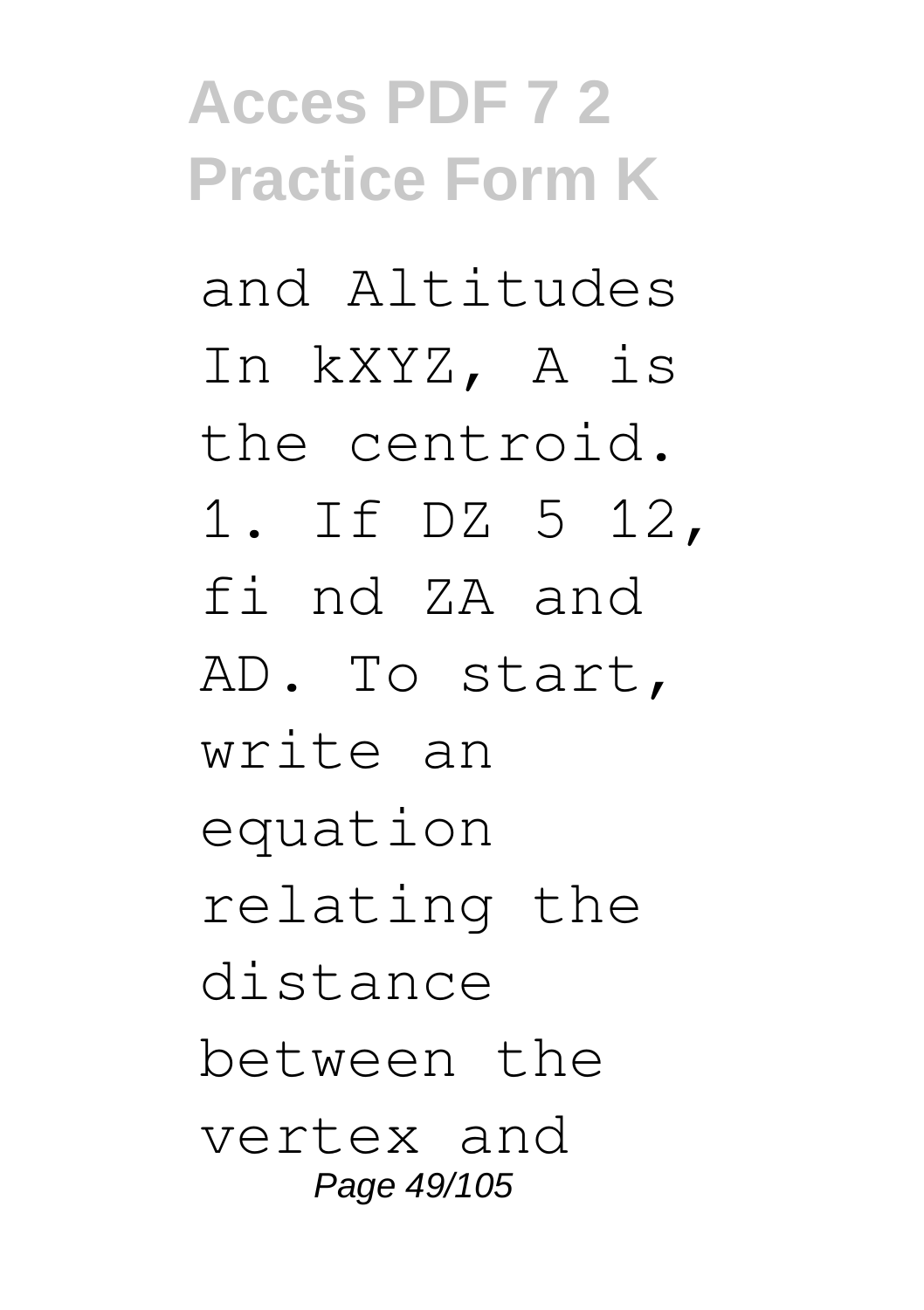centroid to the length of the median. ZA 5 u DZ 2. If AB 5 6, fi nd BY and AY. 3. If AC 5 3, fi nd CX and AX.

### **0001 hsm12gmtr 0501**

4 7 Practice Page 50/105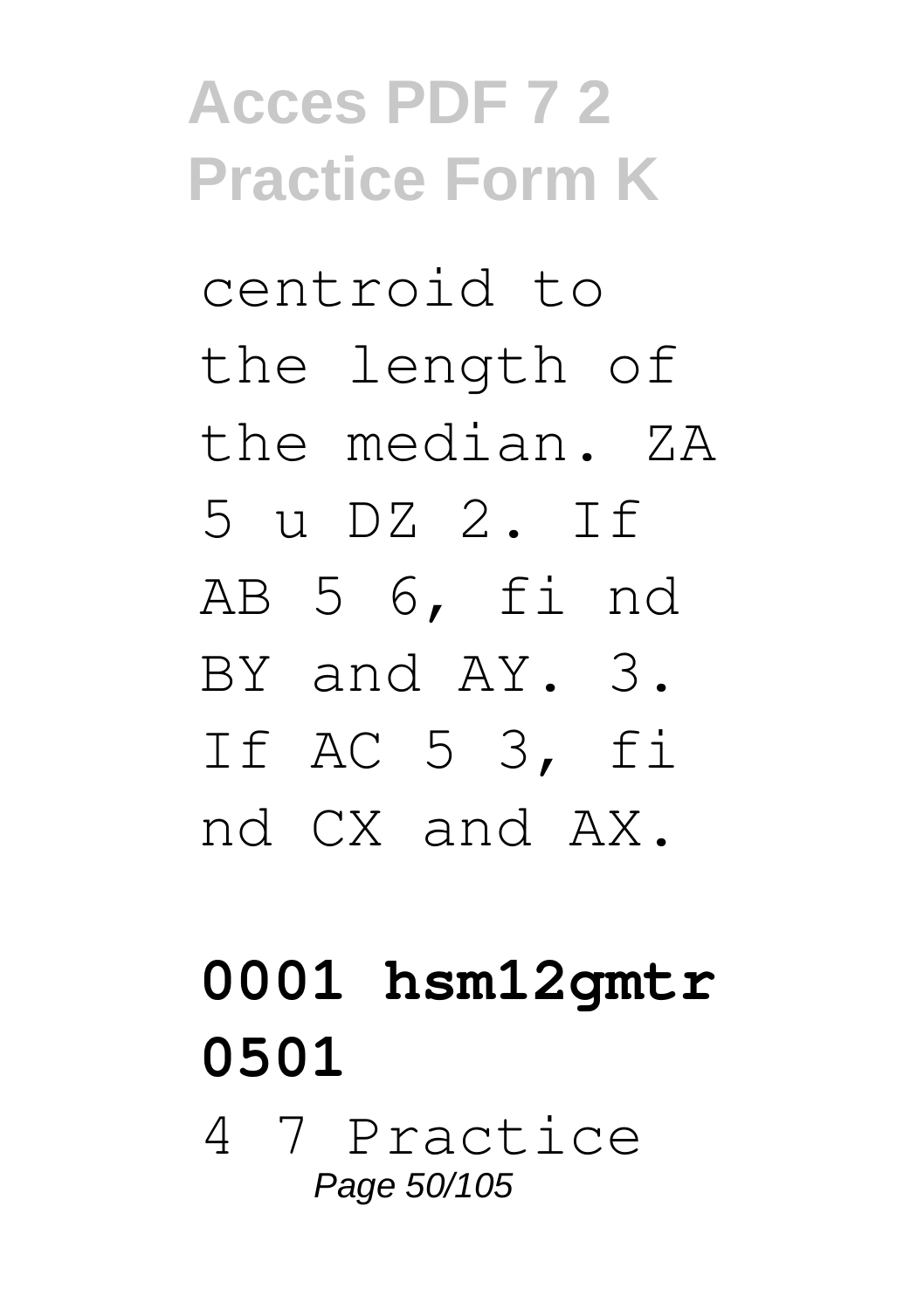Form  $K$  4-7 Practice Form K Congruence in Overlapping Triangles In each diagram, the stated triangles are congruent. Identify their common side or angle. 1. nBAE Page 51/105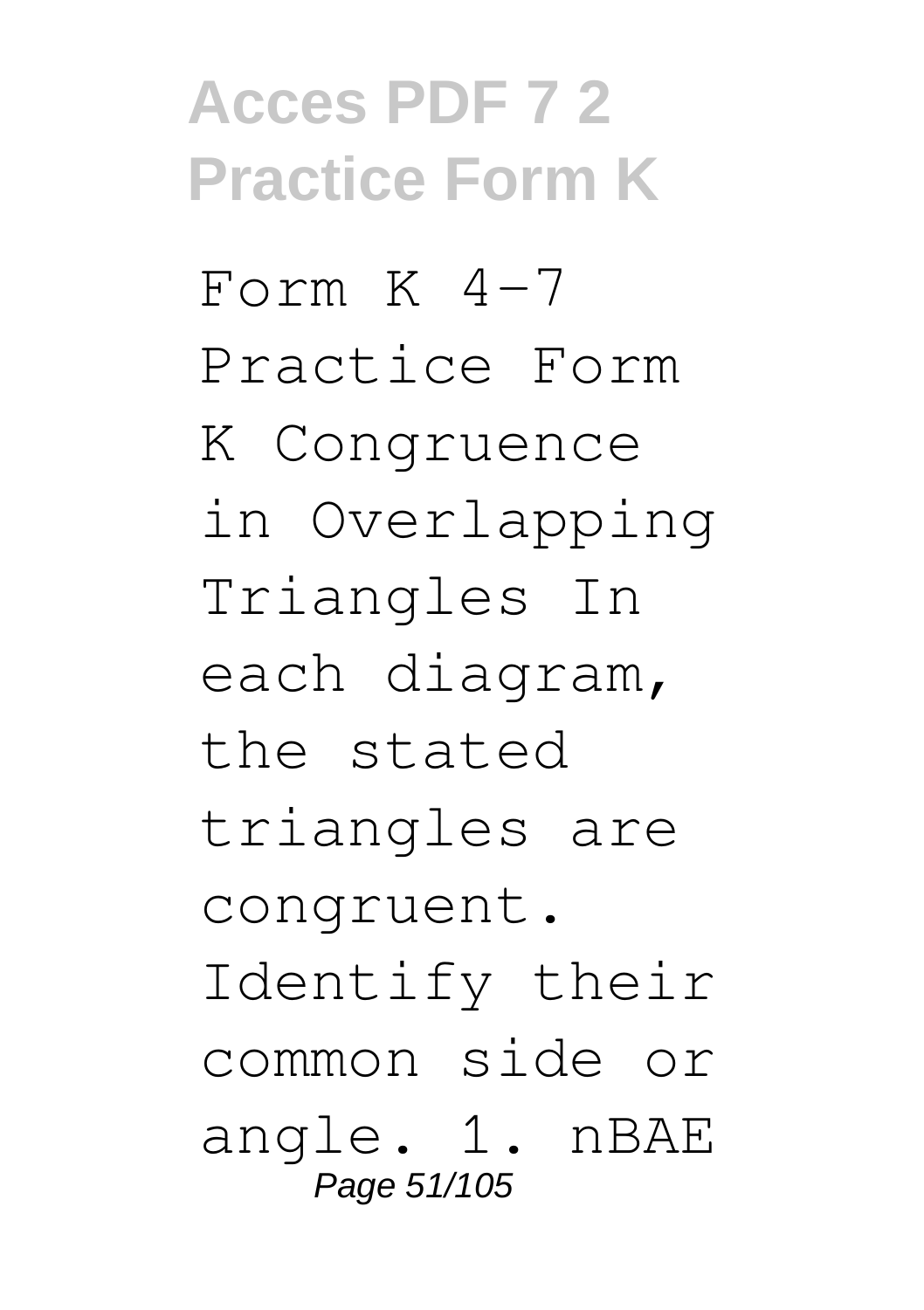- > nABC 2. nSUV
- > nWUT A U

Separate and redraw the indicated triangles. Identify any common angles or sides. 3. nACF and nAEB l To start, redraw each

Page 52/105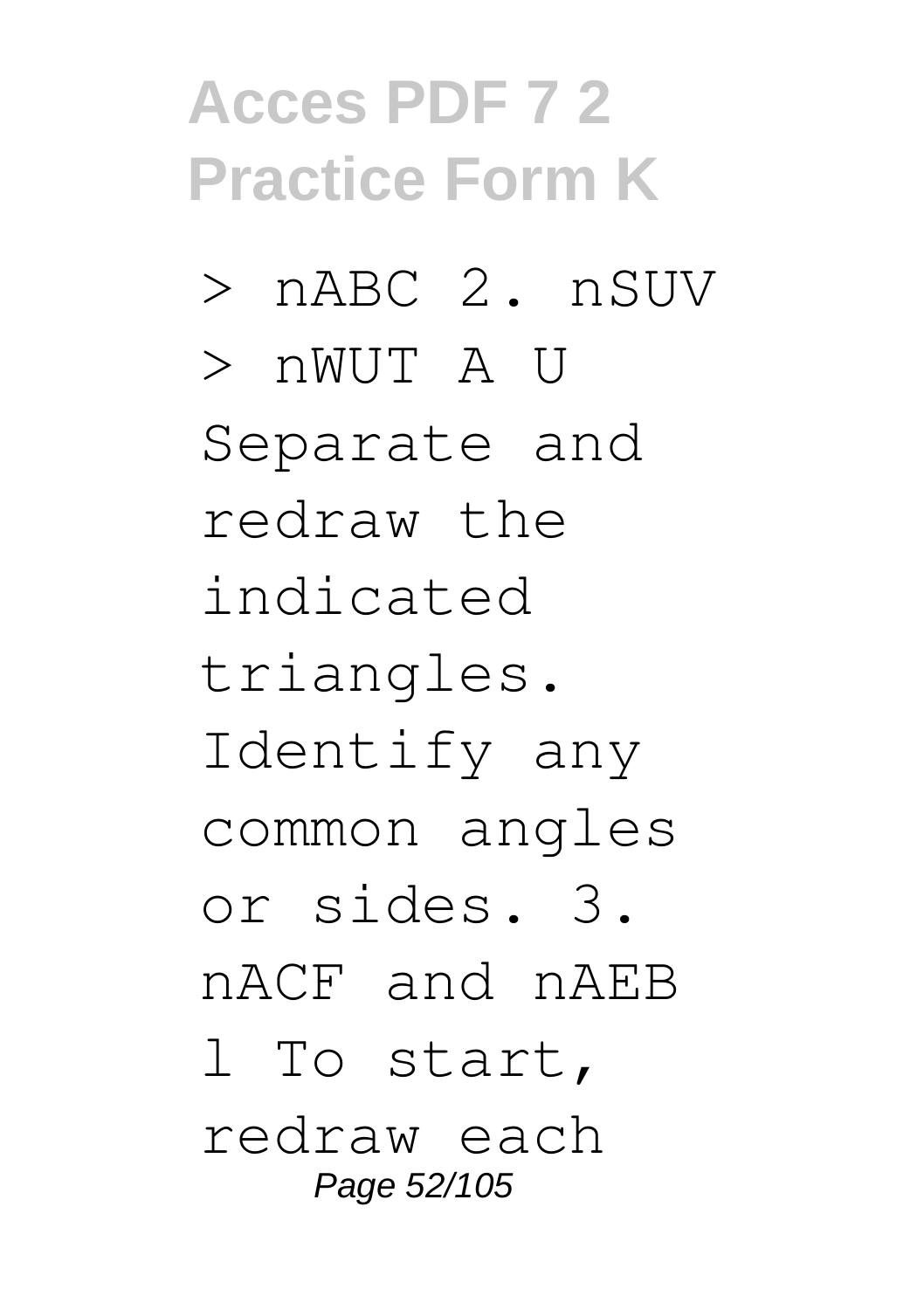triangle separately. C B 4.

7 2 2018 IELTS LISTENING PRACTICE TEST WITH ANSWERS 200 Verbs ?? ???? 2nd, 3rd Page 53/105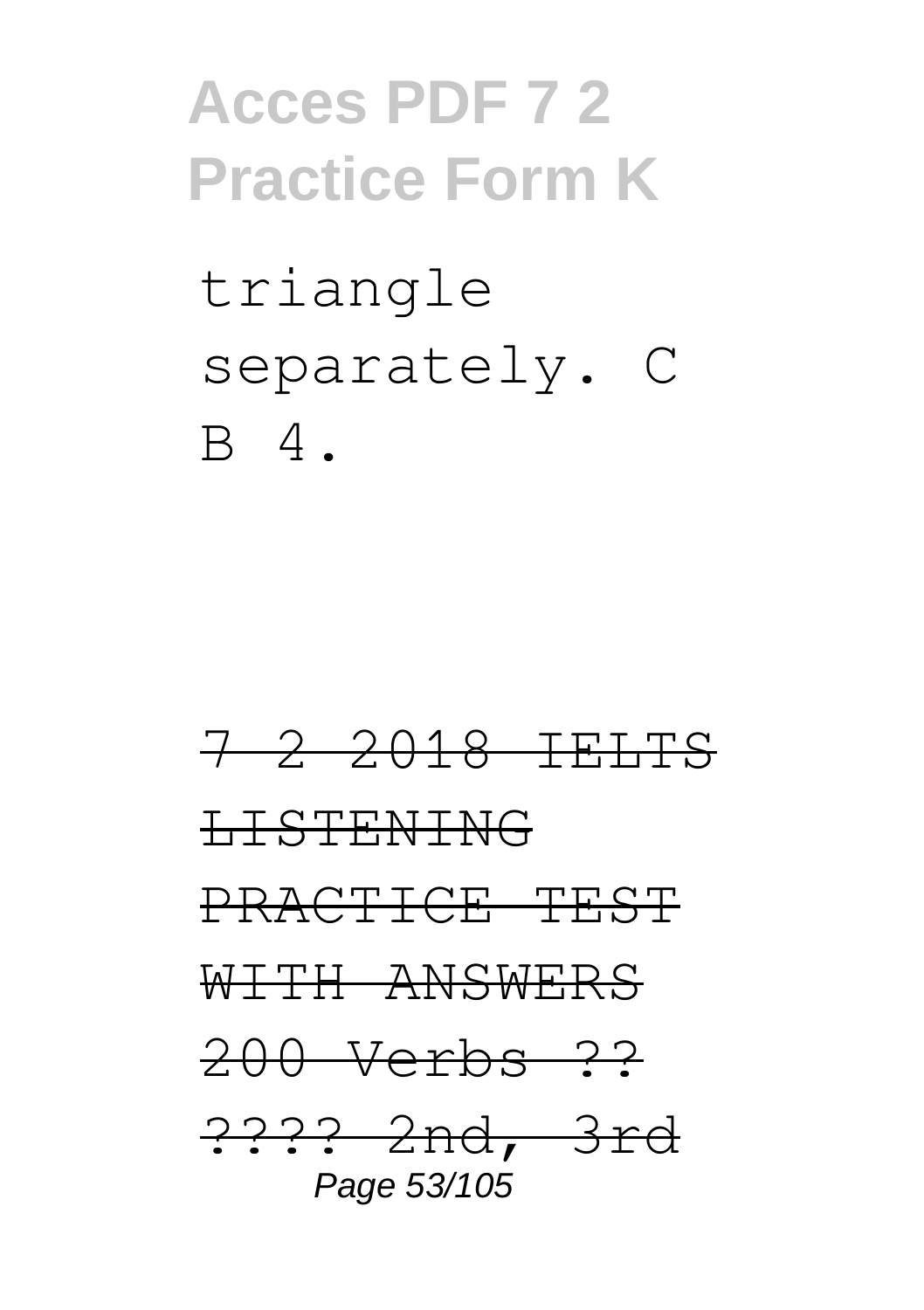Form + Daily Use English Verbs | Verbs For Daily use How to Be More DISCIPLINED - 6 Ways to Master Self Control *How to Solve a Rubik's Cube | WIRED* Page 54/105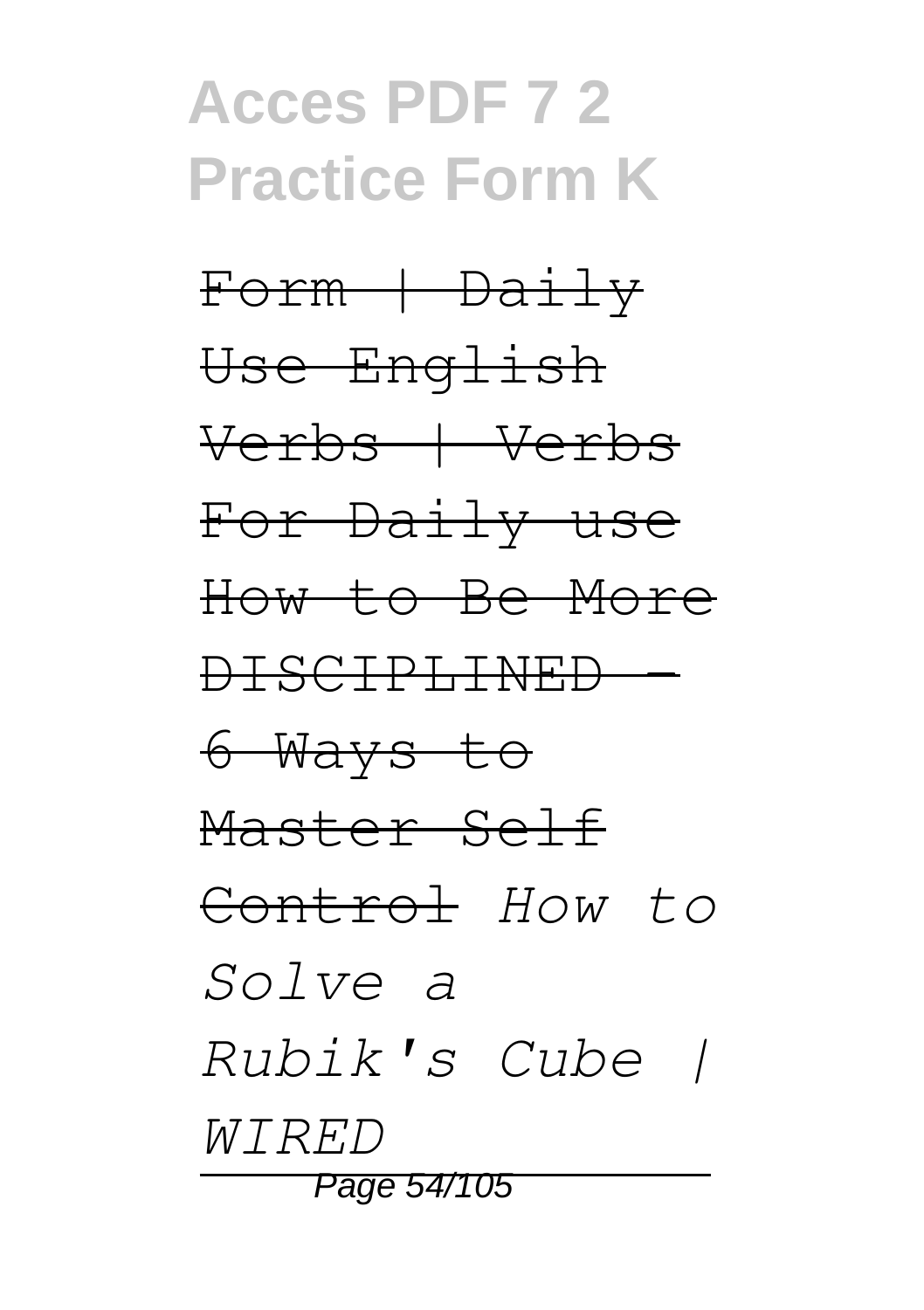**Acces PDF 7 2 Practice Form K** Math 2 Unit 12 7 Form K Homework Help Morgan CAMBRIDGE 2 TEST 3 IELTS LISTENING THE RESPONDENT IS 34-54 YEARS OLD OPINION NEWS **TELEVISION** Page 55/105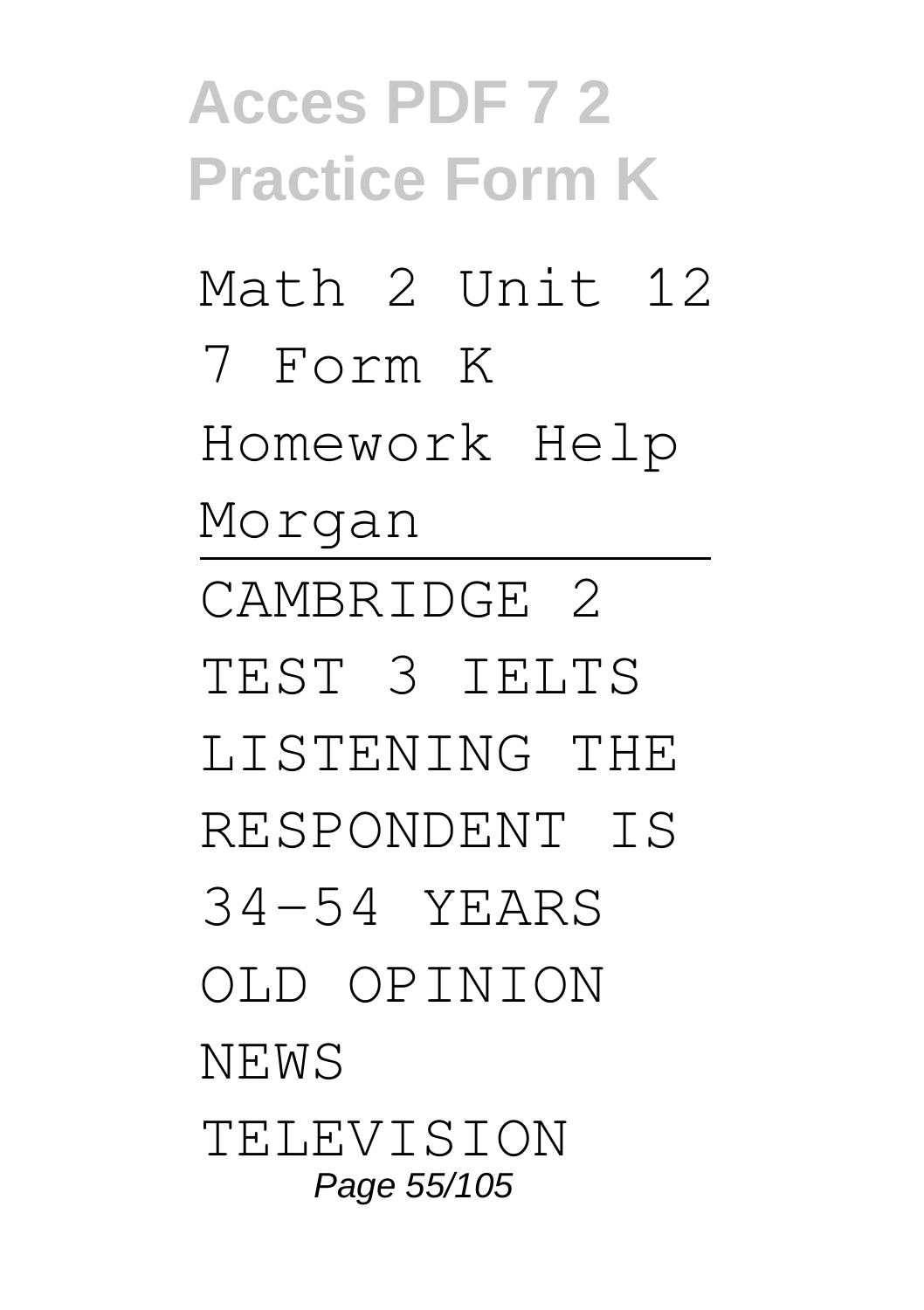STATION*Sum of Products (Part 1) | SOP Form* Practice set 12 | class 7 | HCF and LCM | STD 7TH | with prime factor methodMath 7 2 7 Homework Help Morgan IELTS Writing Page 56/105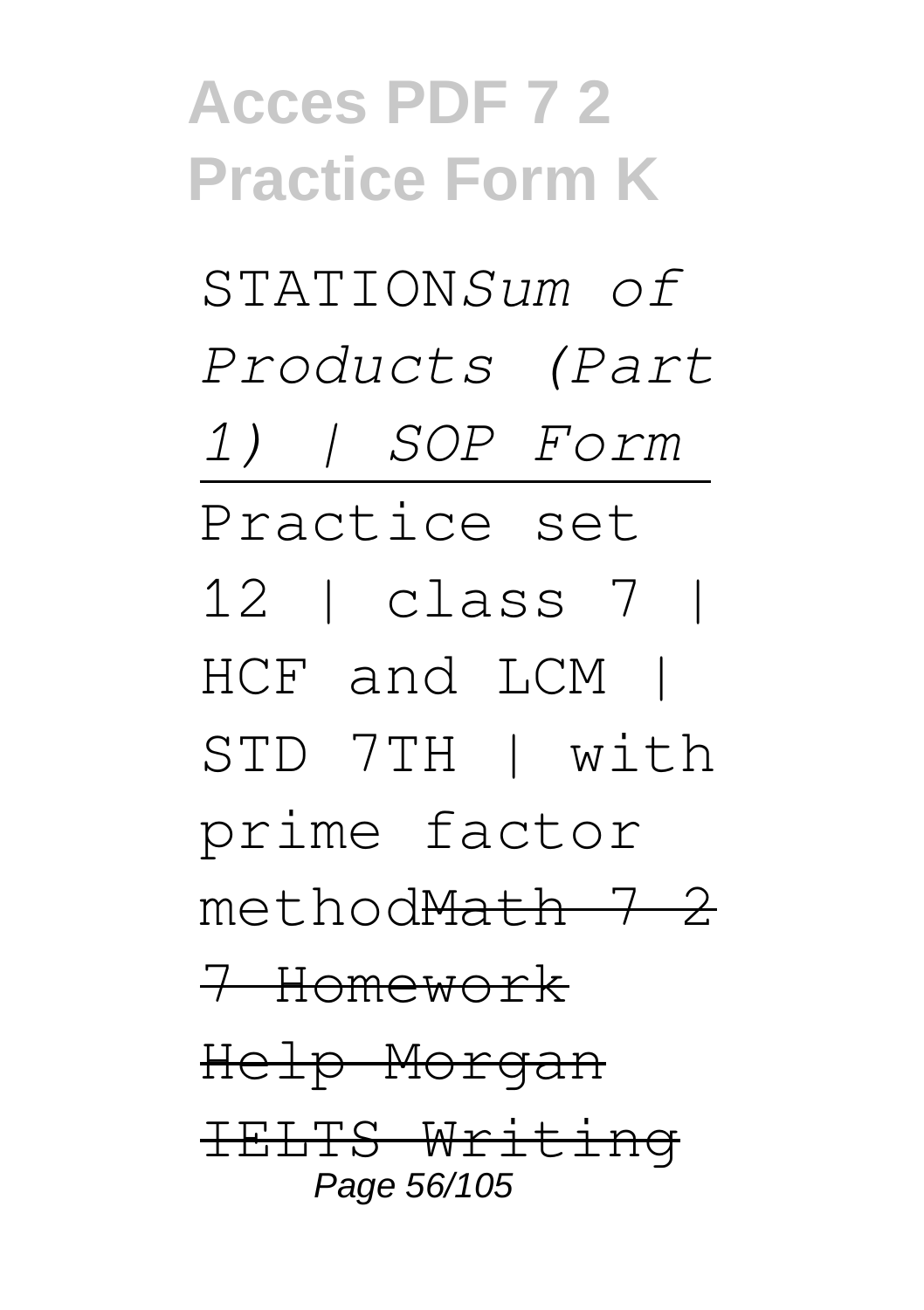# **Acces PDF 7 2 Practice Form K** task 2: agree

or disagree

essay Create

This Book 2

INTRODUCTION

 $(Ep. 1)$ 

Math 7 7 2

Homework Help

Morgan

7 Things Organized People Do That<br>Page 57/105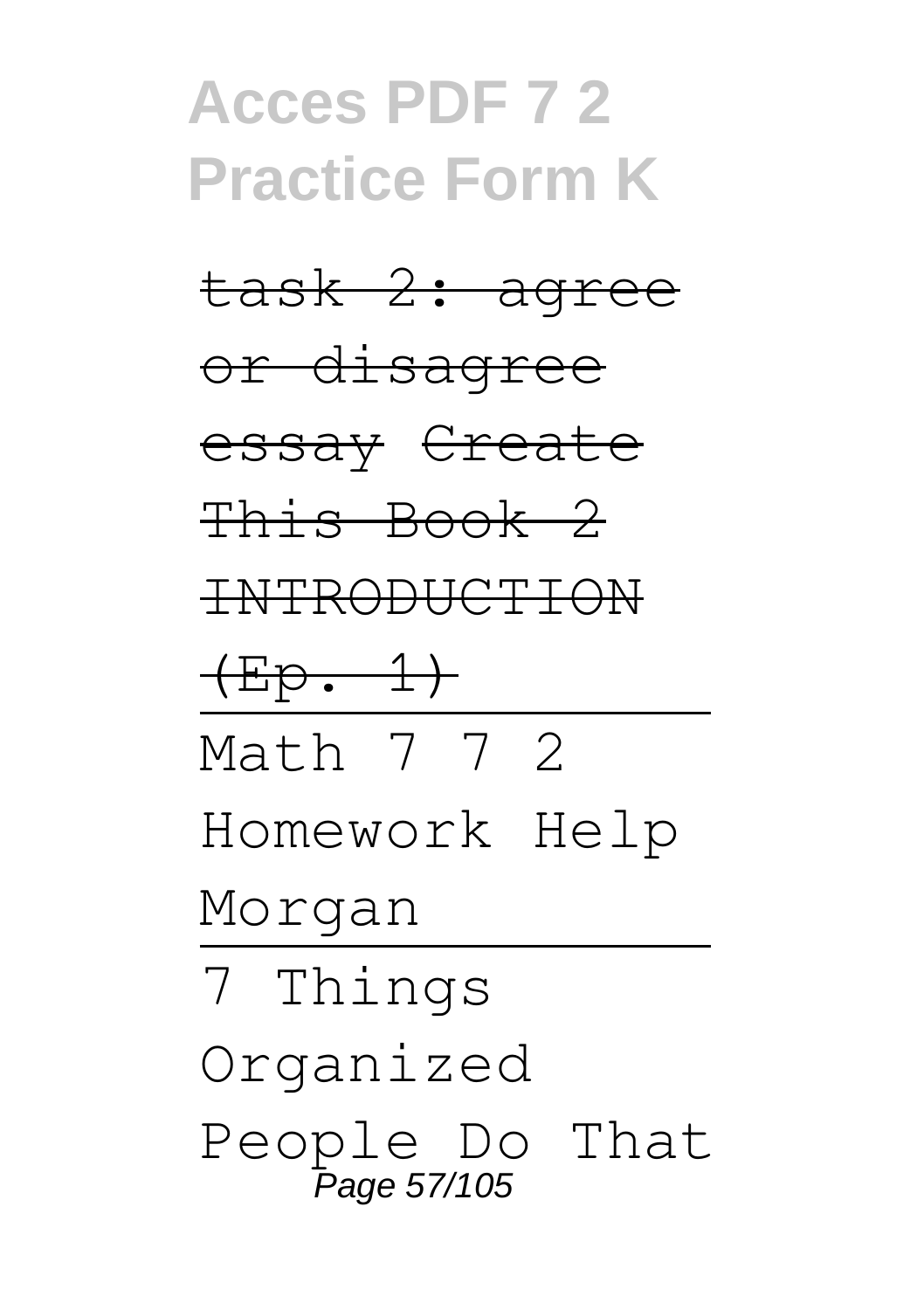You (Probably) Don't Do*How to Stop Wasting Time - 5 Useful Time Management Tips* **IELTS Writing Task 2 - Super Strategy! with Alex** *Jordan Peterson's* Page 58/105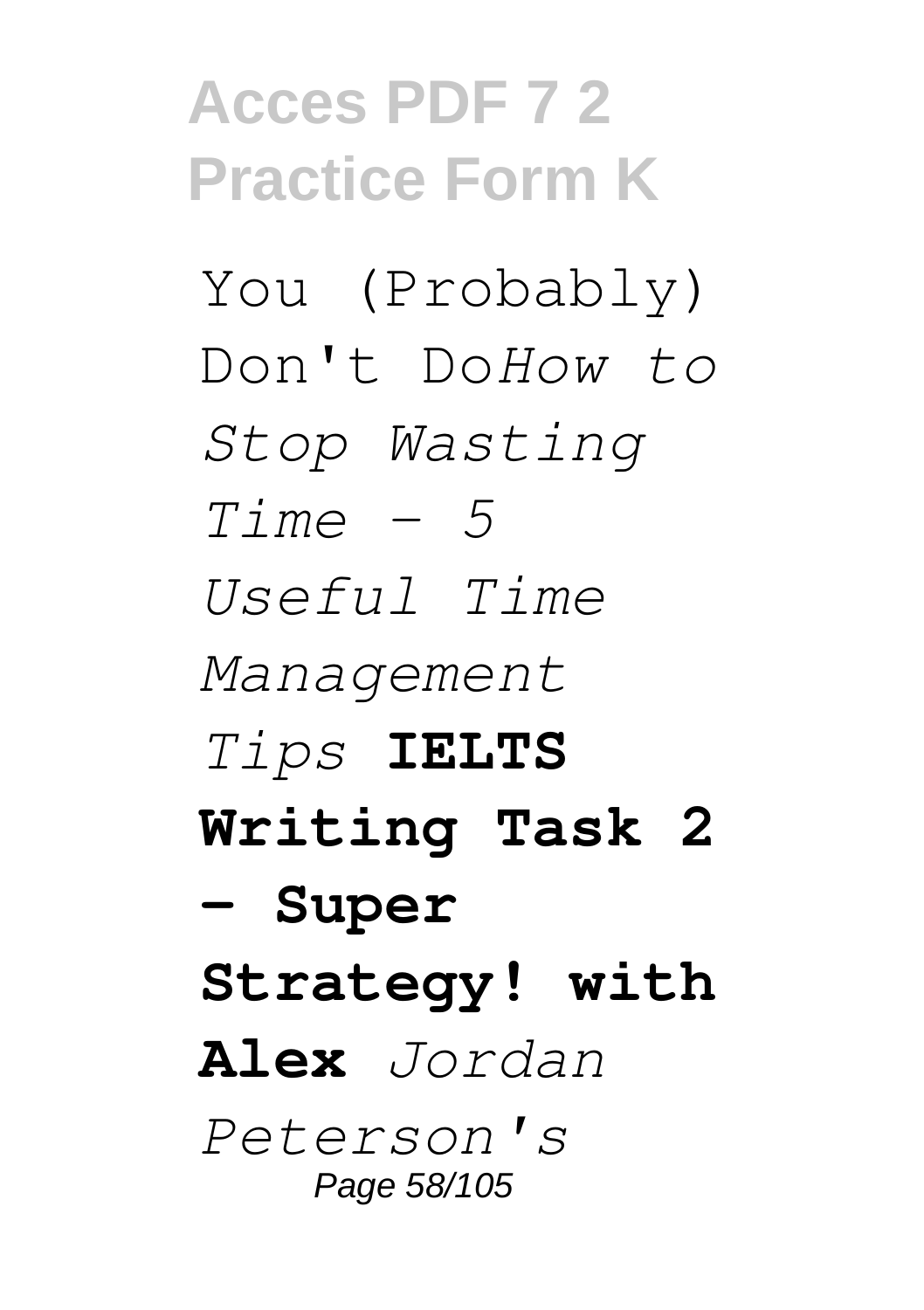*Ultimate Advice for Students and College Grads - STOP WASTING TIME EASIEST WAY TO SOLVE THE RUBIK'S CUBE! (UPDATED 3x3x3 BEGINNER TUTORIAL) Write a linear* Page 59/105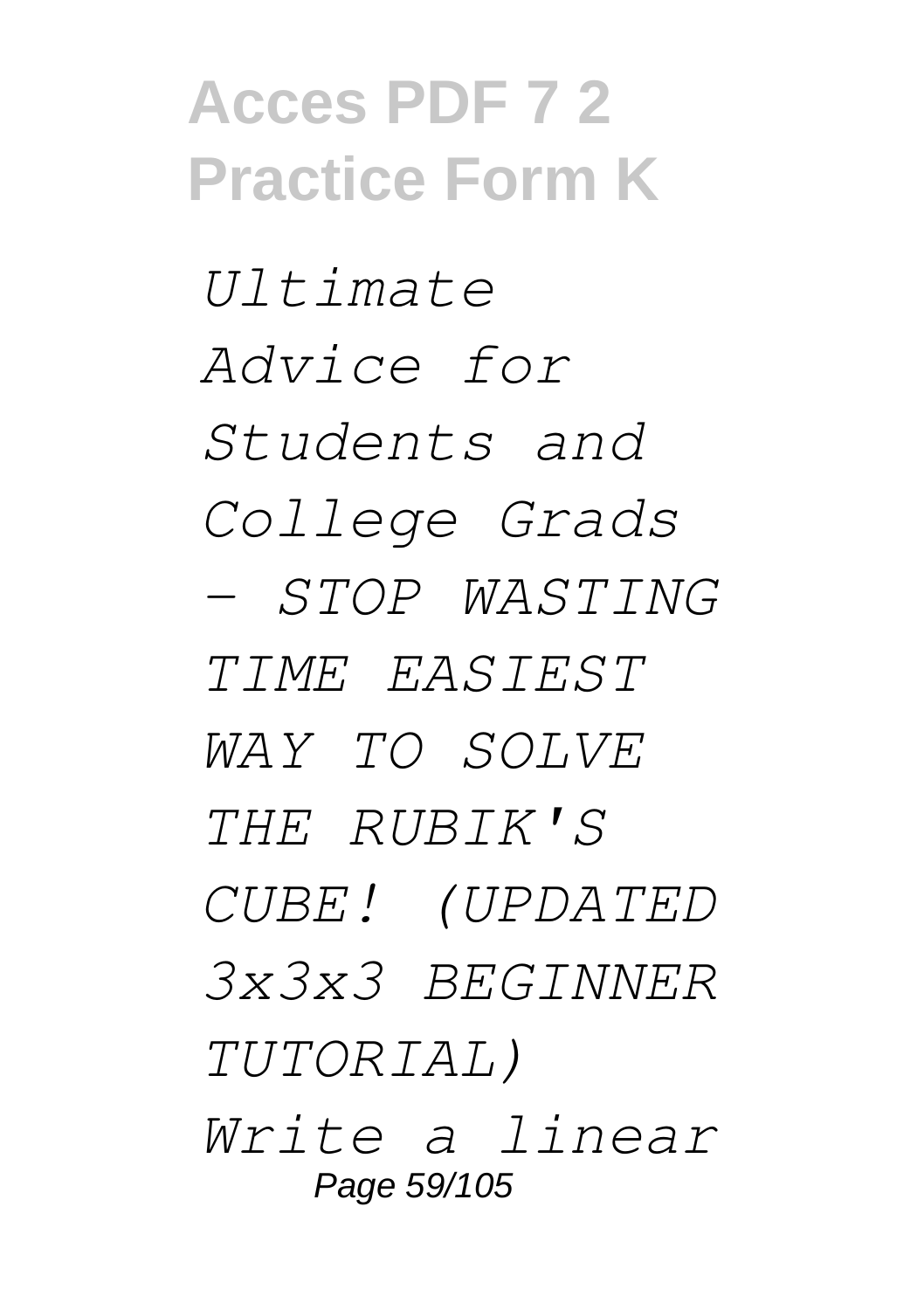*equation in standard form* Completed Flip Through of Create This Book (FULL VERSION) *Learn 300 Japanese Survival Phrases (with subtitles) How stress affects* Page 60/105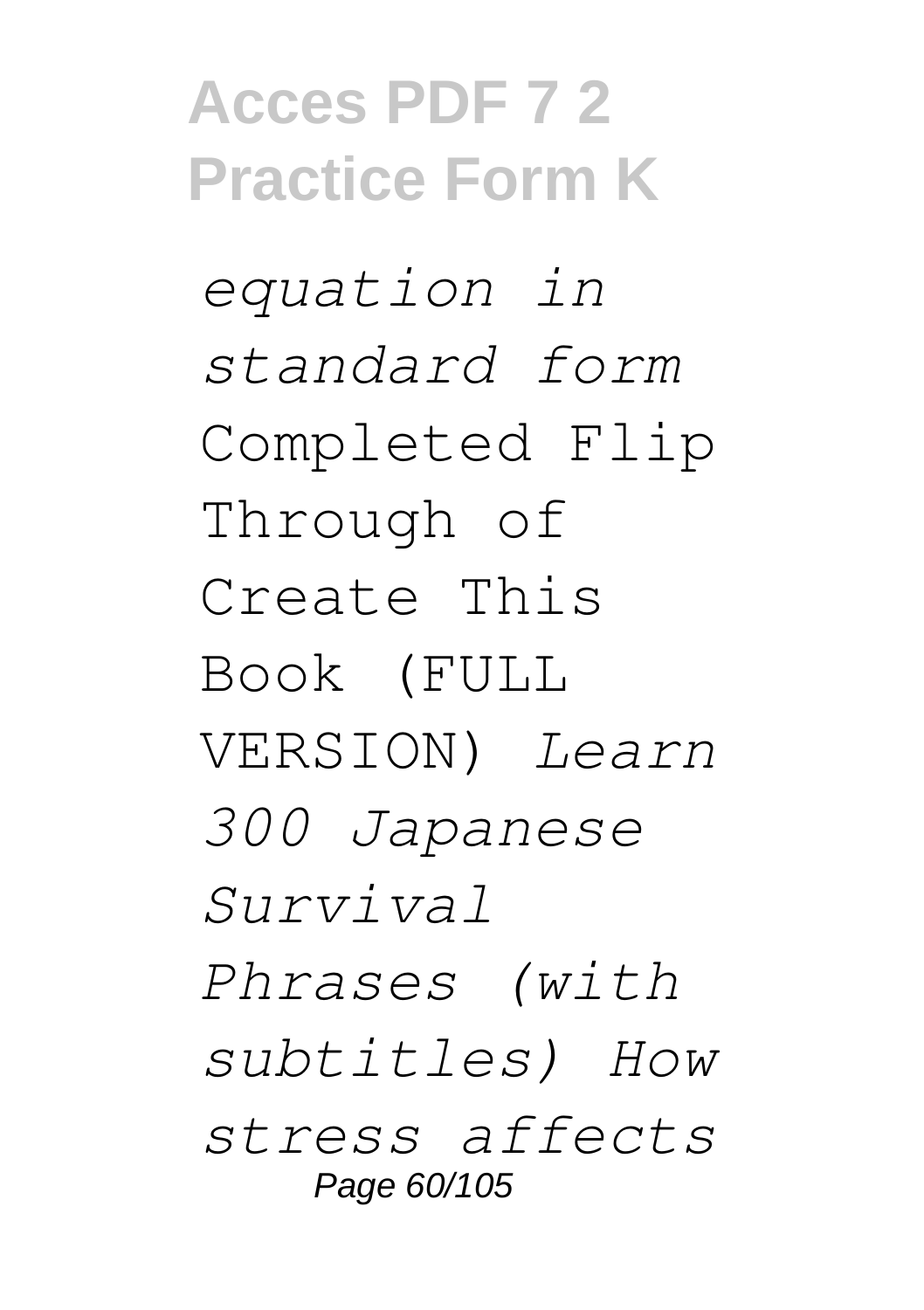*your brain - Madhumita Murgia* 5 Habits That Will Make Your Average Day Happier *Learn Japanese While Sleeping 8 Hours - Learn ALL Basic Phrases* Page 61/105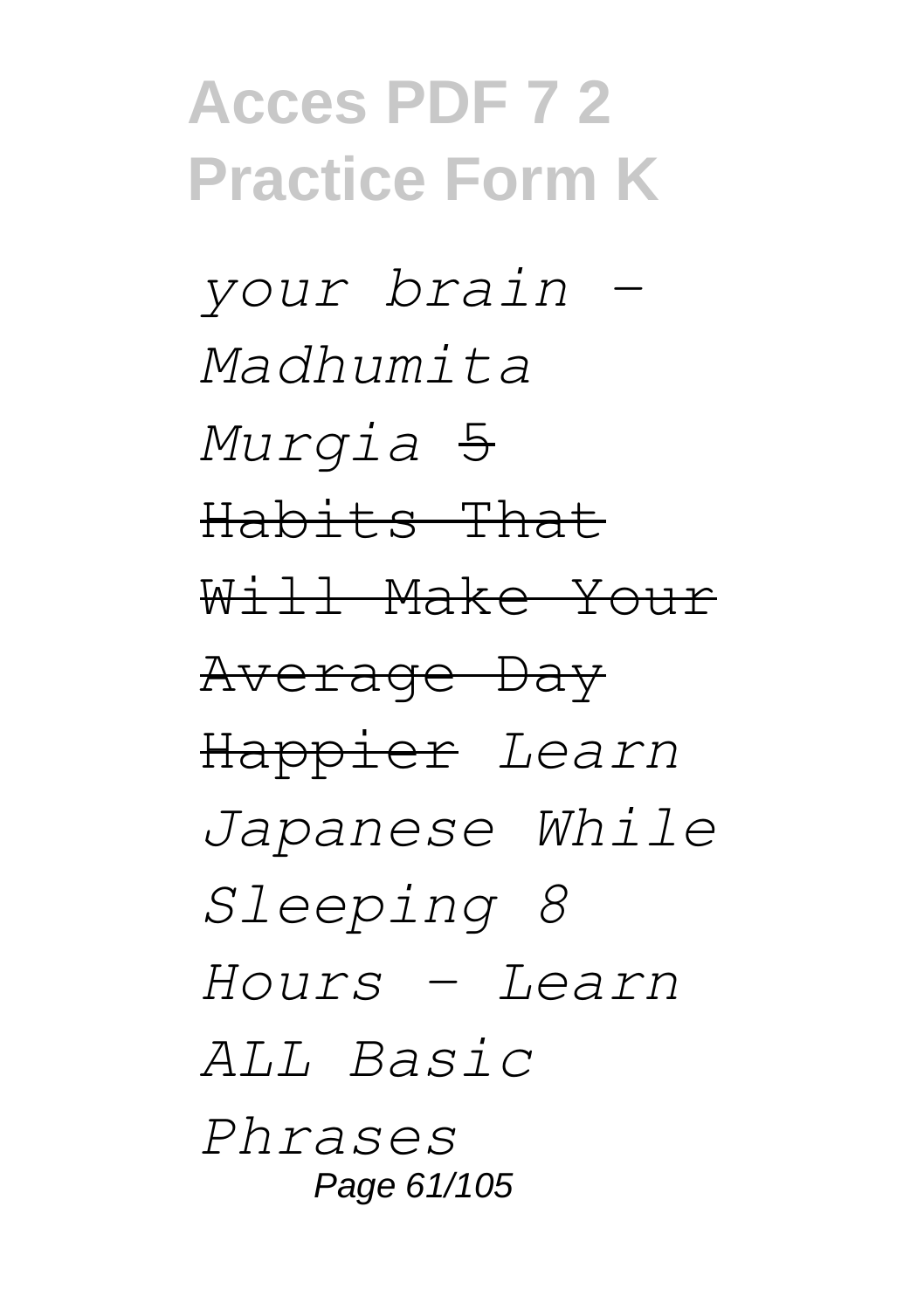Practice with Point-Slope Form E2 IELTS Writing | How to score 8+ in Writing Task 2 with Jay! **CBSE II Class 7 II Practice Paper II Session 2020-21** Math 7 2 11 Page 62/105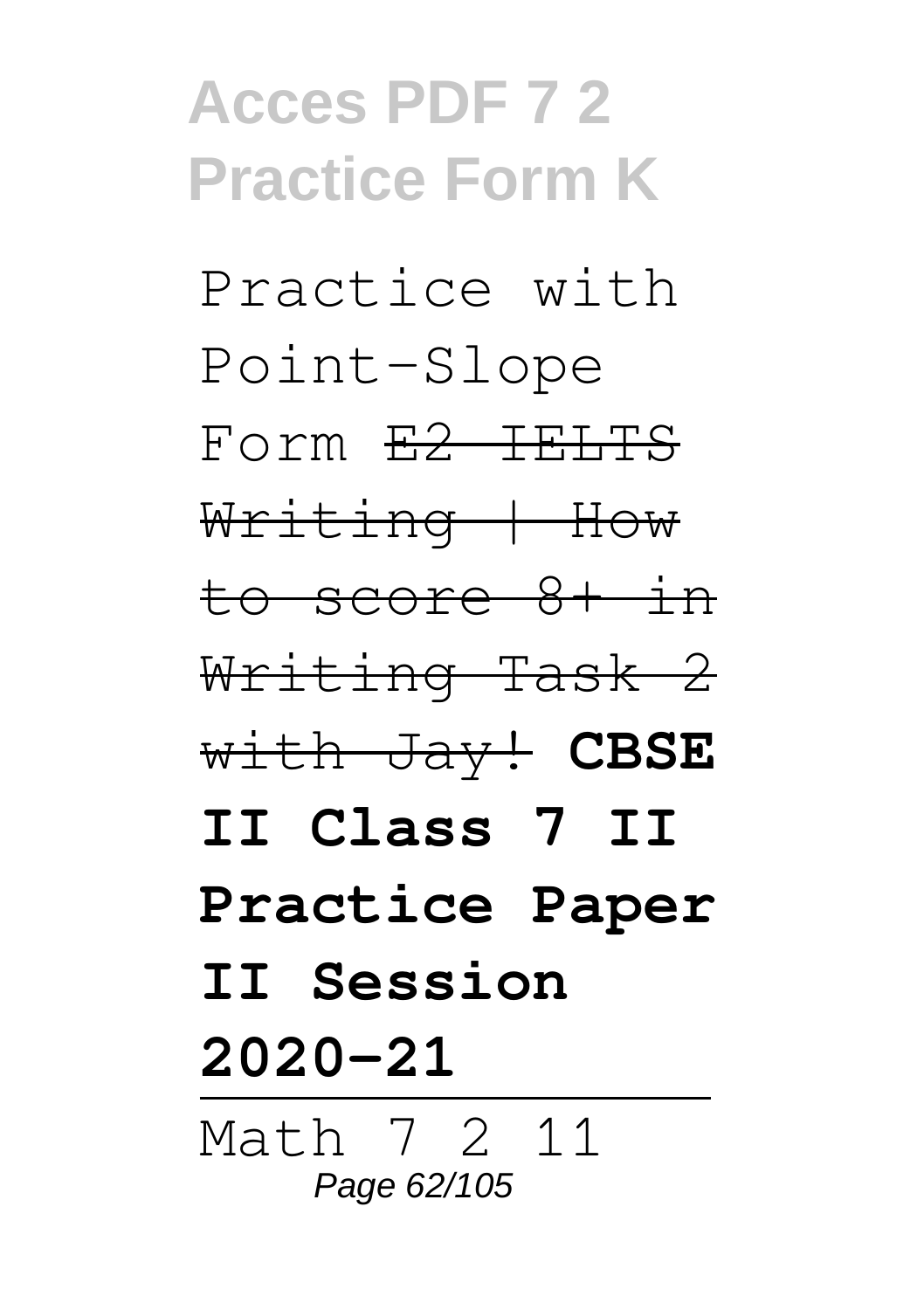# **Acces PDF 7 2 Practice Form K** Homework Help Morgan 3D Shapes Song For Kids | Spheres, Cylinders, Pyramids, Cubes, \u0026 ConesWWDC 2020 Special Event Keynote App Page 63/105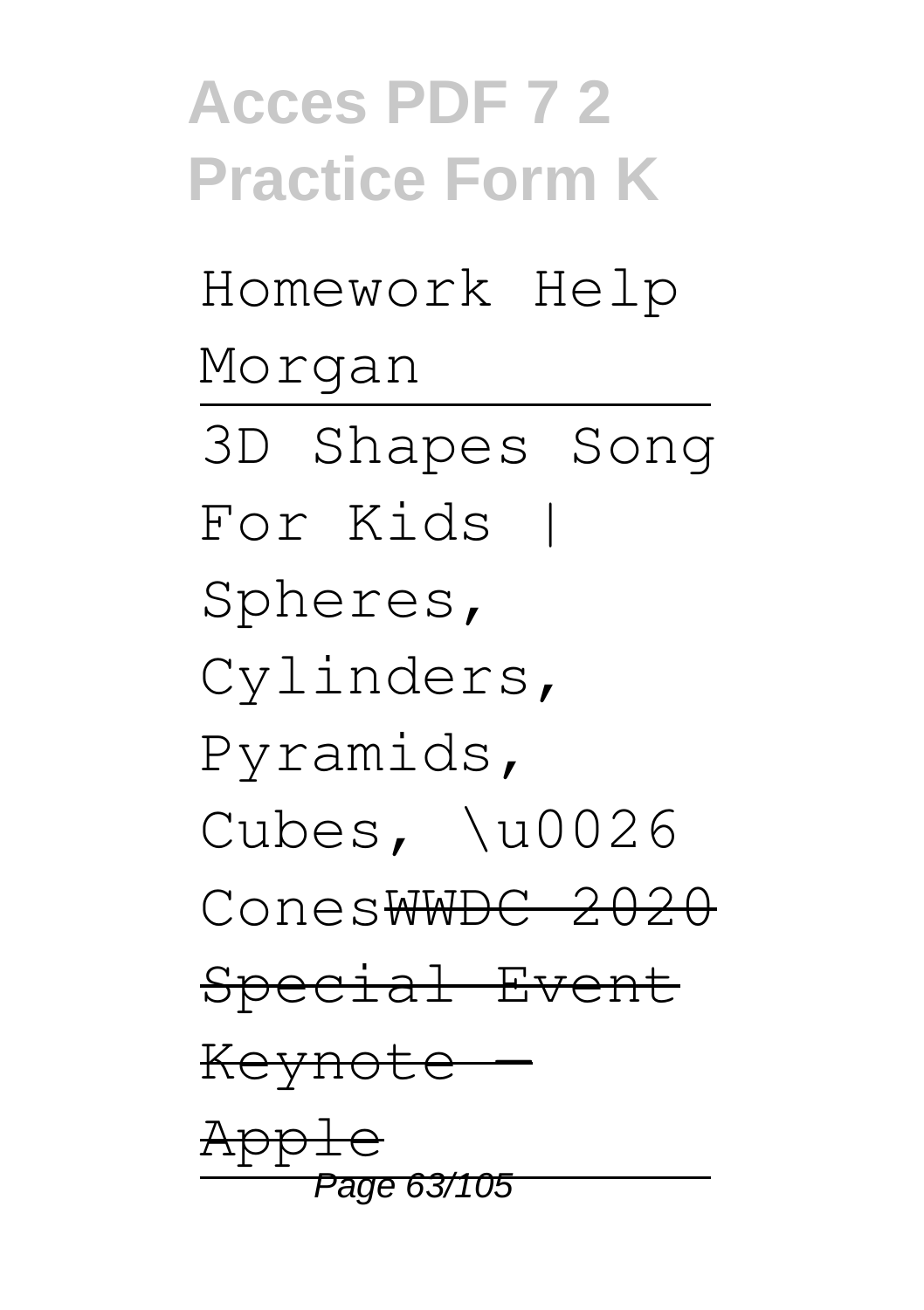ssc class 7 | Maths | Angles and pairs of angles | Practice set 19 class 7 Maharashtra state board**7 2 Practice Form K**  $7-2$  Form K Name Class Page 64/105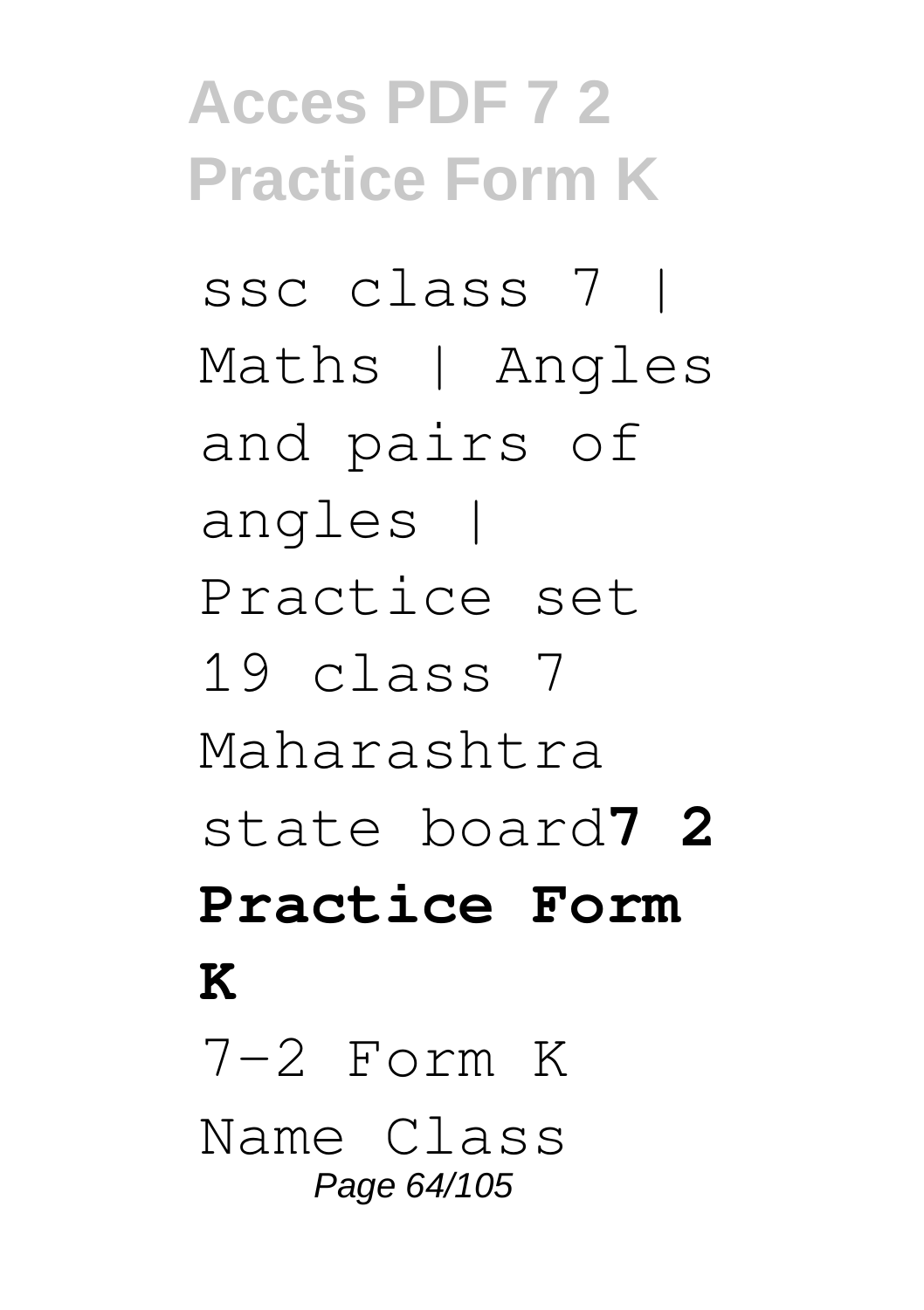Date Practice Multiplying Powers with the Same Base Rewrite each expression using each base only once. 1. 710 •102 3 2. 6 •61 •68 3. 78 •  $7-1$  •  $-5$  4.

Page 65/105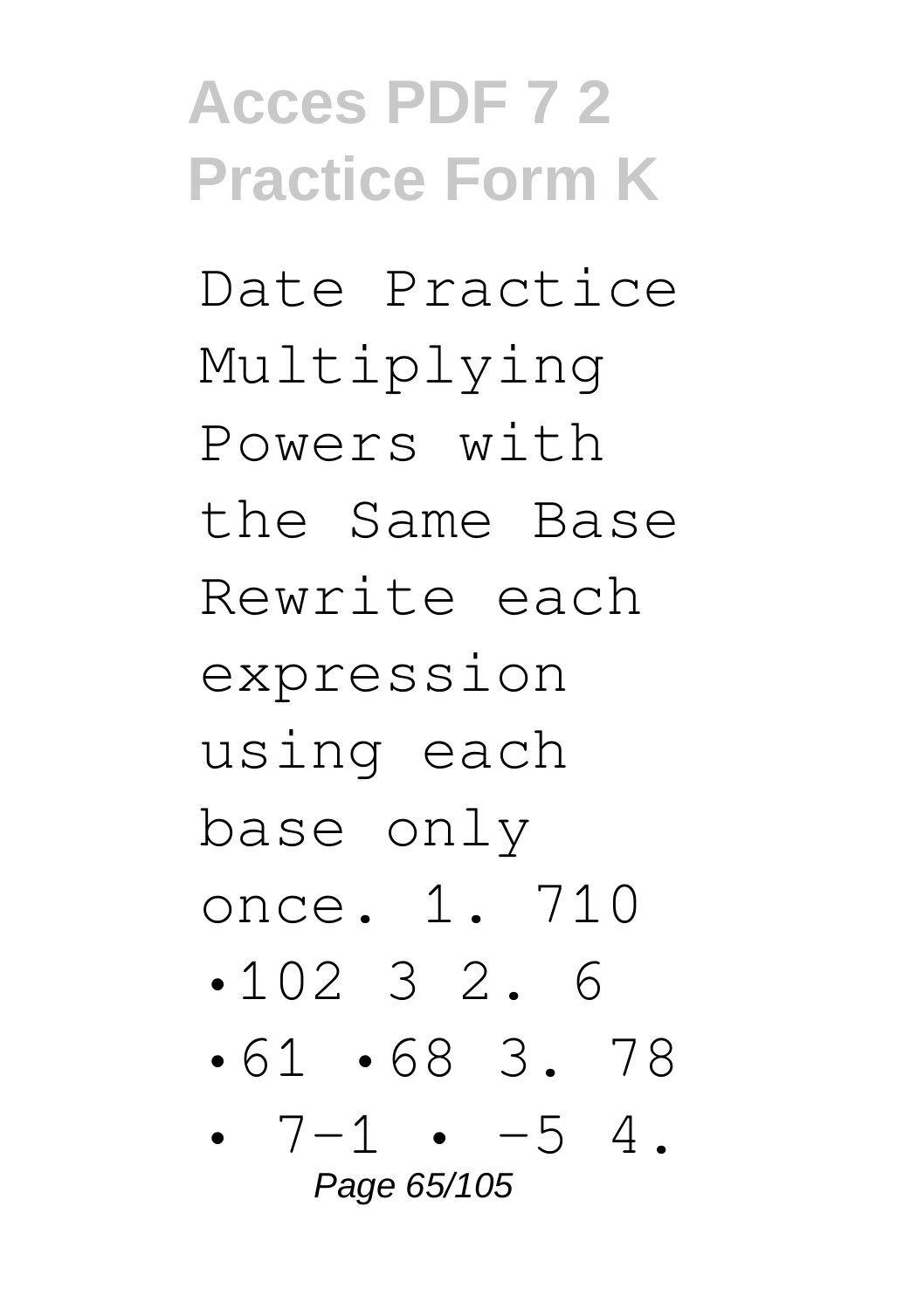- $44-6$  3 44 5. 122 •12–9
- •1212 6. 34
- •35 •3–6
- Simplify each
- expression. 7.
- 8. 1 273 3 92 9.  $(7 a-1) (-3)$
- 5) 10. –3j6
- $-12$ <sup> $+11$ </sup>.
- (m)(4)(m2) (8
- 12. h3  $-5h-4$ ) Page 66/105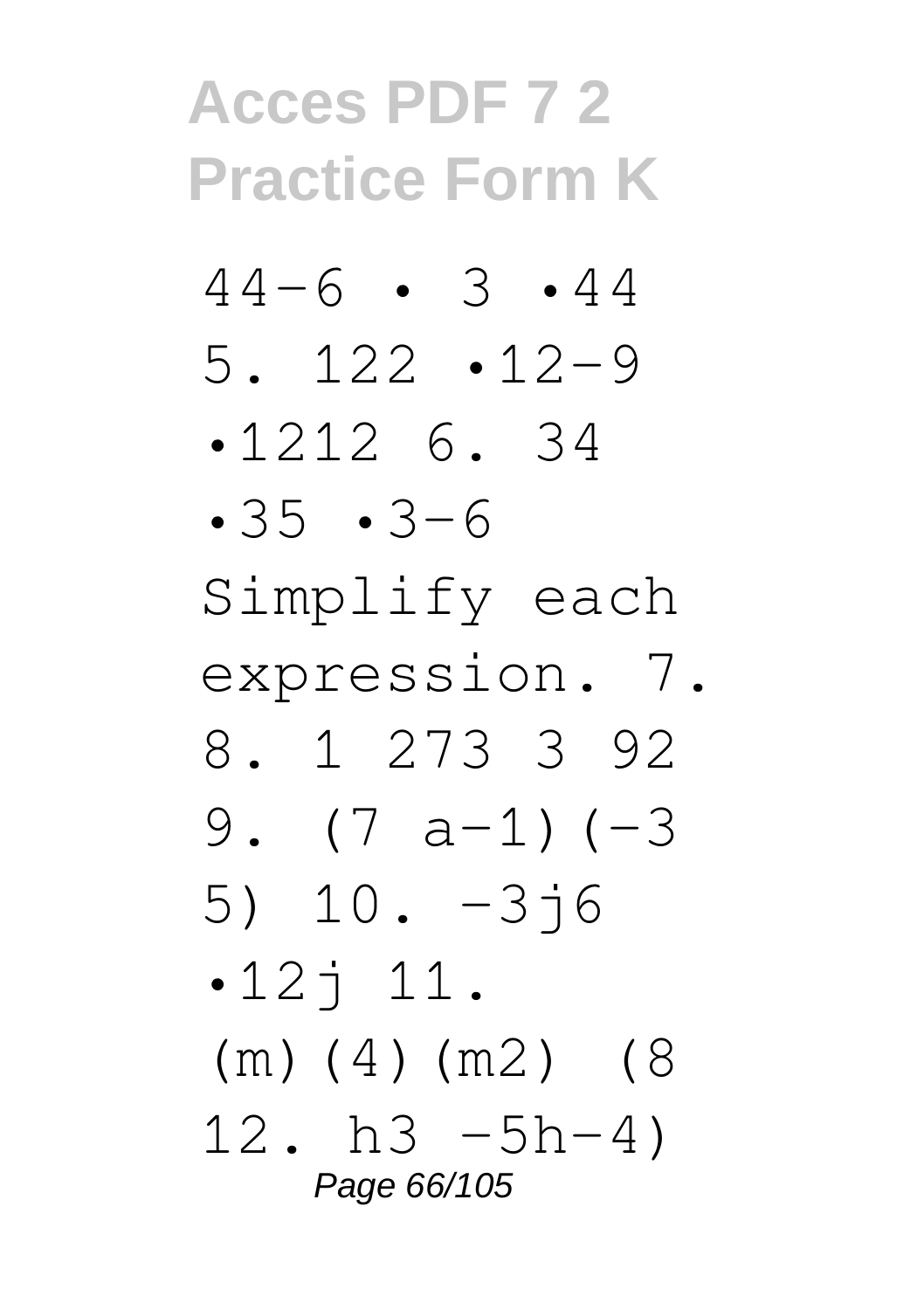**7-2 Practice - KTL MATH CLASSES** 7-2-practiceform-k 1/1 Downloaded from hsm1.sign ority.com on December 19, 2020 by guest [PDF] 7 2 Page 67/105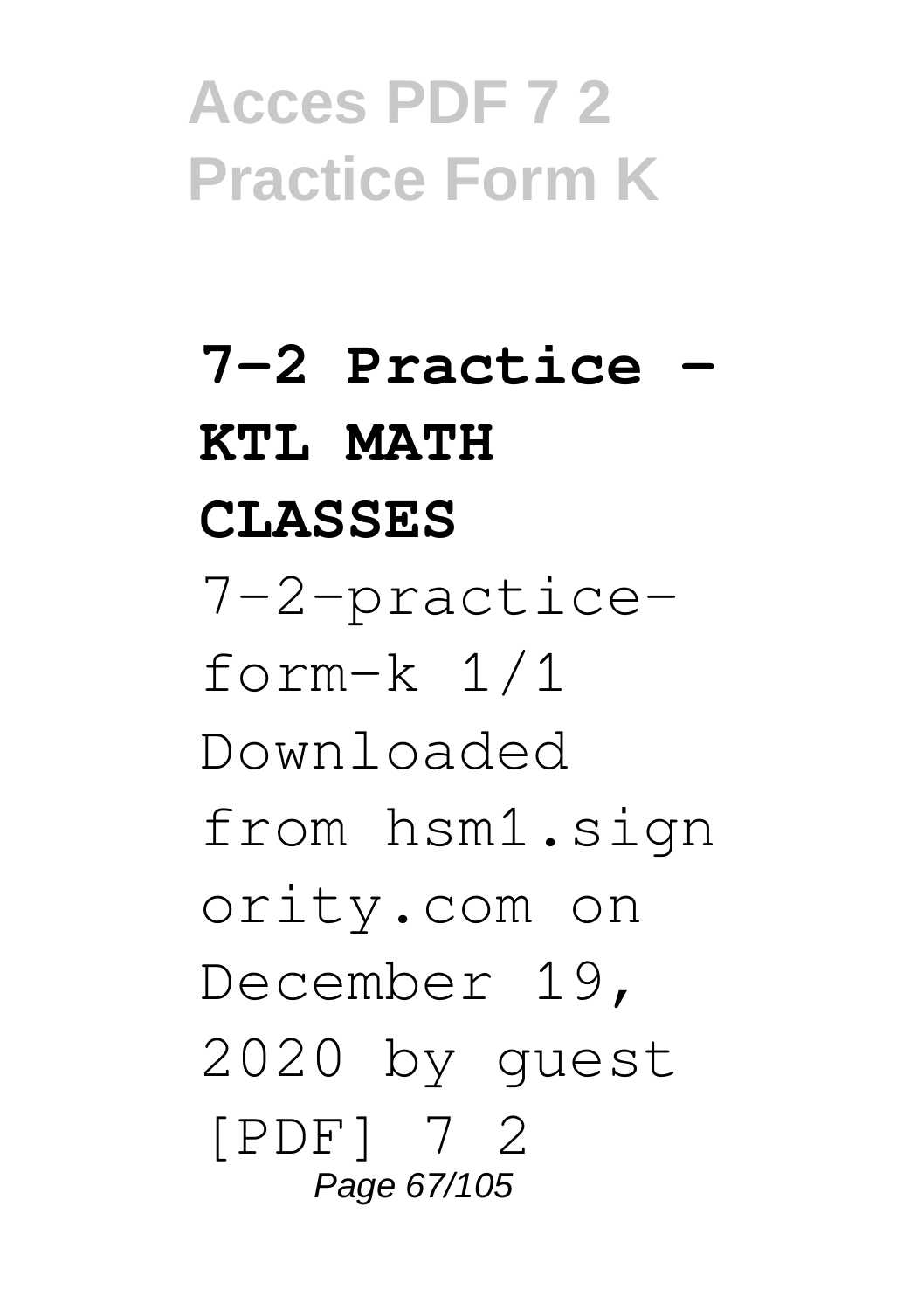Practice Form K This is likewise one of the factors by obtaining the soft documents of this 7 2 practice form k by online. You might not require more Page 68/105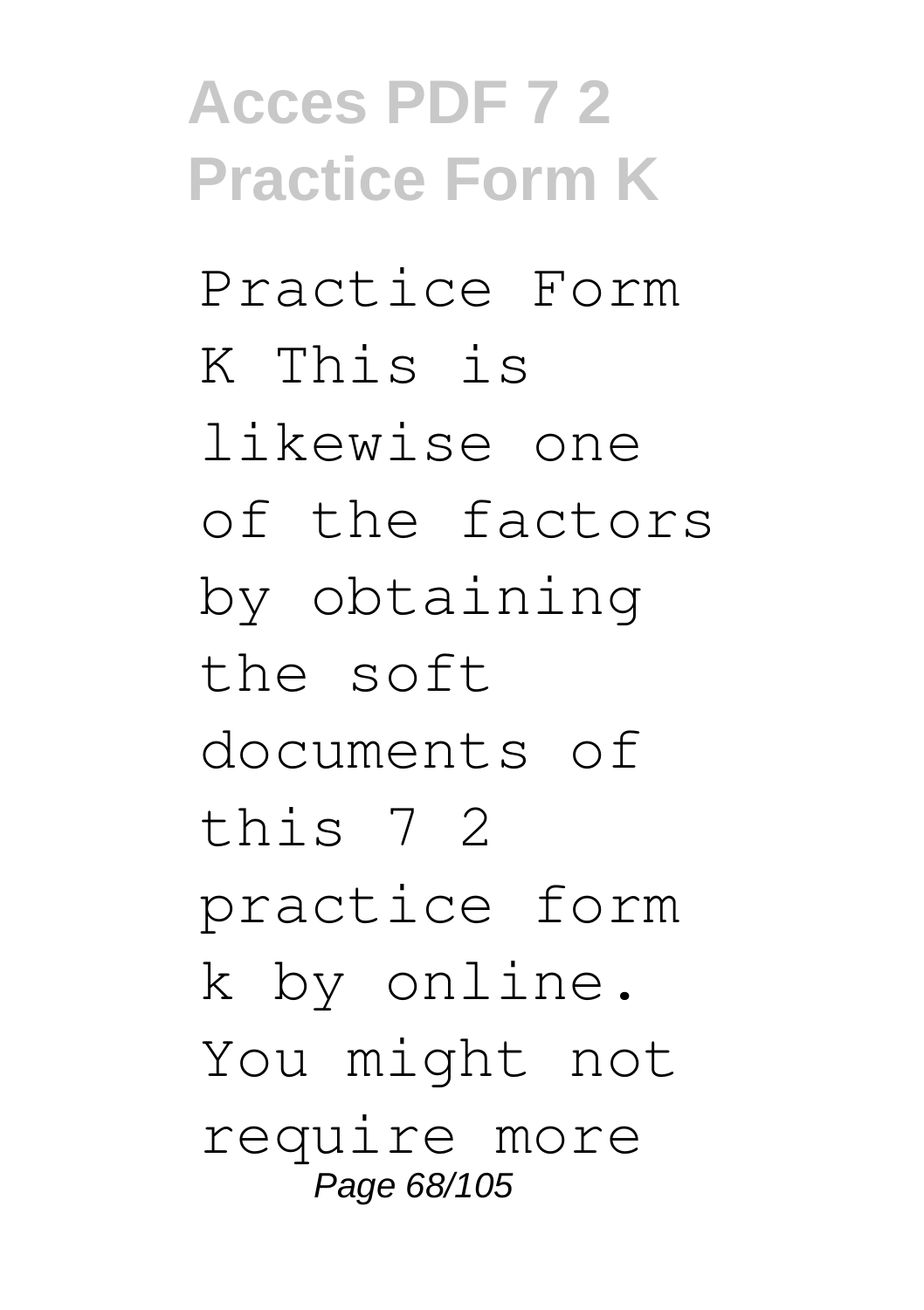epoch to spend to go to the ebook opening as competently as search for them.

### **7 2 Practice Form K | hsm1.signority** 7-2 Practice (continued) Page 69/105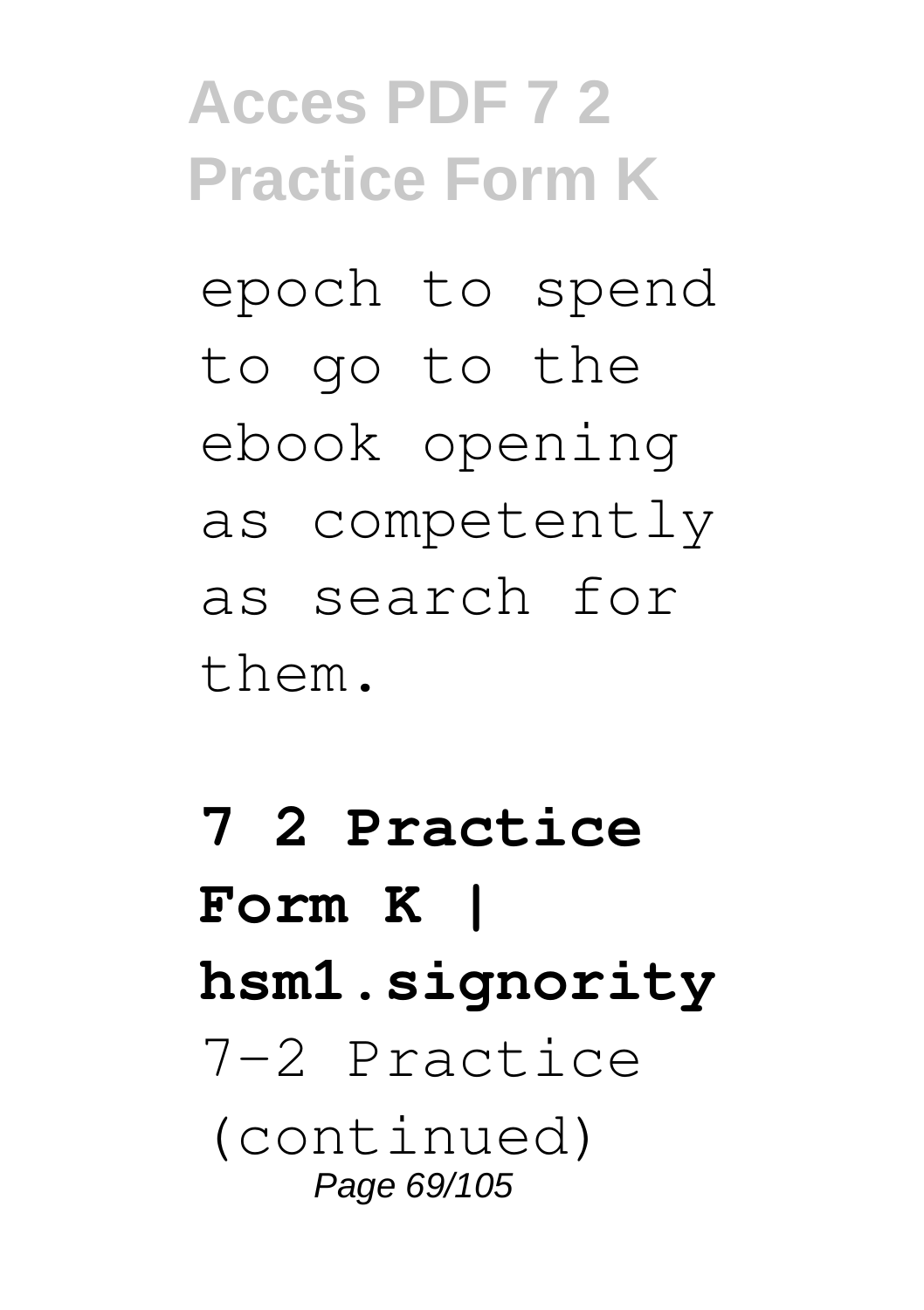Form K Multiplying Powers with the Same Base Write each answer in scientific notation. 21. In the 2004 presidential election, John Kerry received Page 70/105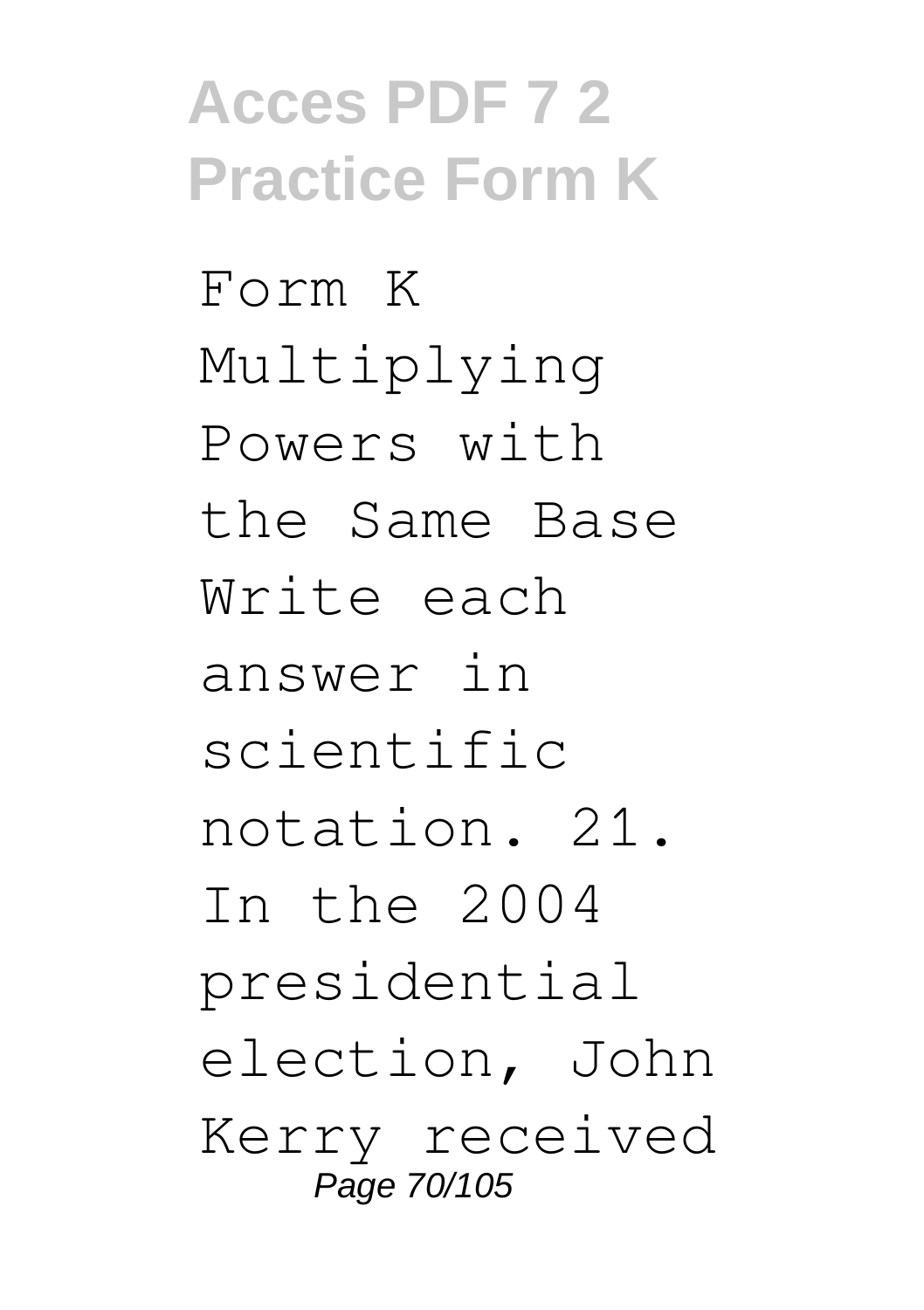approximately 5.9 3107

votes.

President Bush received

approximately

1.05 times the number of

votes as

Senator Kerry.

Approximately,

how many votes Page 71/105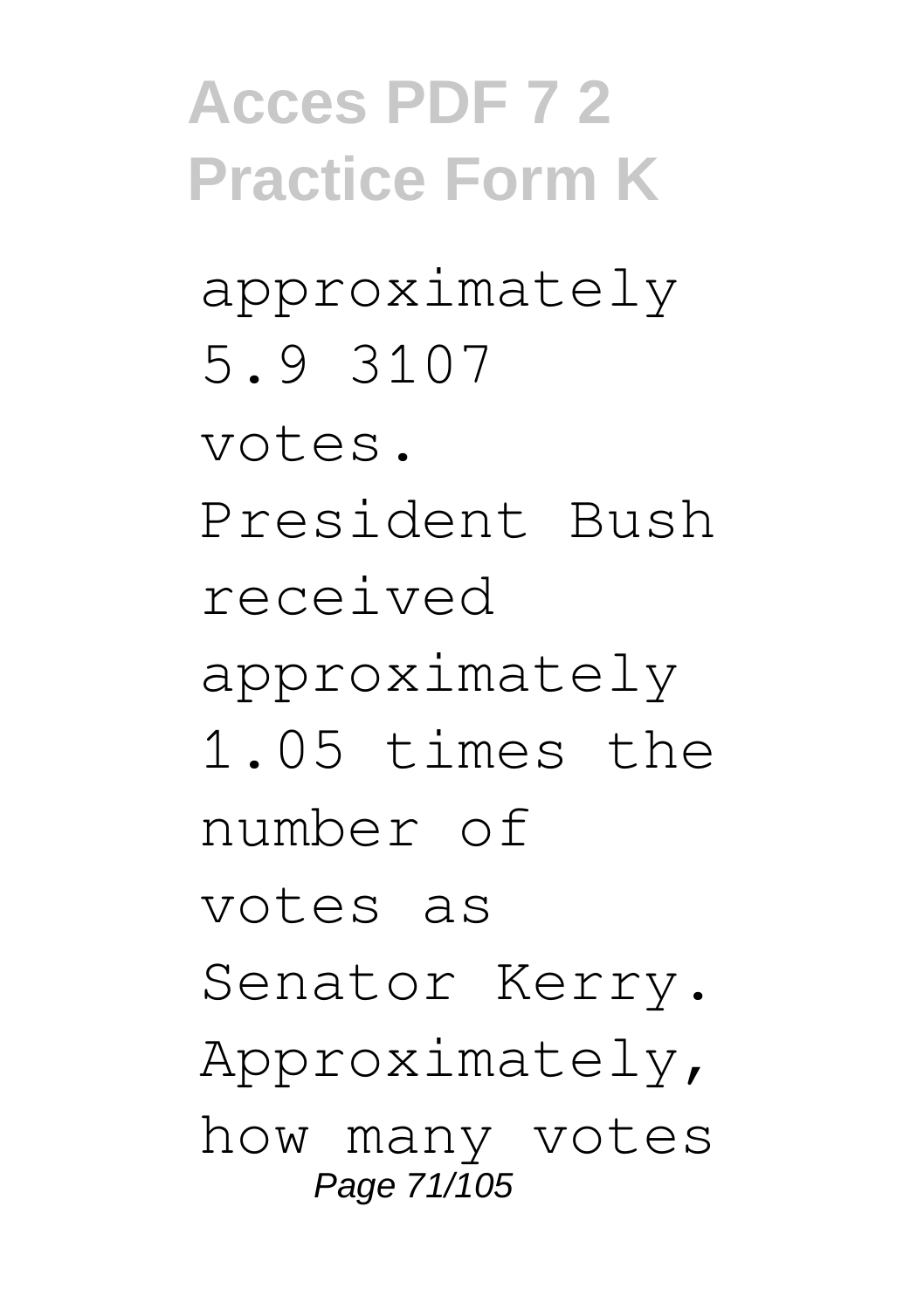### **Multiplying Powers with the Same Base - Math Men** n 2 12 5 21 n 2 23. 4v 2 2 8v 5 2 3 24. Writing Describe two diff erent Page 72/105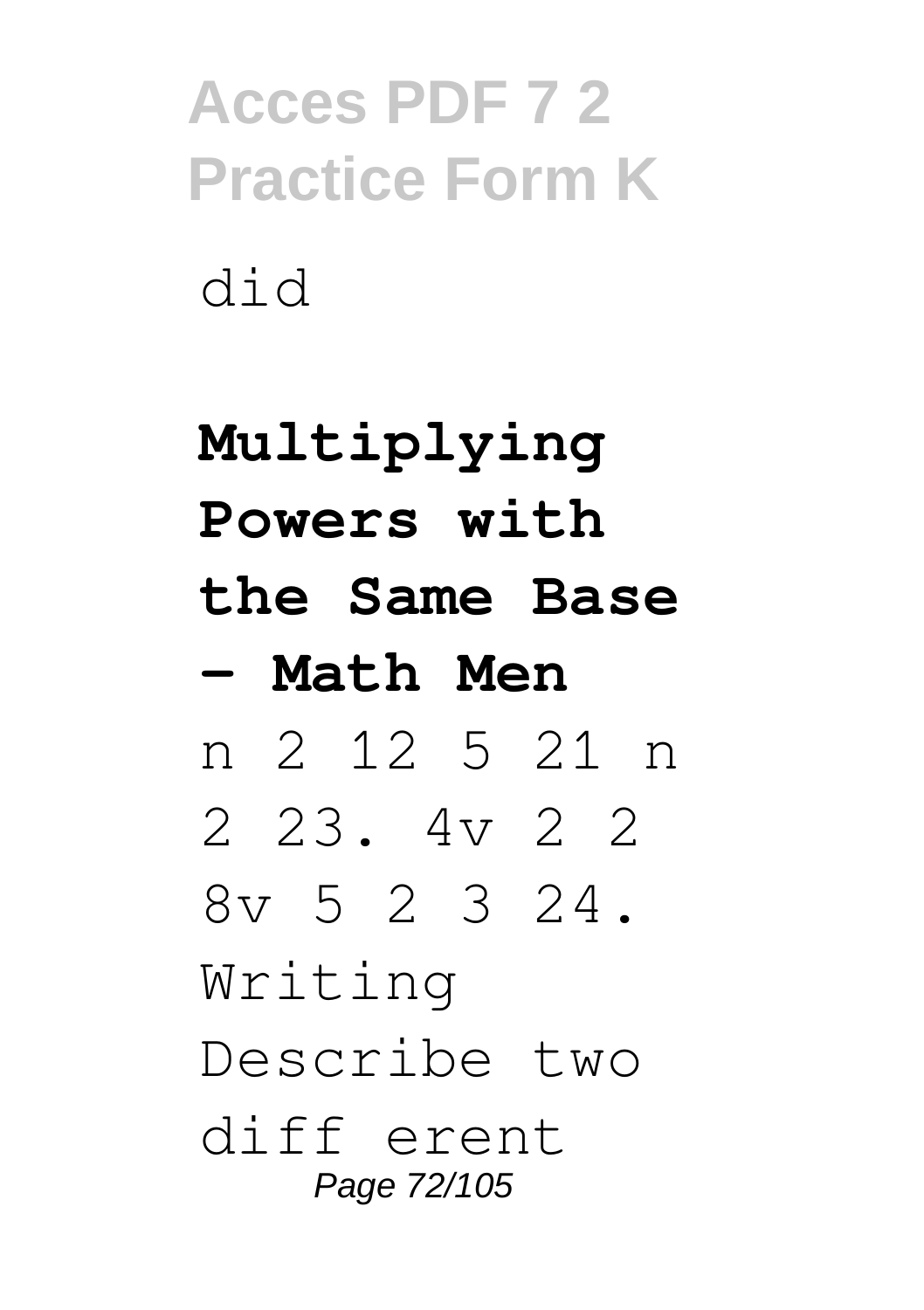ways to solve 5 6 5 x 24.

Demonstrate both methods. 2-7 Practice

(continued) Form K Solving Proportions

1.5 in. 21 2

25 11 5 4 19

110 recliners

60 players 23 Page 73/105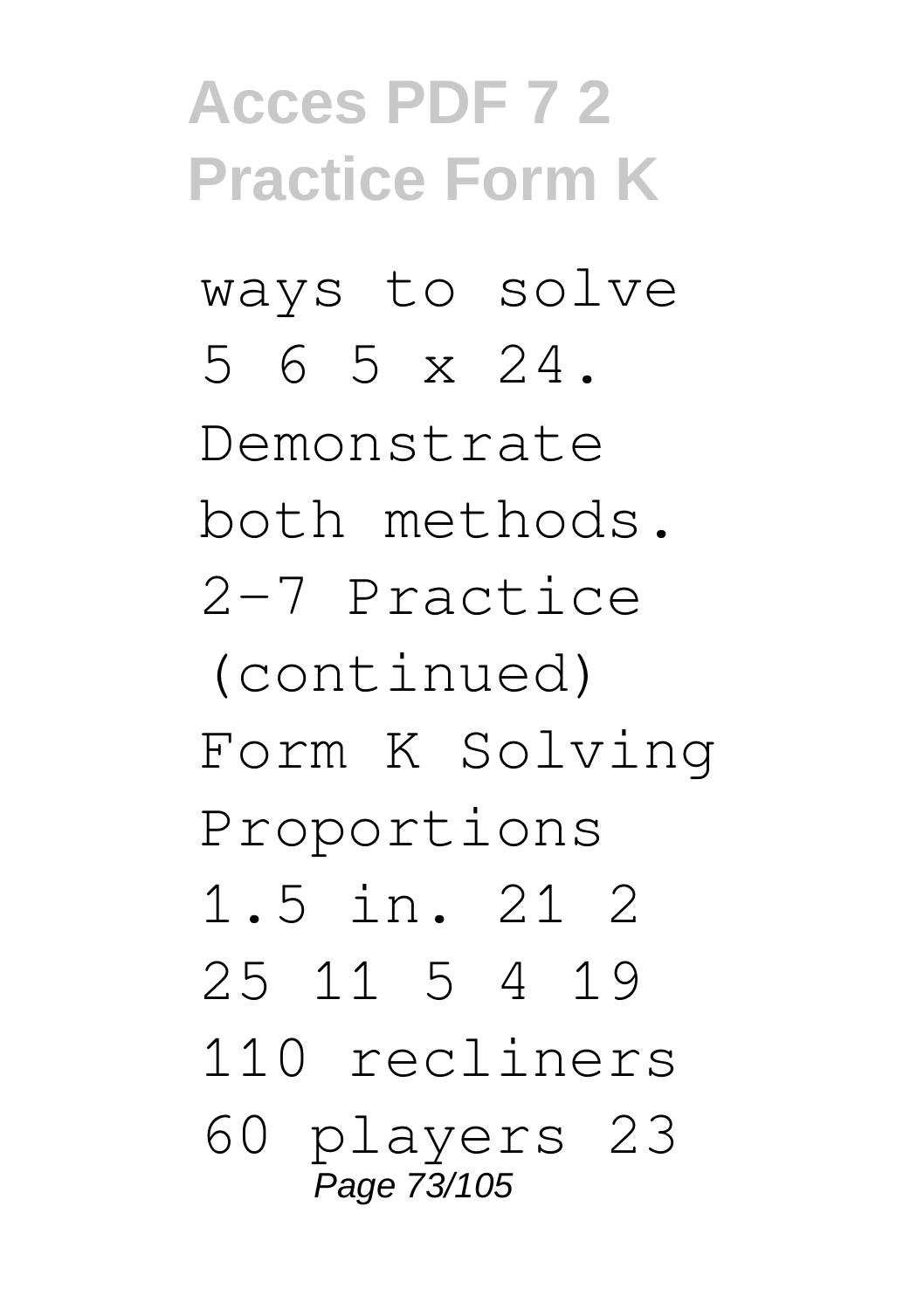2 The two methods of solving the proportion are using the Multiplication Property of Equality and the Cross Products ...

**Solving** Page 74/105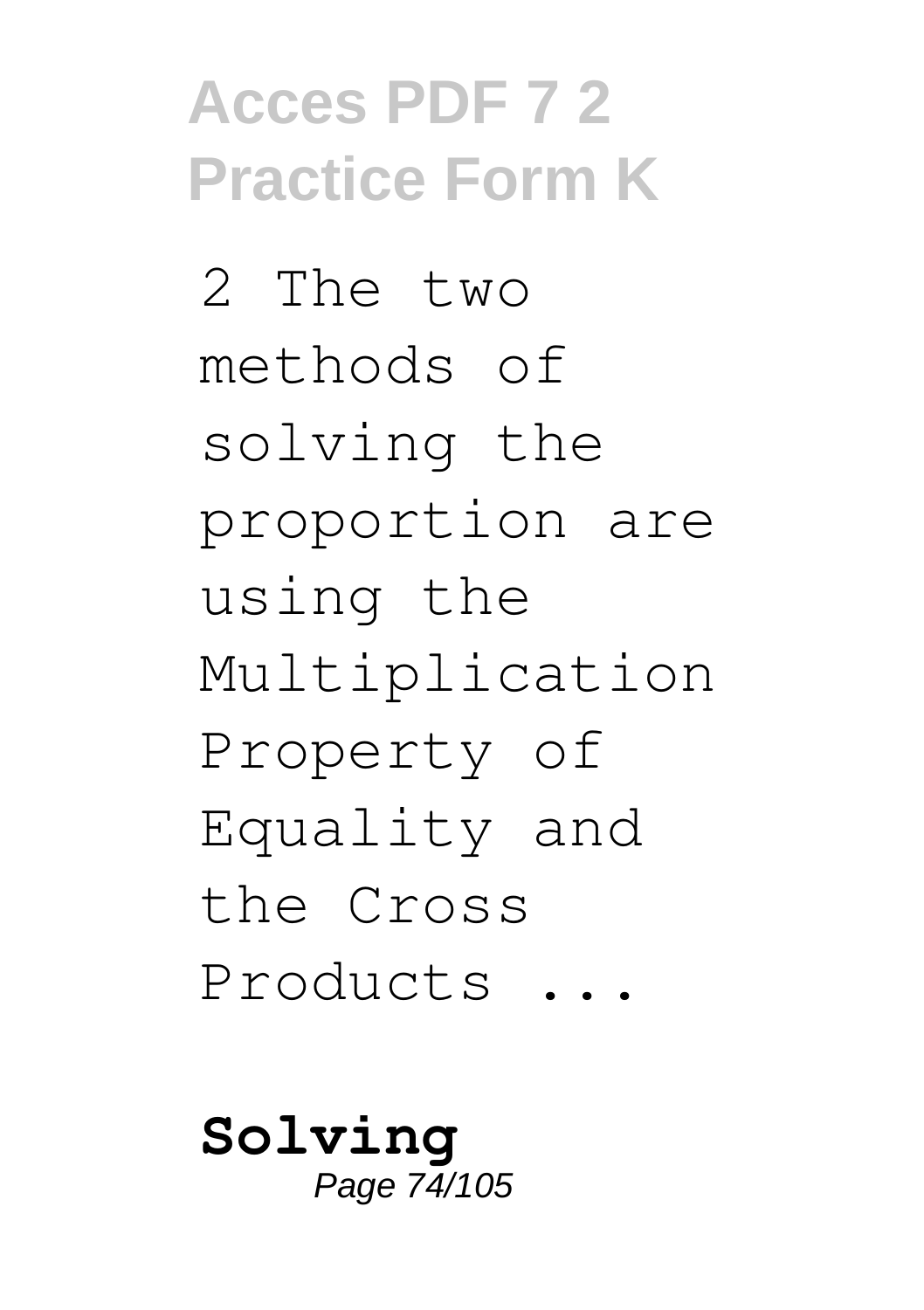**Proportions** 7-2 Practice Form K Similar Polygons List the pairs of congruent angles and the extended proportion that relates the corresponding Page 75/105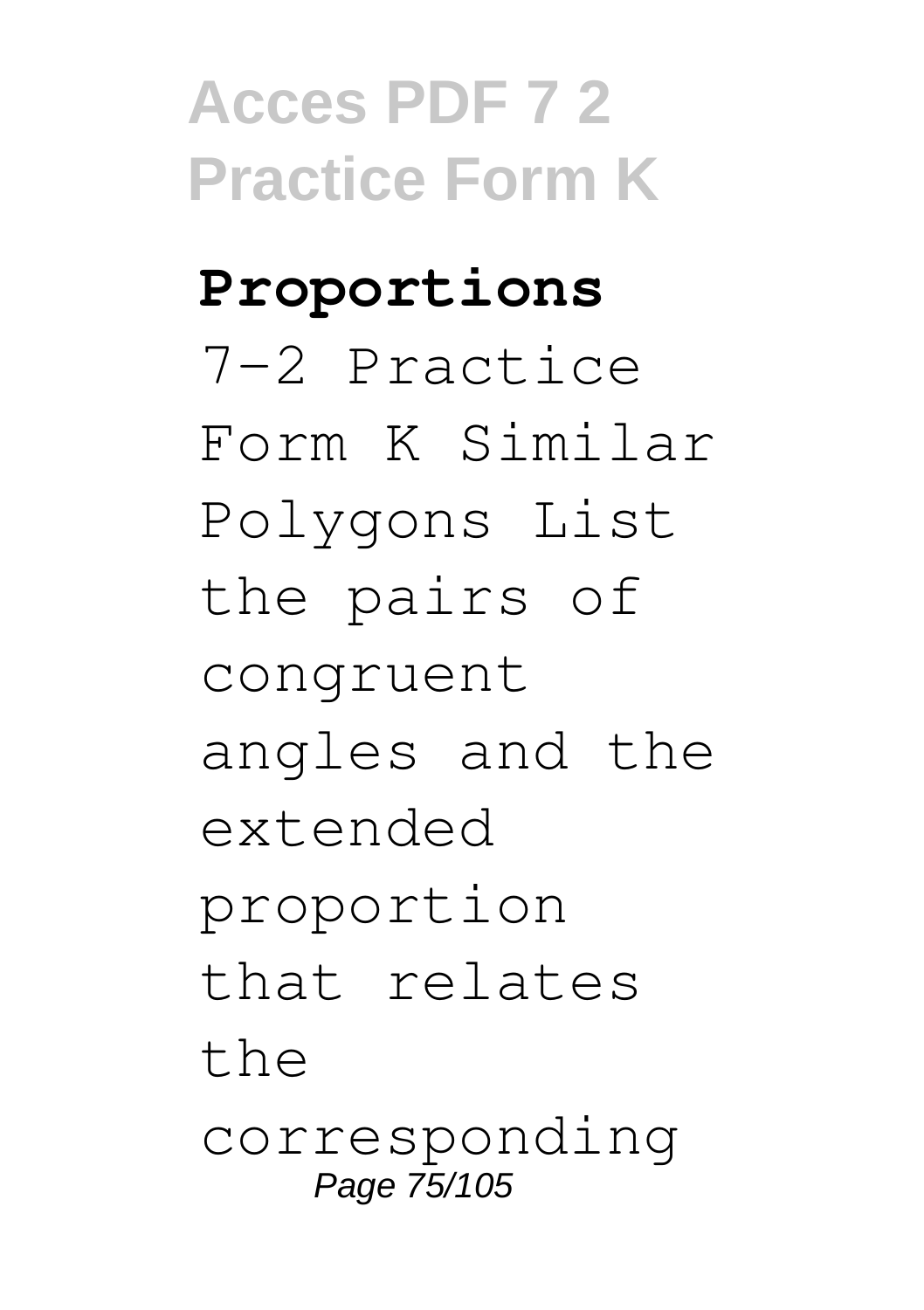sides for the similar

polygons. 1. ABCD, WXYZ 2. nGHI, nKJL /A > /W /B > u /G > u /H > u /C > u /D > u /I  $>$  11 AB WX 5 BC XY 5 u u5 u u GH KJ 5 u u5 u u Determine Page 76/105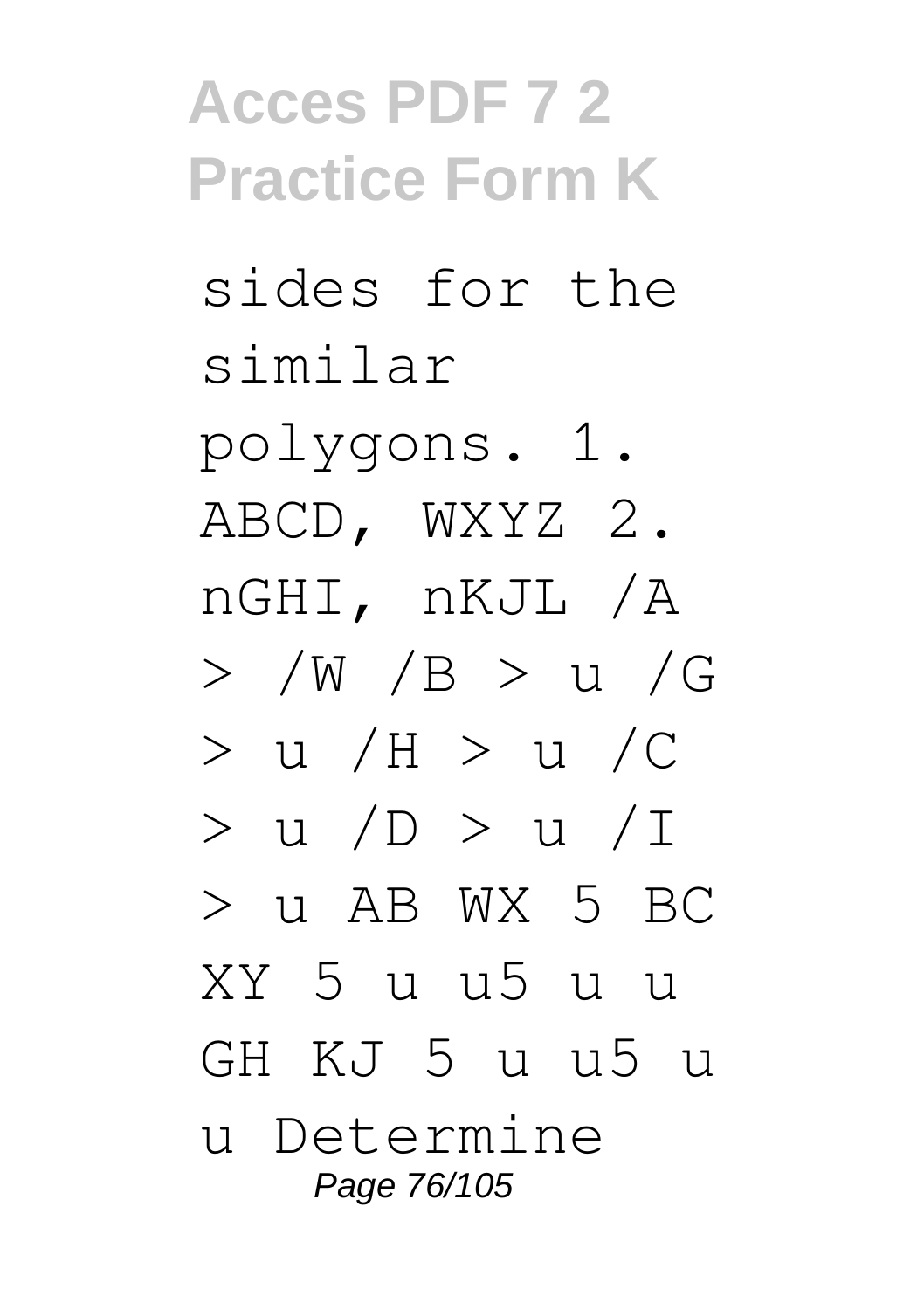whether the polygons are similar. If so, write a similarity statement and give the scale factor.

**Similar Polygons - Richard Chan** Page 77/105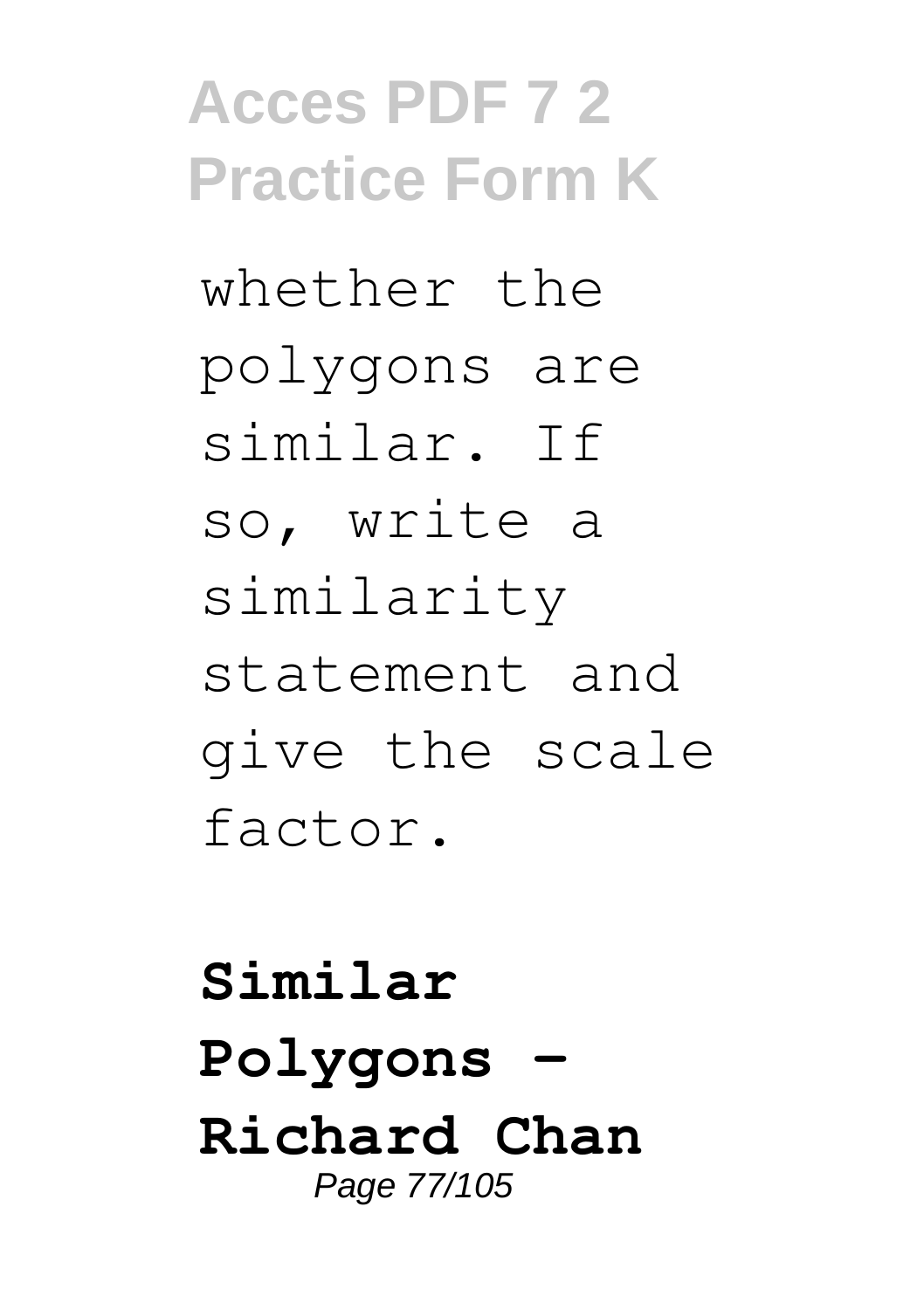**Acces PDF 7 2 Practice Form K** 7-7 Practice Form K Exponential Growth and Decay Identify the initial amount a and the growth factor b in each exponential function. Page 78/105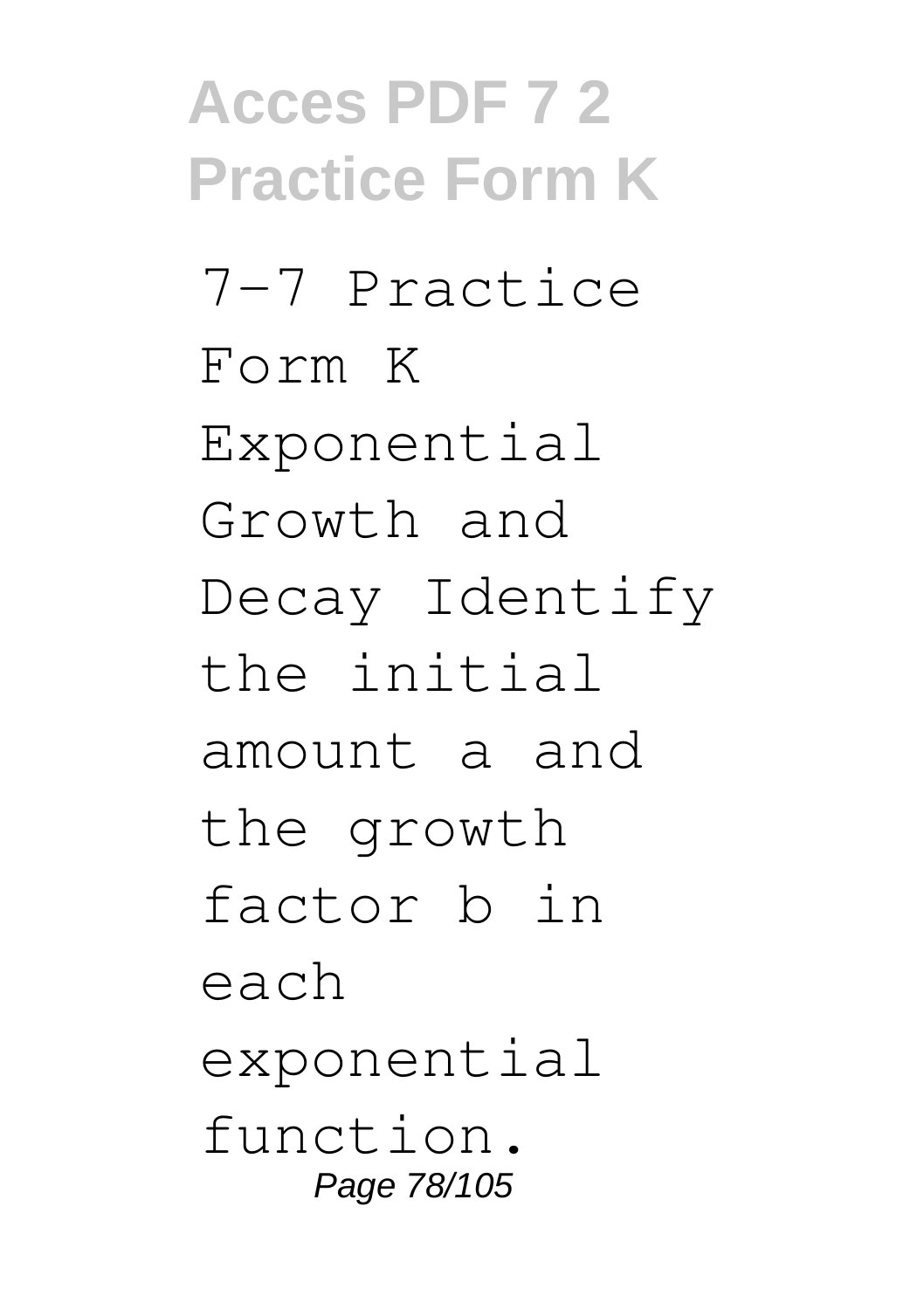(Hint: In the exponential equation y 5a?bx, a is the initial amount and b is the growth factor when b S1.) 1. f (x) 52 ?3x 2. y 55 ?1.06x 3. g(t) 56t 4. h(x) Page 79/105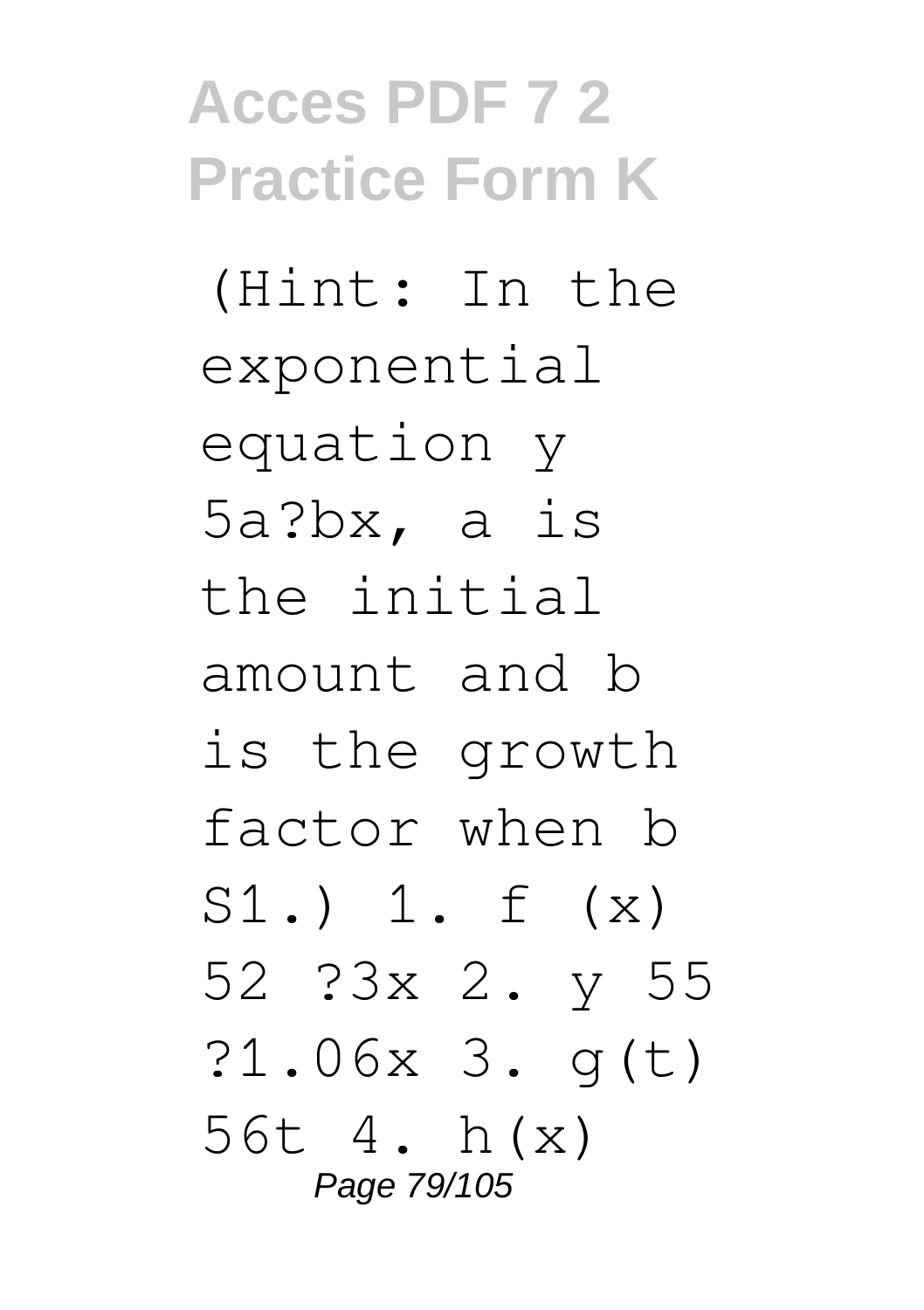523 ?2x

### **Exponential Growth and Decay**

2 2 2 4 6 6 8

7-1 Practice

(continued)

Form K Ratios and

Proportions 6

8 51 in. 4 105 Page 80/105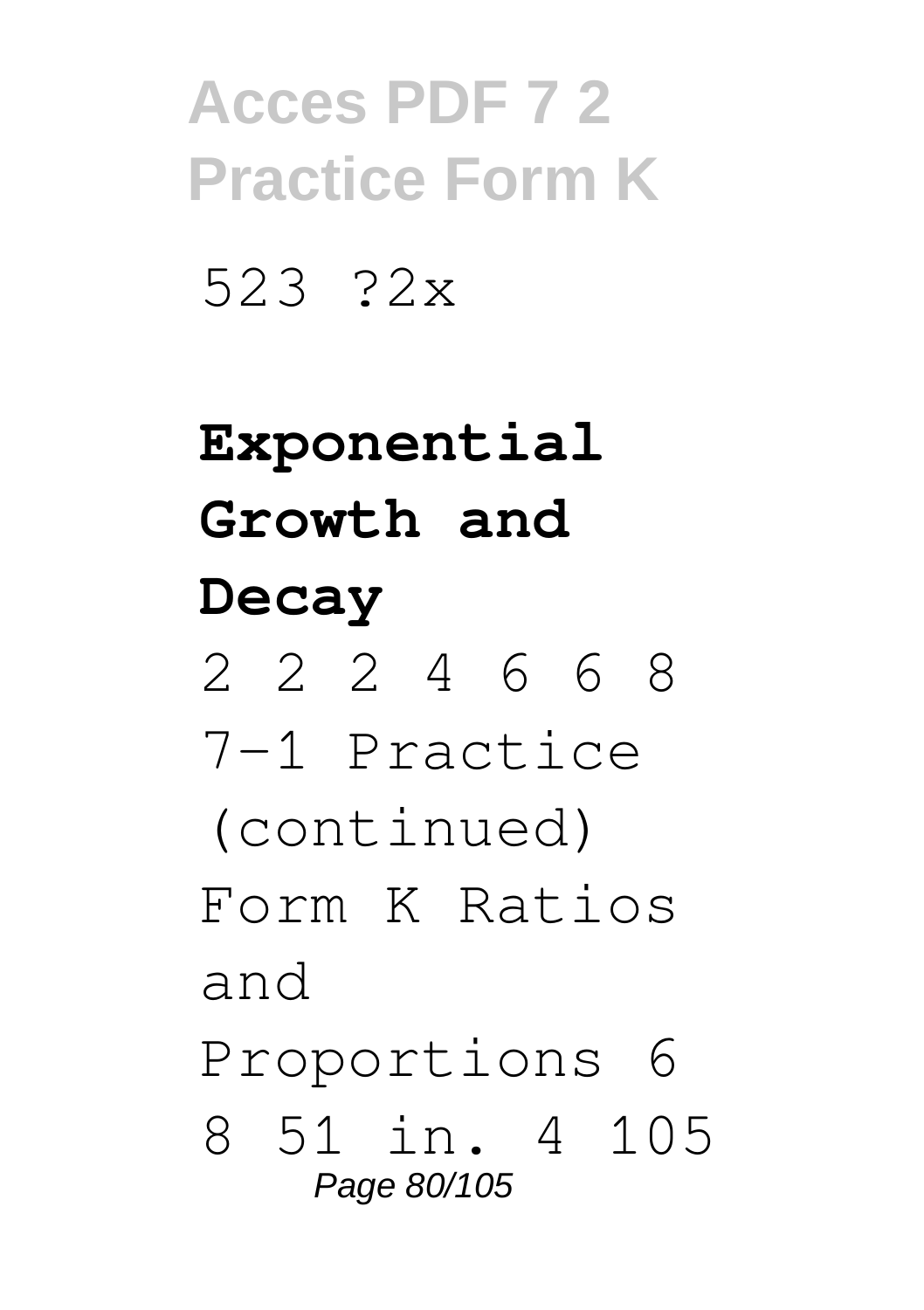11 3 Answers may vary. Sample: When you multiply the means and the extremes and simplify, you get 2 5212, which is not true. 11.5 2 7 5 3 x; 10.5 ft Page 81/105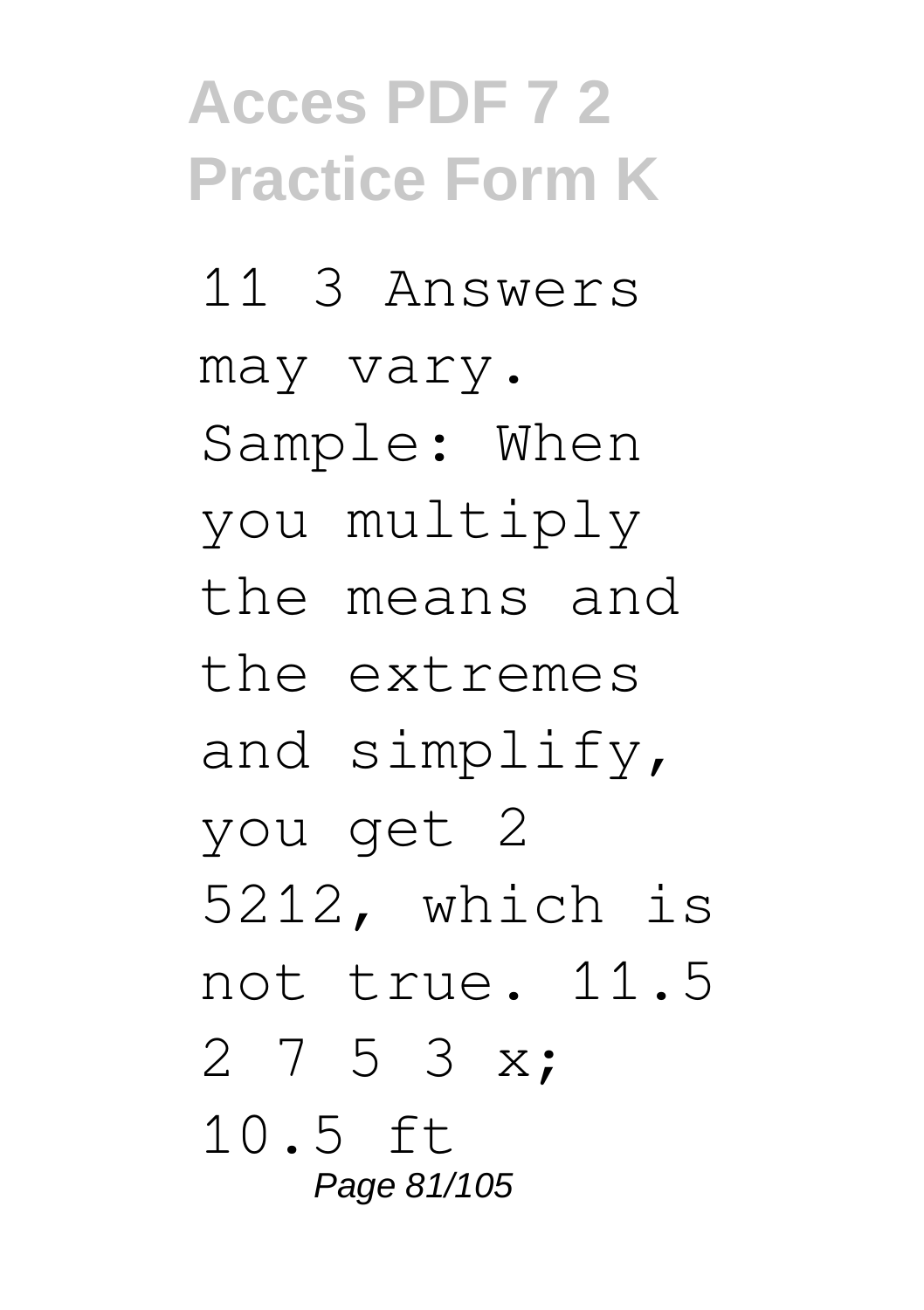Answers may vary. Sample: 6 4 5 15 10 3 1 2 23

#### **Name Class Date 7-1** 7-3 Practice Form K Proving Triangles Similar Determine Page 82/105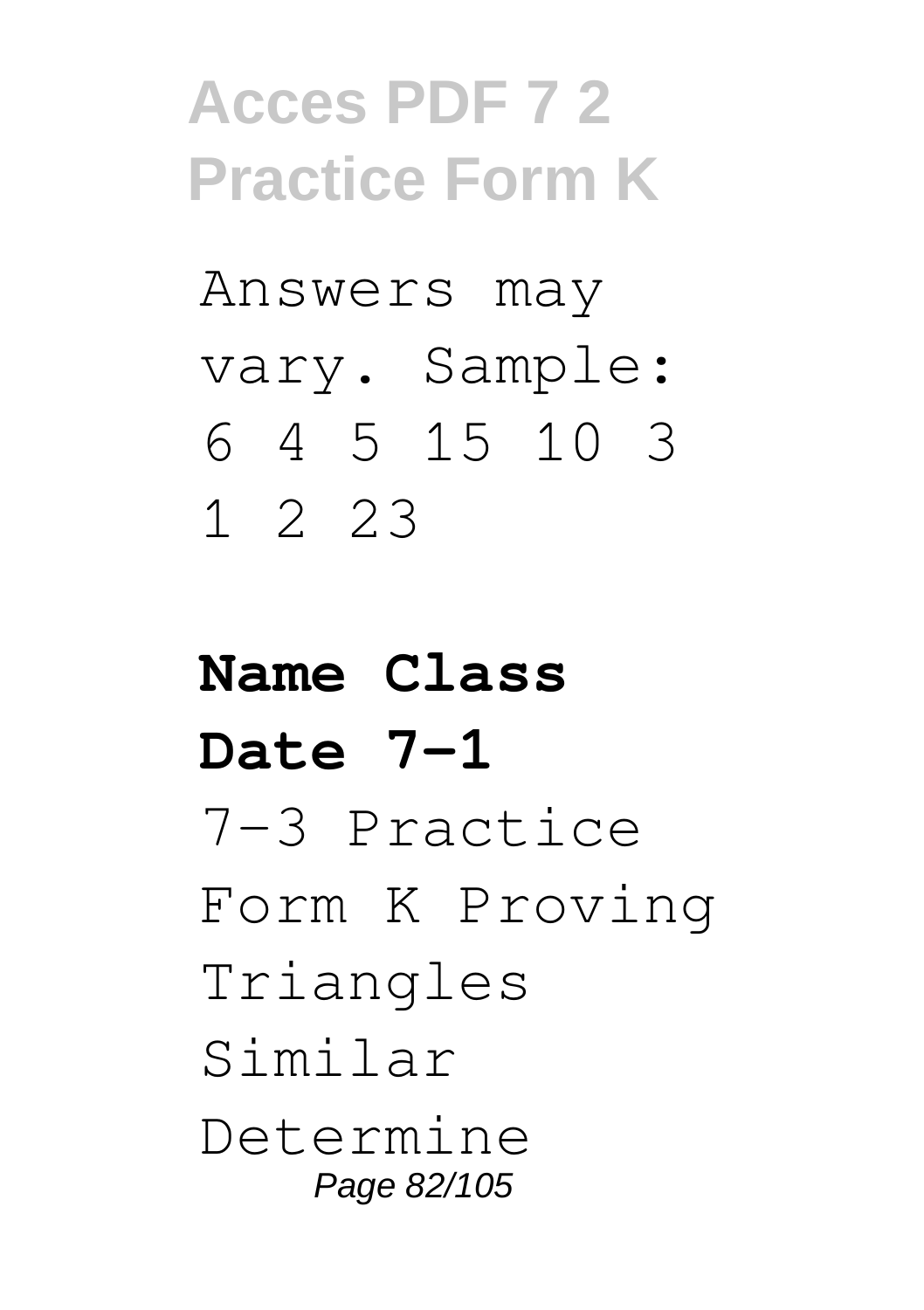whether the triangles are similar. If so, write a similarity statement and name the postulate or theorem you used. If not, explain. 1. 2. 3. J4. 5. Page 83/105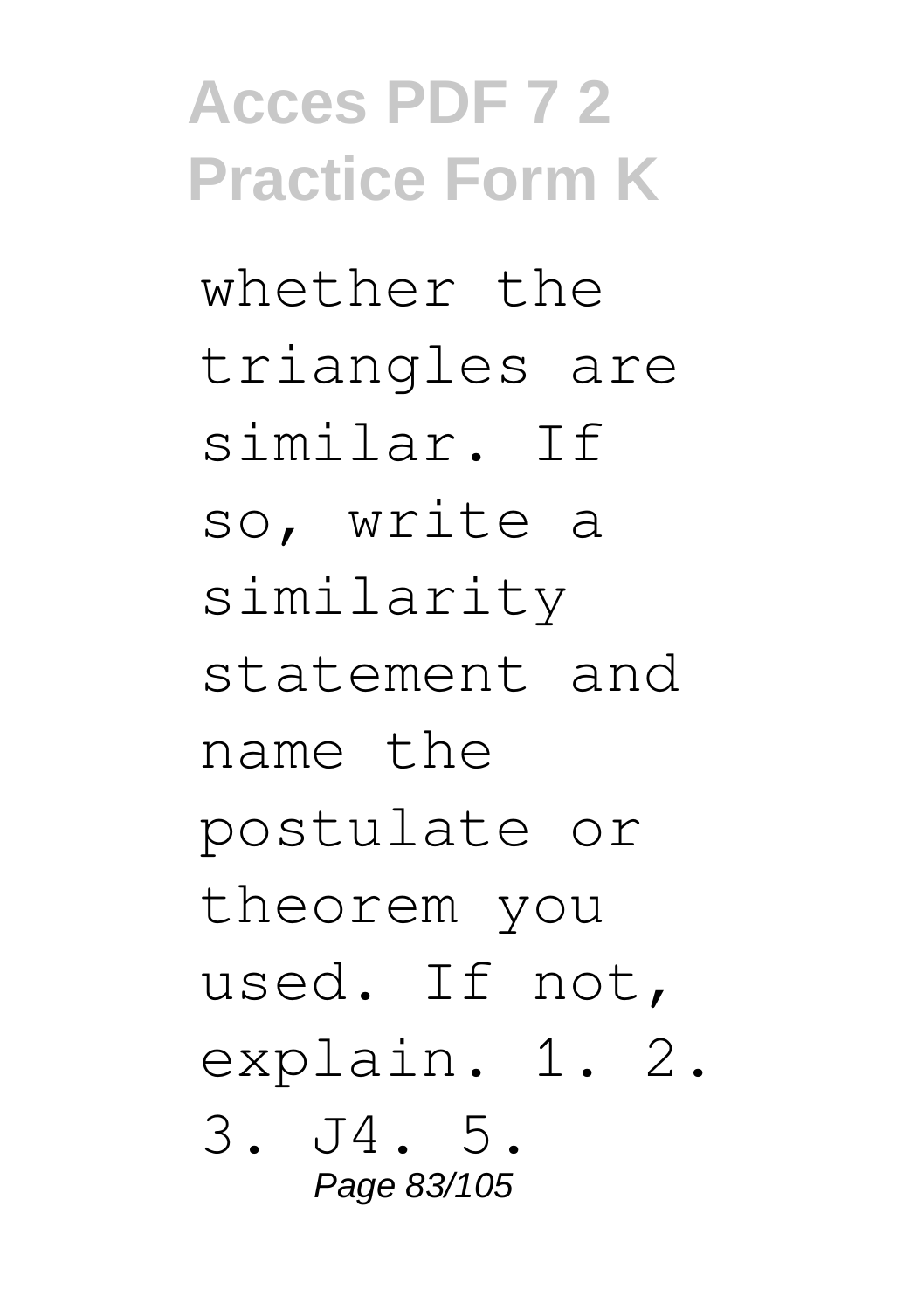# **Acces PDF 7 2 Practice Form K** Given: PQ 5 3 4 PR, PT 5 3 4 PS Prove: nPQT, nPRS Statements Reasons 1) PQ 5 3 4 PR and PT 5 3 4 PS 1) 9 2) PQ PR 5 3 4 and PT PS 5 3 4

Page 84/105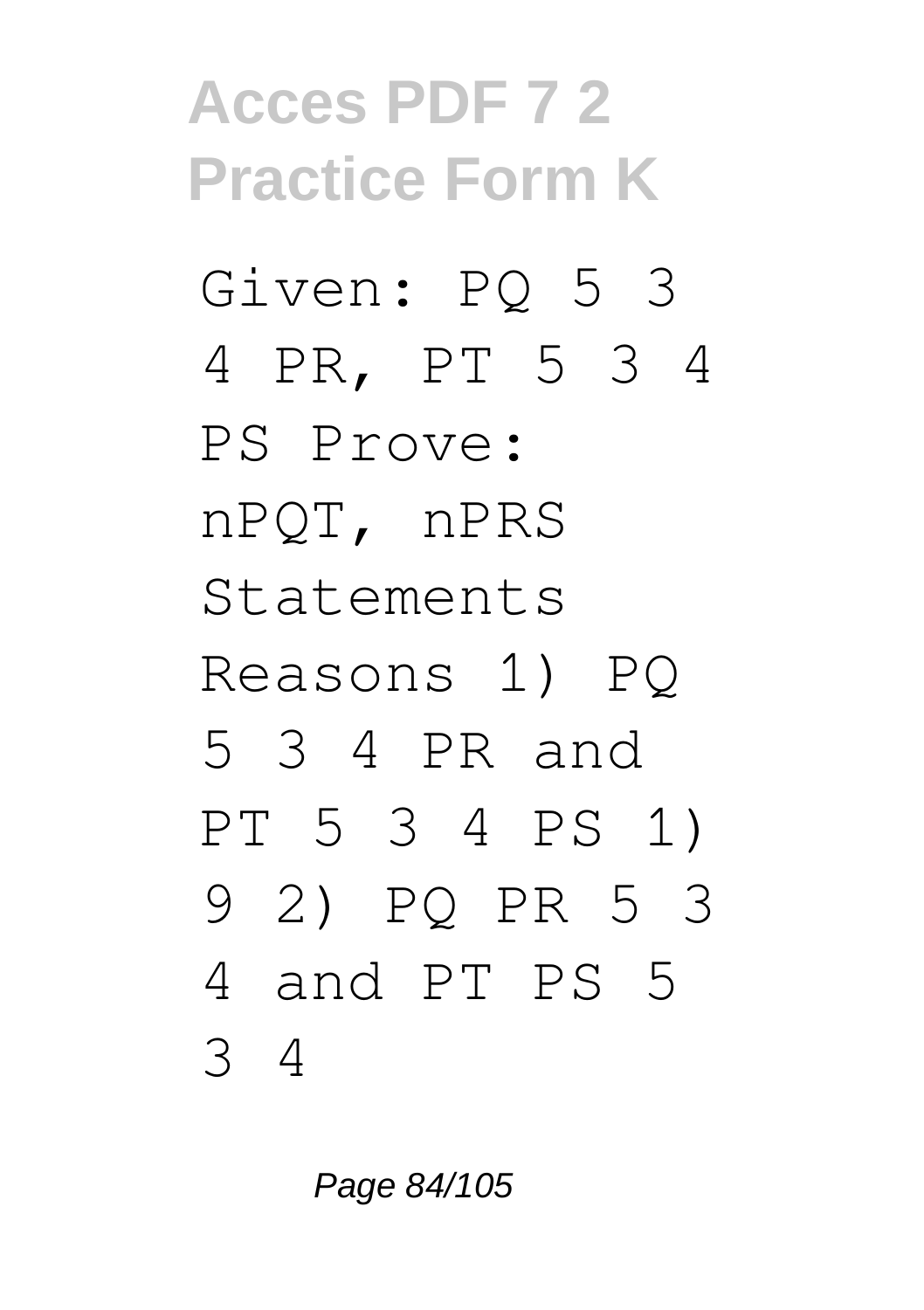**Proving Triangles Similar - Richard Chan** Practice Form K Multiplying Special Cases Simplify each expression. 1.  $(y 1 1) 2 2.$ (n 1 11) 2 x 3. (t 1 7) 2 Page 85/105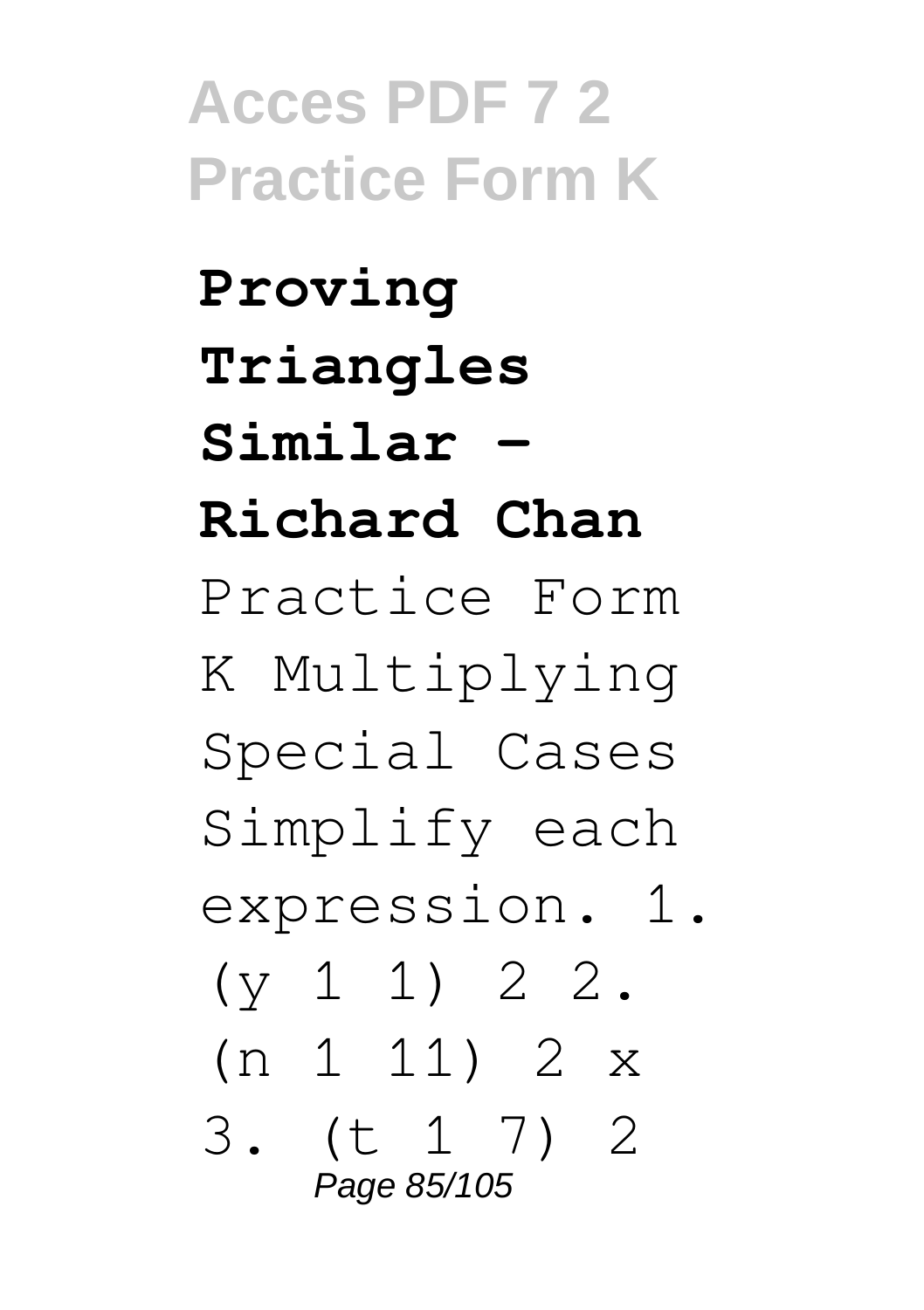- 4. (3 m 1 6) 2 9 5. (4 x 1 1)
- 6. (3 n 1 2) 2 7. (t 2 3) 8.
- $(7 \text{ v } 2 \text{ } 3)$

region. Write your answers in standard form. 9. (6 p 2 5) 2 Th e fi gures below are squares. Page 86/105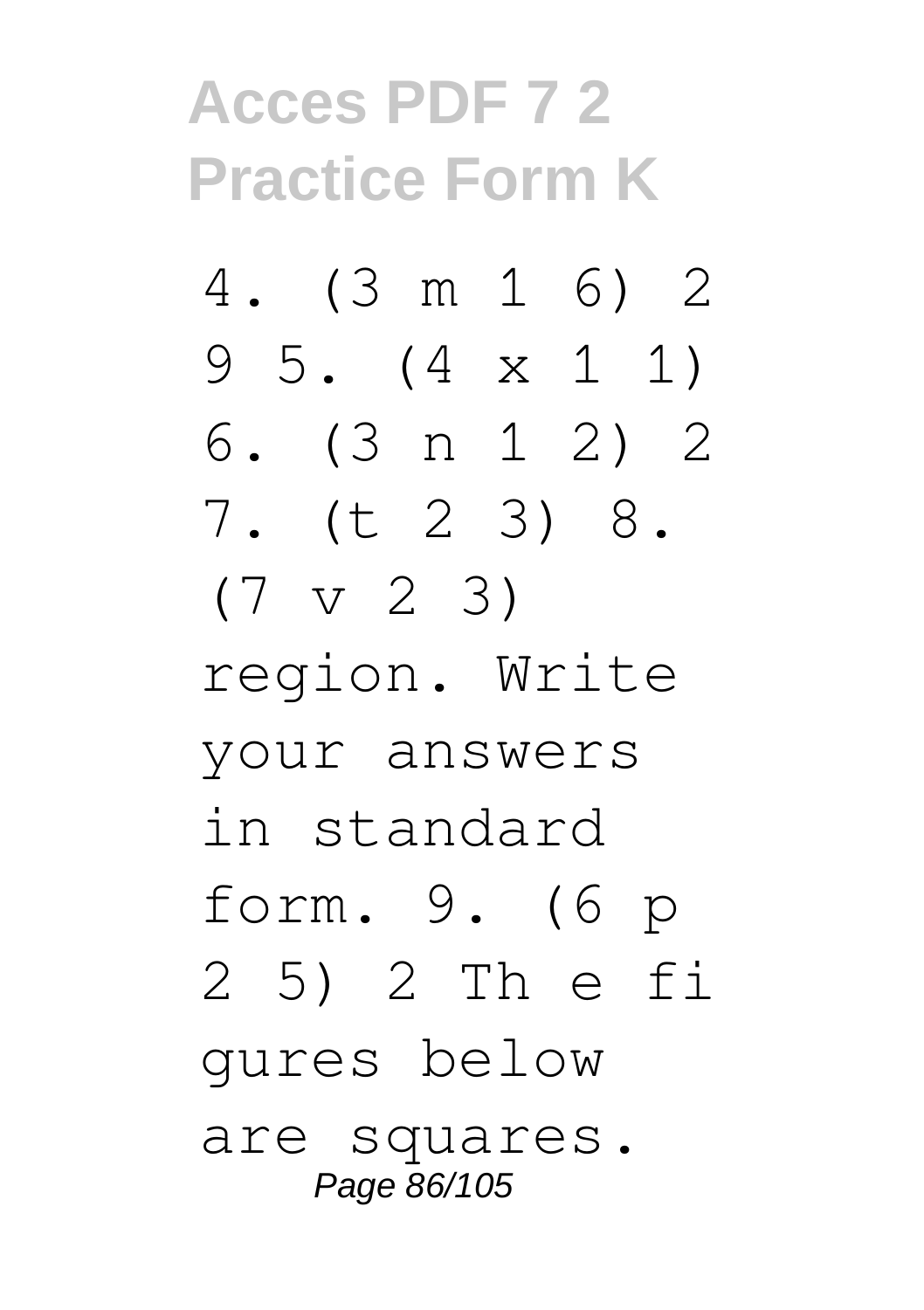Find an expression for the area of each shaded 10. 11. 12. A fl at, square

...

**age 35 Page 1 - Miami-Dade County Public Schools** Page 87/105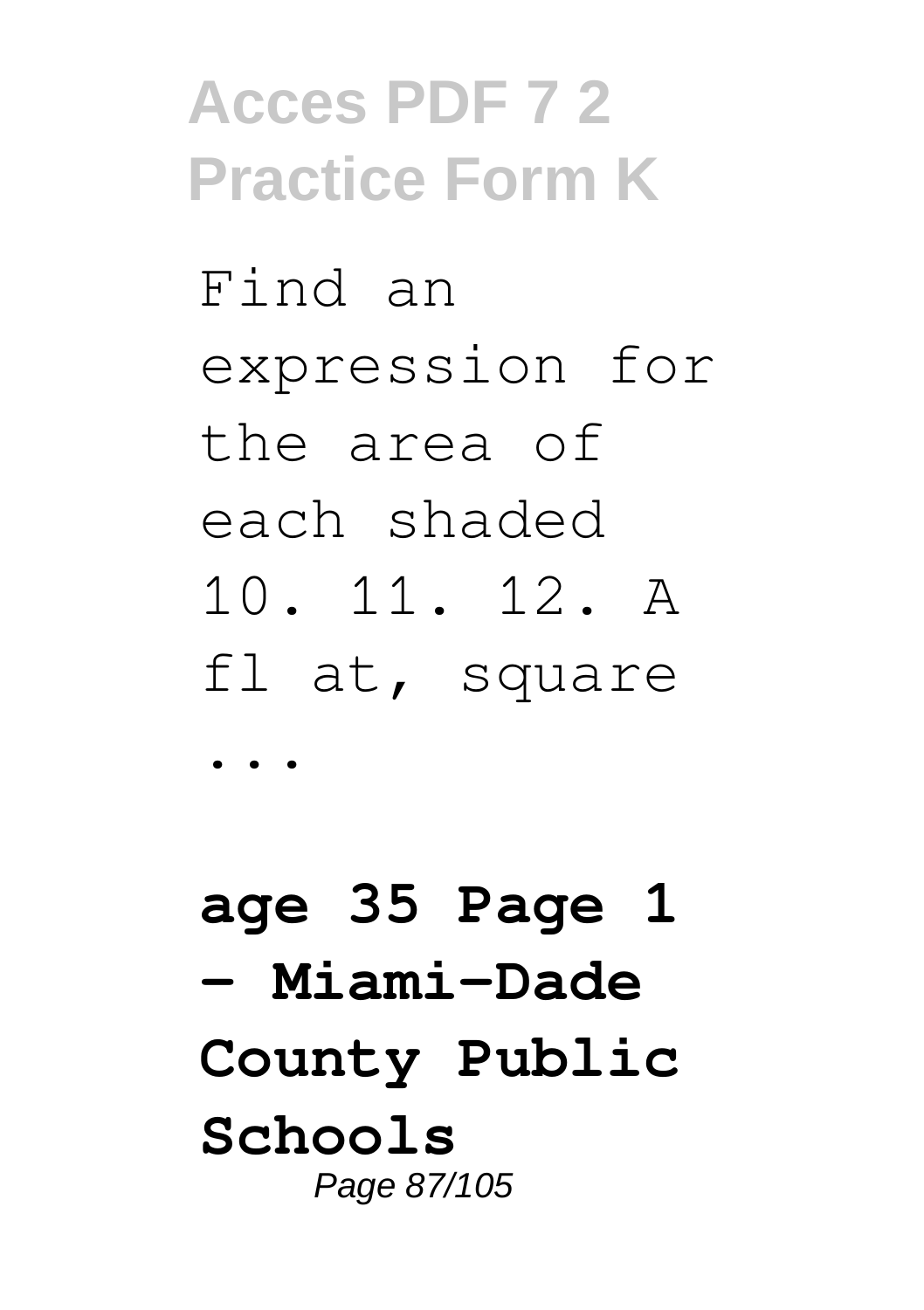Practice 7-7 1. 2. x y O 6 4 2 26 2 2 4 6

4 6 4 O 246 7

5 23x 1 2 5 24 5 16 5 17 5

23a 1 5 1 4 2x2 1 3 4x 2 1

4x 2 1 2x2 1 3

(5ab) 3 n 4 4

5 ( 26) 1 b 2 3 2 4 1 3y 2

Page 88/105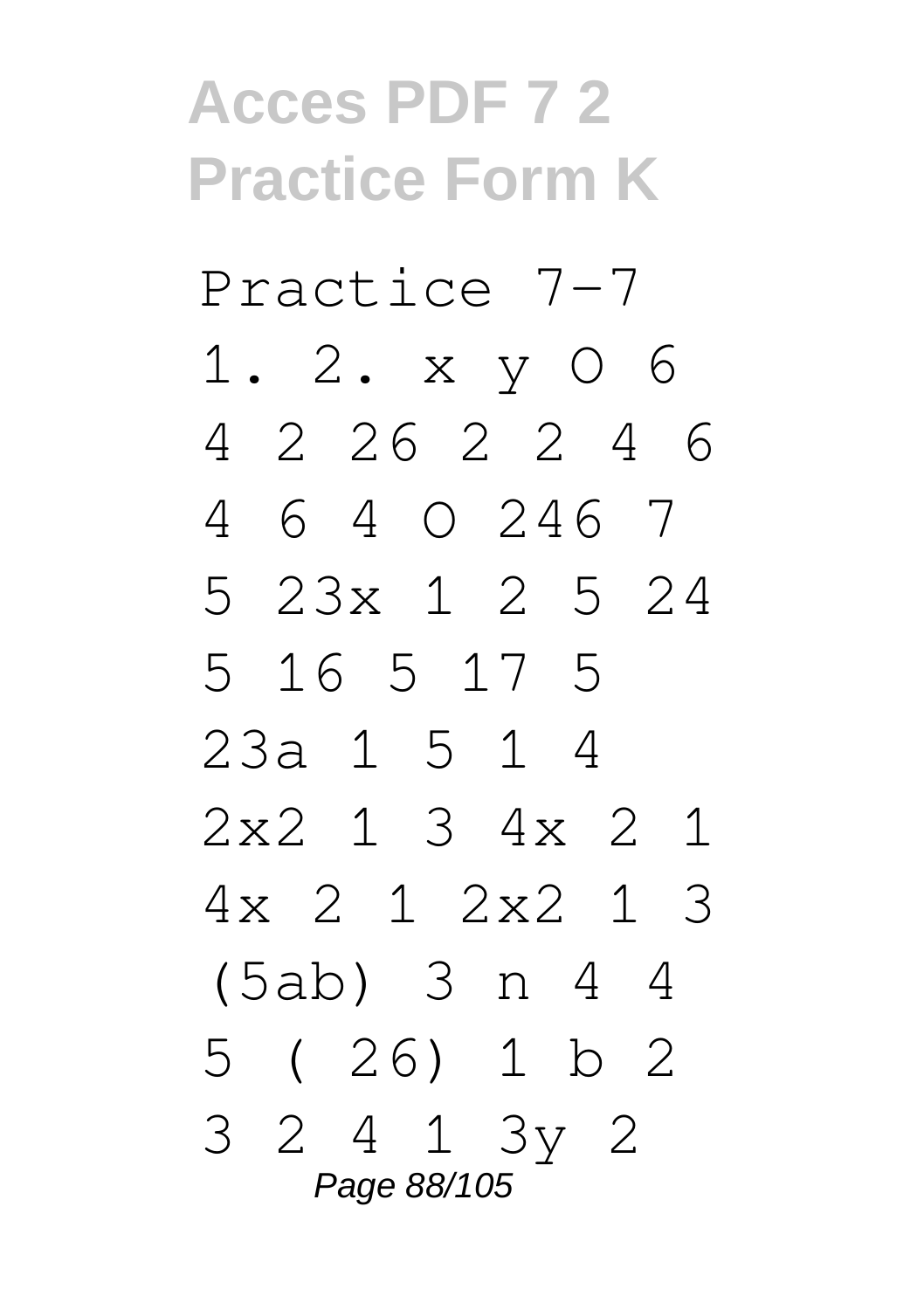5y 3 1 m 2 1 x 3 3 2 1 "7 t2 "5 a8 "3 z2 "4 ab "5 m12 "3 x4 "3 2y "a3 "5 b 3x2 12x y 13 20 1 9 8a 3 4 1 x 2 21 y 31 40 b3 a4 1 y6 9ab 2 3 3 y 1 6 x 7 6 9 4 1 2 y 3 x 2 5 Page 89/105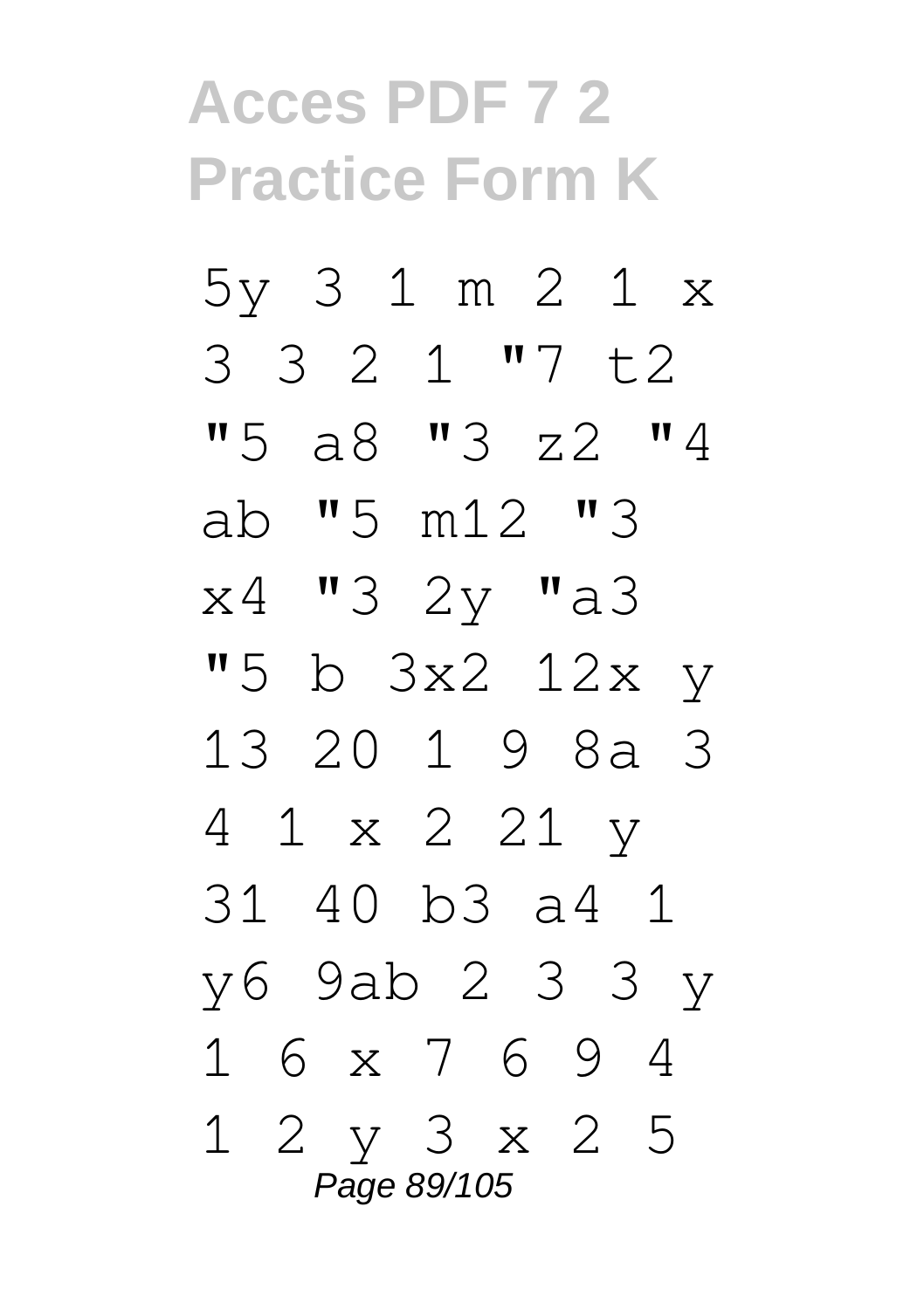$6270,000...$ 

**Chapter 7 Answers - Poudre School District** 1-1 Practice Form K Variables and Expressions Write an algebraic Page 90/105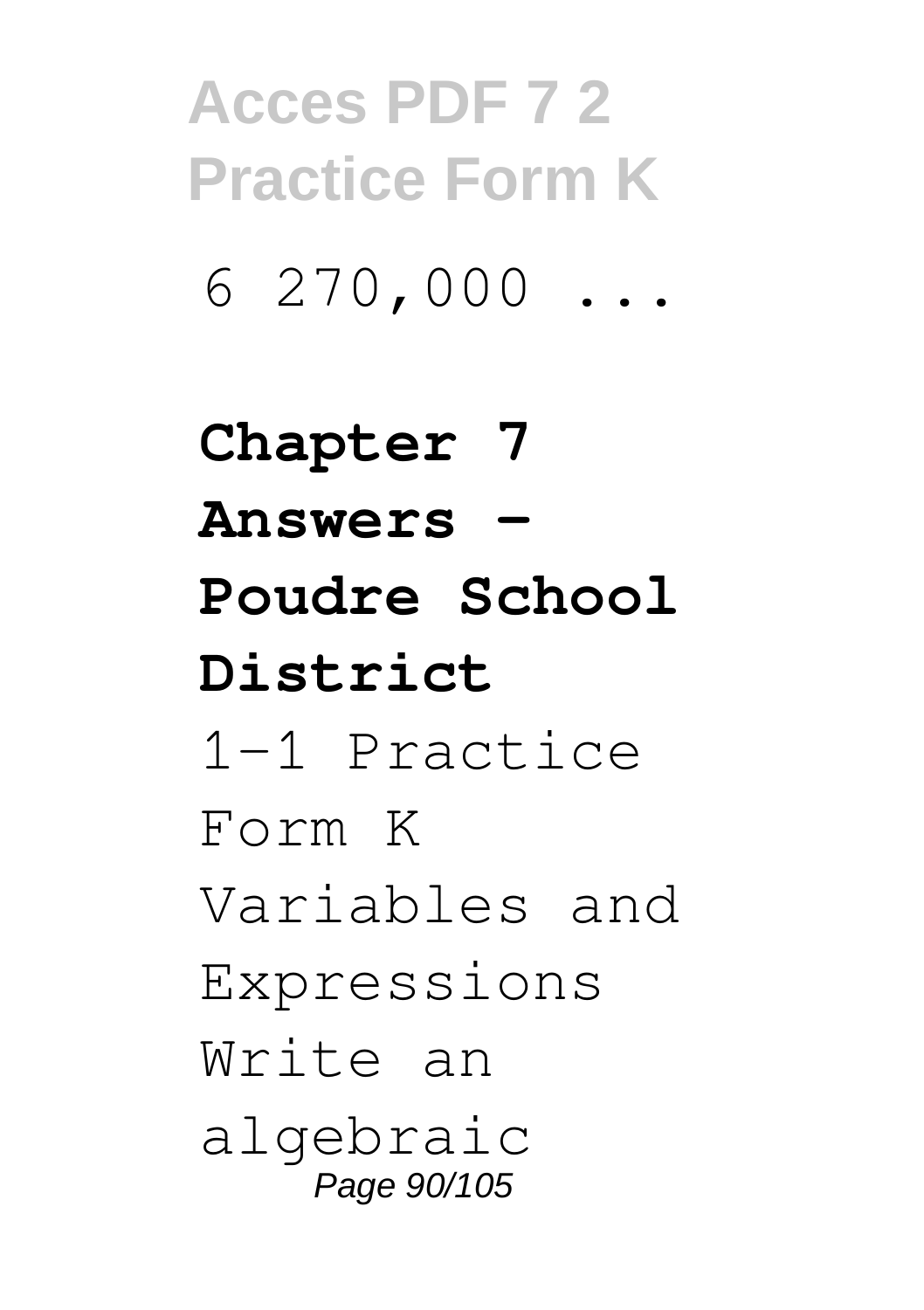expression for each word

phrase. 1. 11

more than y 2.

5 less than n

3. the sum of

15 and w 4. 22

minus k 5. a number b

divided by 8 6. q

multiplied by Page 91/105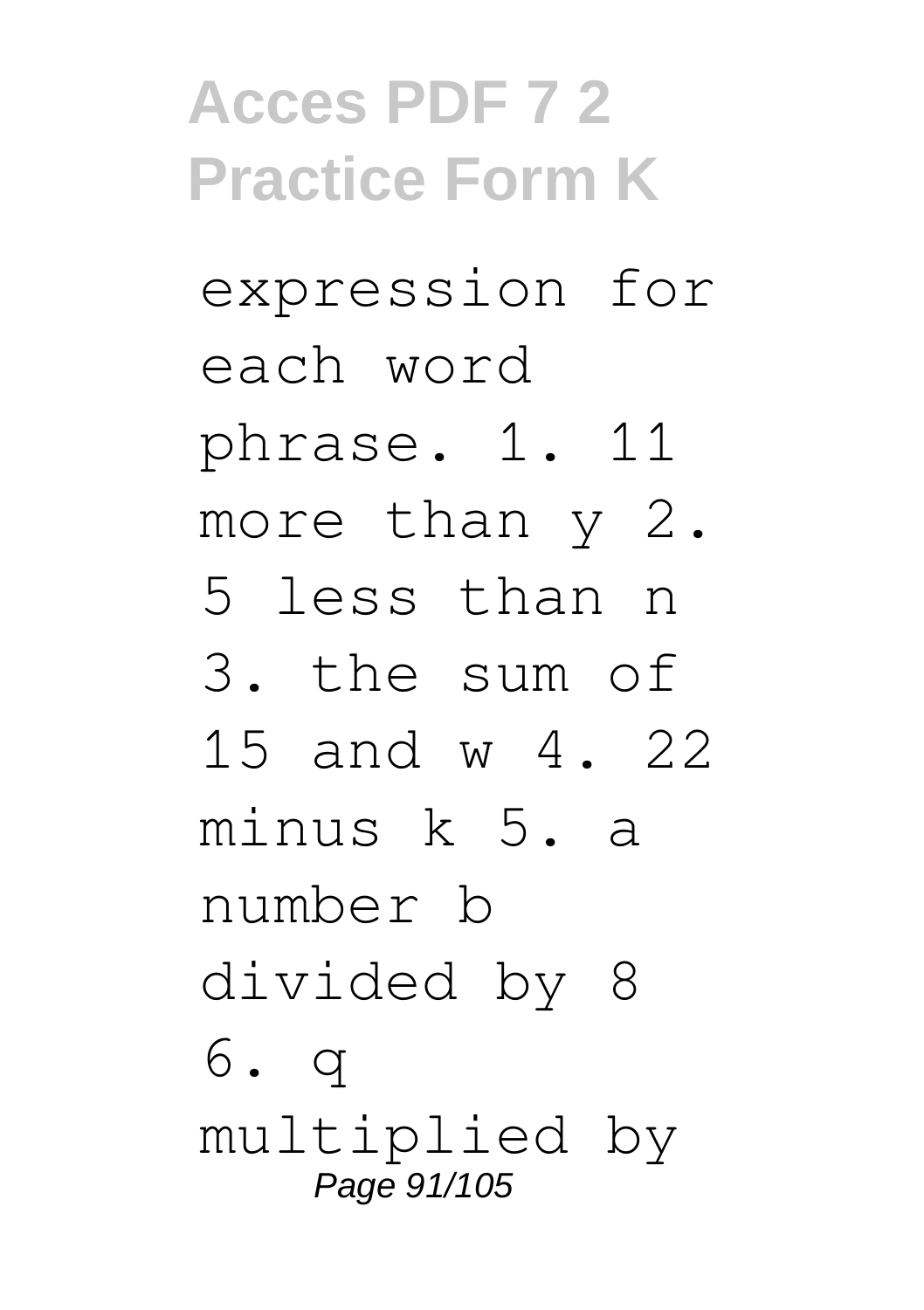2 7. the product of 3.3 and a number x 8. one third of a number m Write a word phrase for each algebraic expression. 9. 8 2 a 10 ...

### **Variables and**

Page 92/105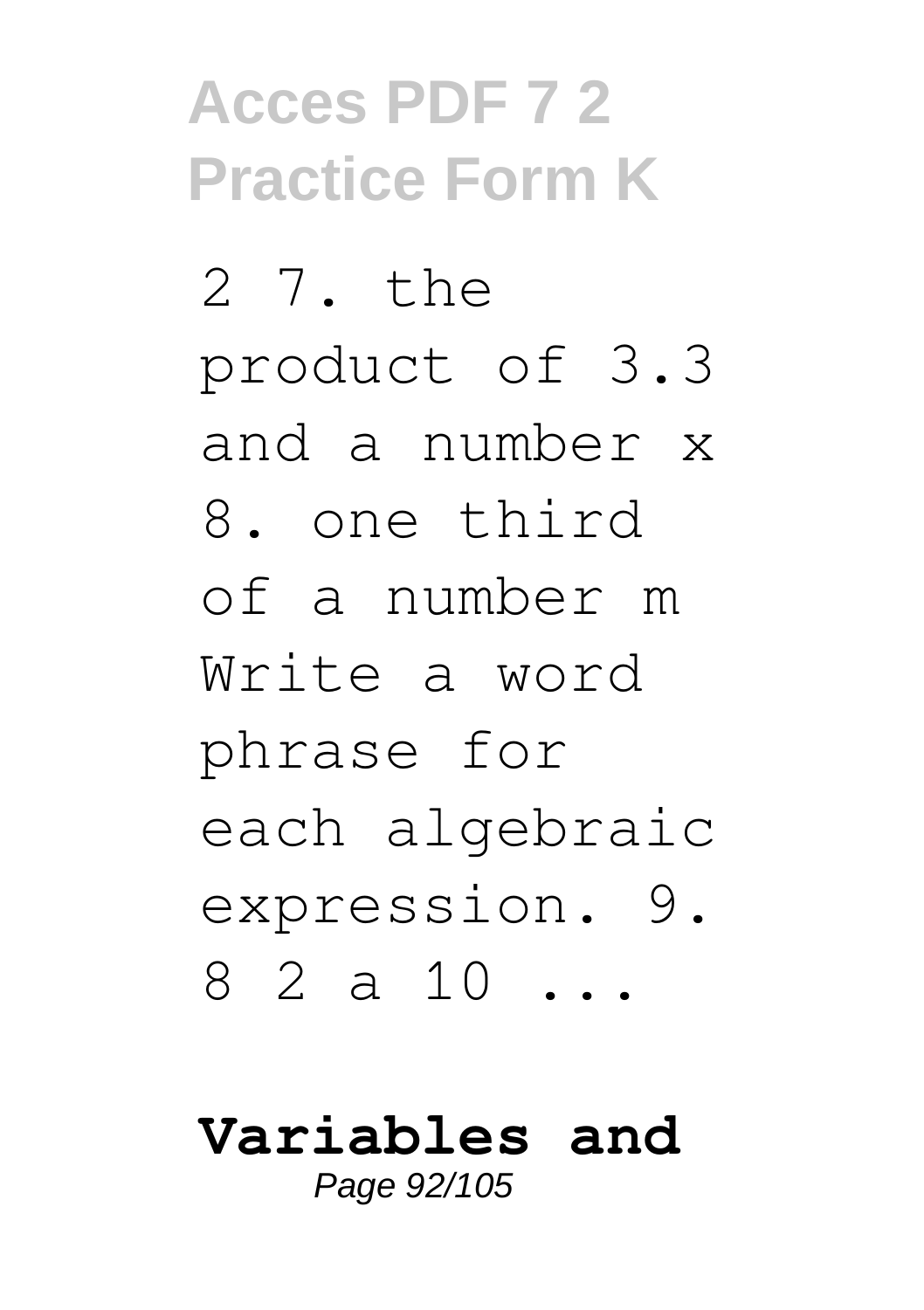#### **Expressions hart.k12.ky.us**

- Practice 6-2.
- Practice 6-2. Properties of

Parallelograms

. Find the

value ofx in

each

parallelogram.

1. 2. 4. ... D

 $c L K. If AE =$ Page 93/105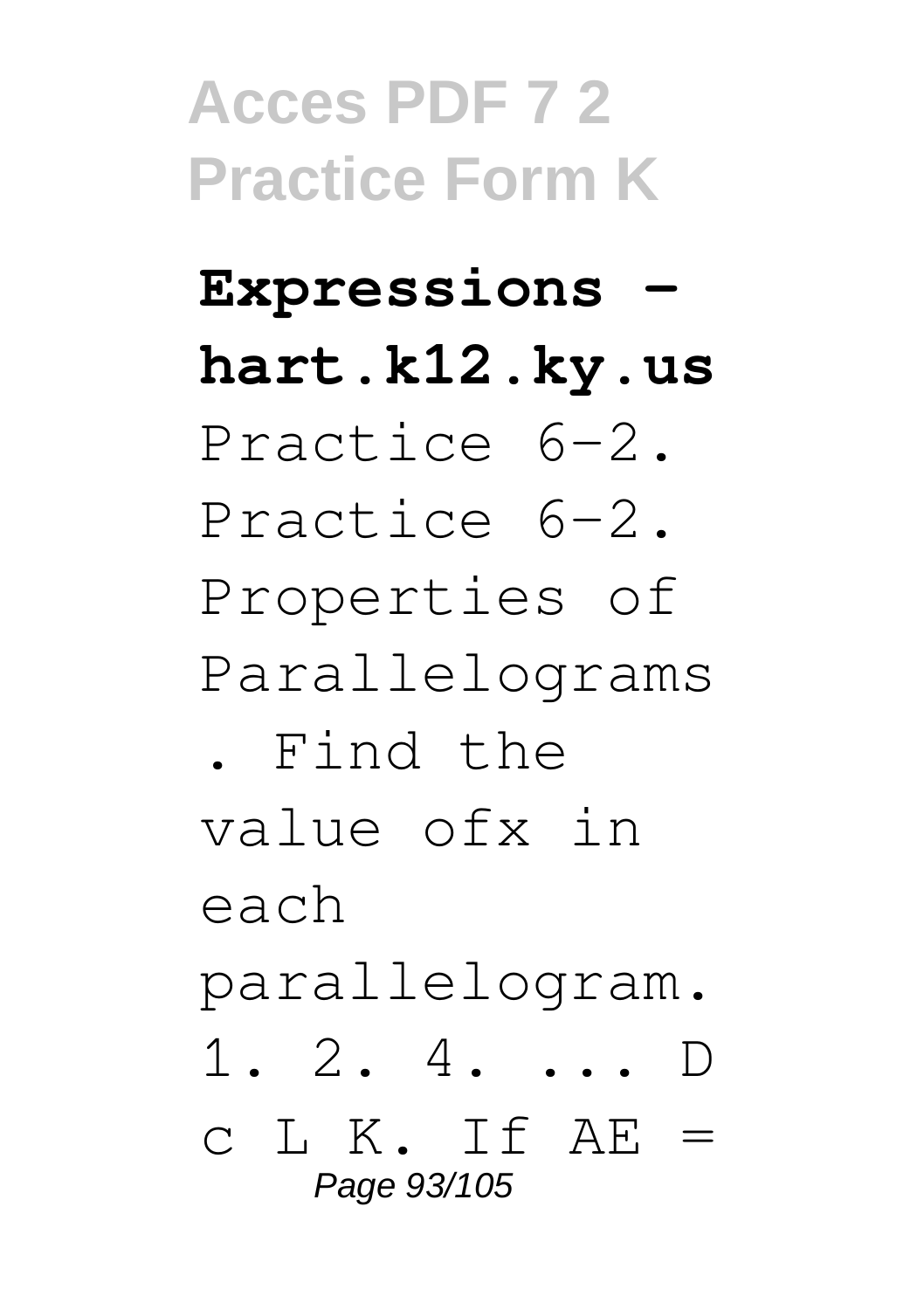17 and  $BF =$ 18, nd the measures of the sides of  $\setminus$  f V  $/$  . Lesson 6-2 Practice Geometry Chapter 6 . Practice 6-4 . Explain your answer. Leave Page 94/105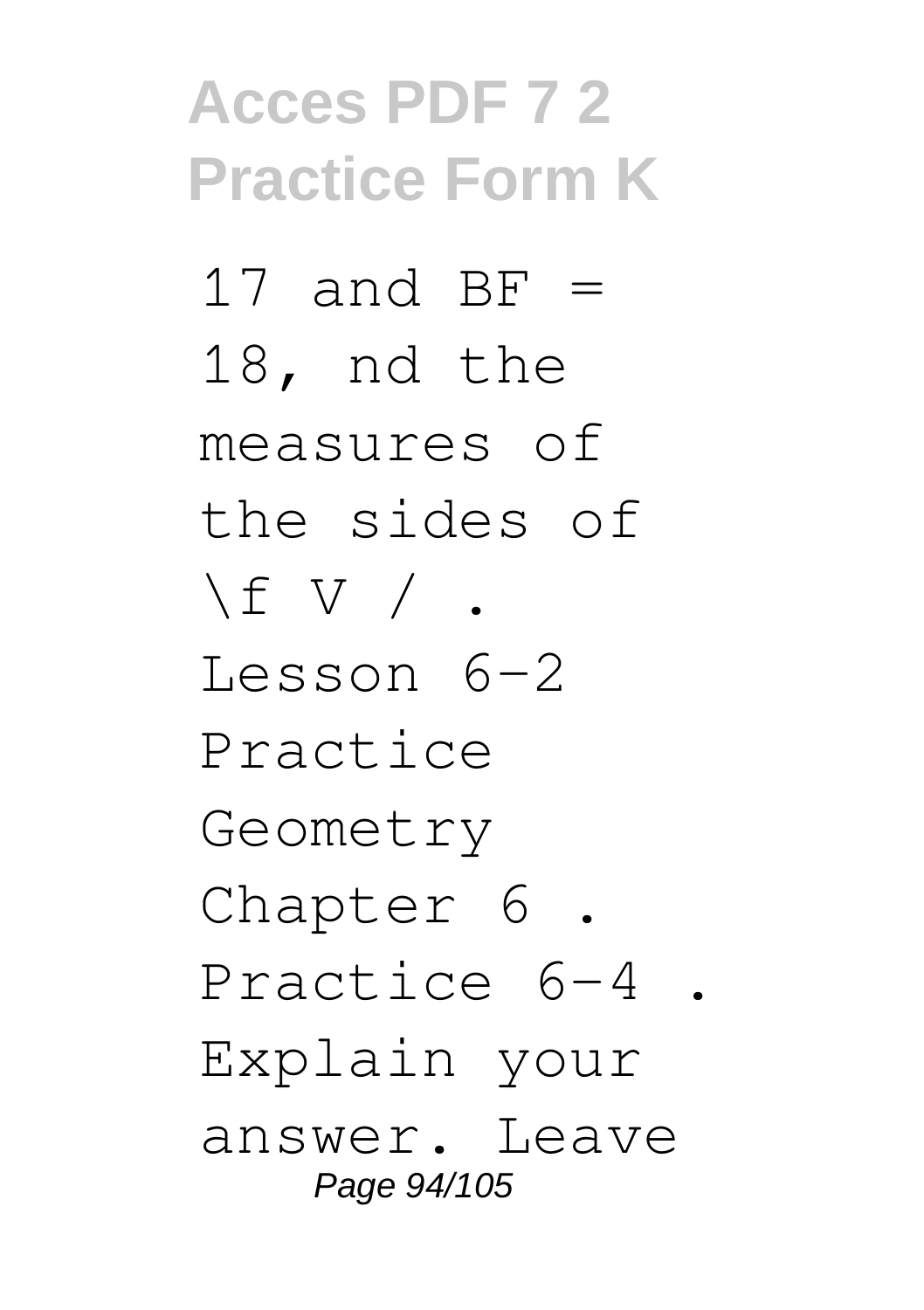your answers in simplest radical form. 1. 3. d 25. 60 30. C. 4. 6 14 ...

**9 6 Practice Form K - Joomlaxe.com** Practice 8-7 Form K Factor Page 95/105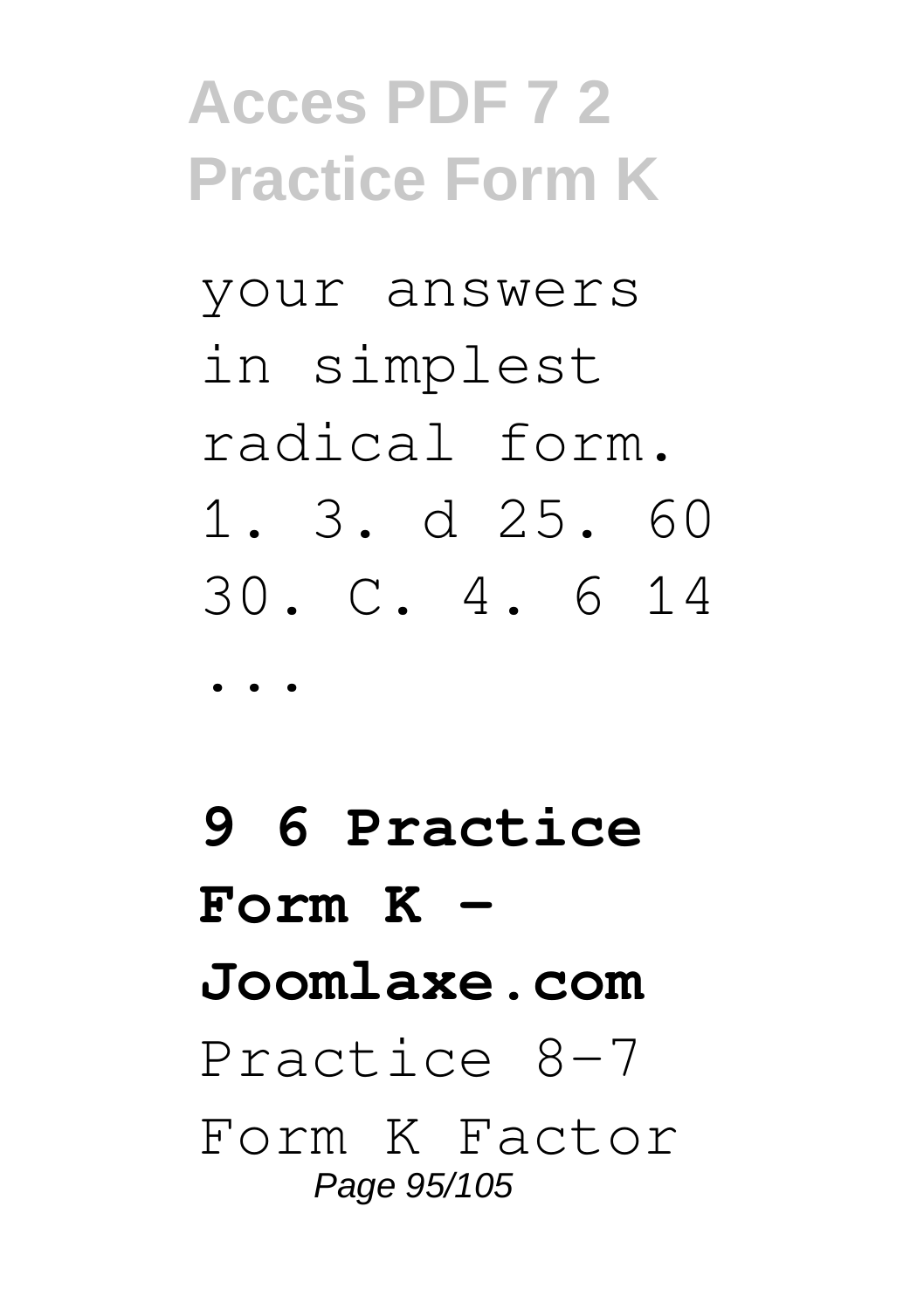each expression. 1

.  $c2 + 2c + 1$ 

- 2 d2 10 + 25 3 p2 24 + 144 4.
- $2w + 14w + 49$
- 5. s2 + 16s + 64 6. 29g +

 $24q + 16$  7. 25m2 60m + 36

8. 4q 2 32q +

64 9. 49y 84y Page 96/105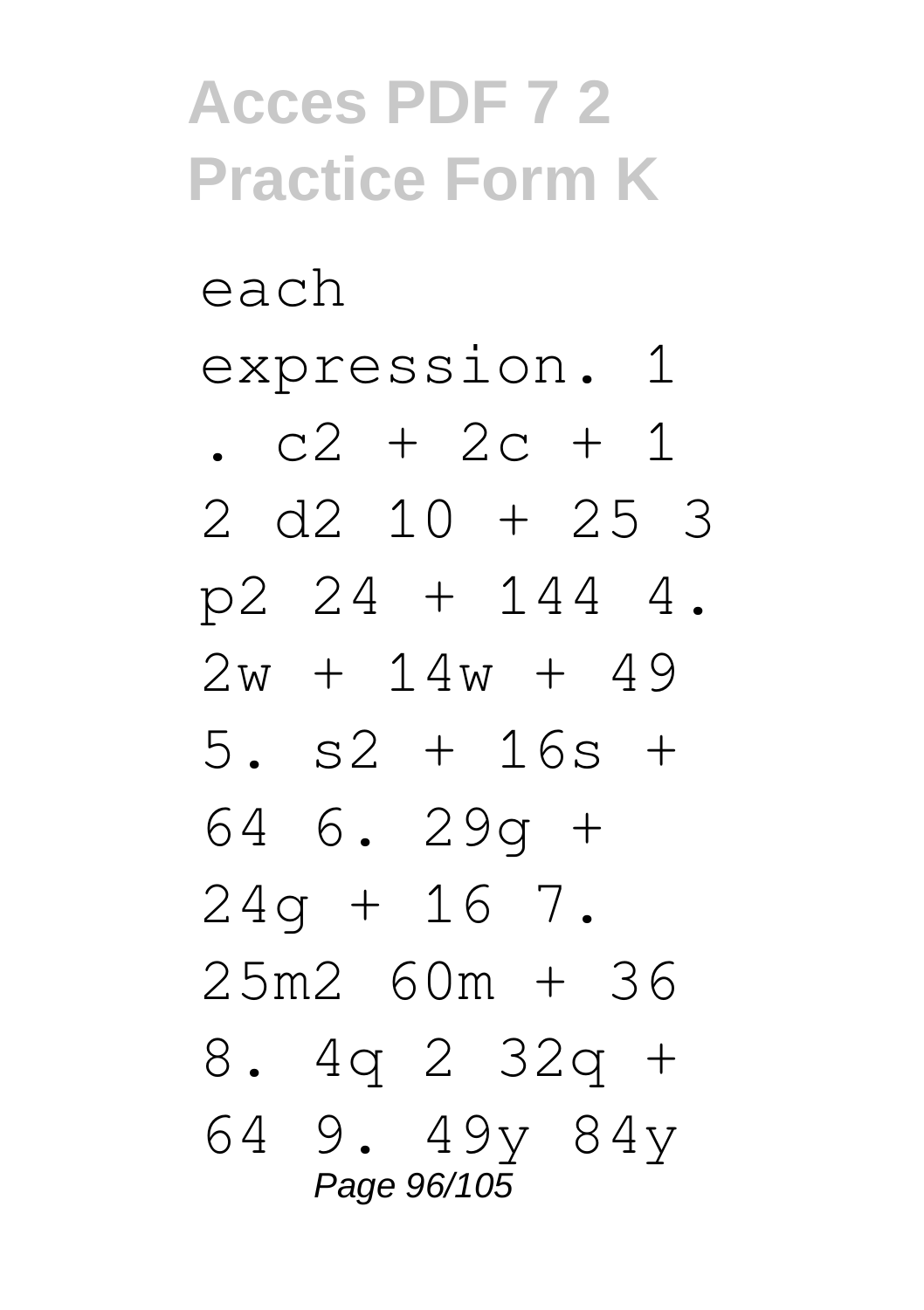- + 36 10. 121n2
- 2 66n + 9 11.
- 81x 18x 2+ 1
- 12. 100t 100t
- + 25 The given

expression

- represents the
- area. Find the
- side length of

the square.

17.

Page 97/105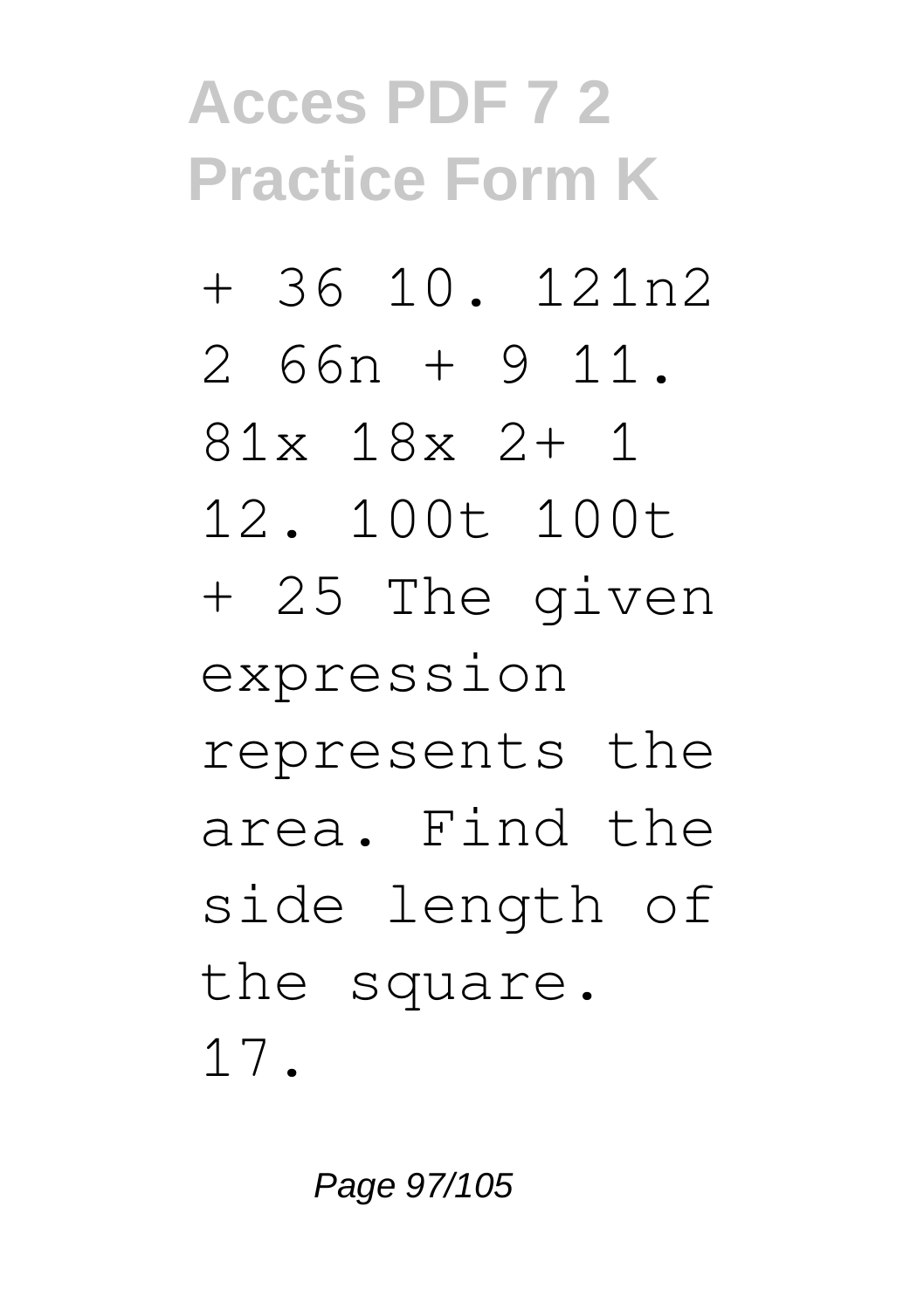#### **Name Class Date 8-7 - KTL MATH CLASSES**

Form G 37.5'/ ûS8to 7õö 2.

4. Practice 2-9 Percents

Find each

percent. I.

What percent

of 42 is 28

Find each Page 98/105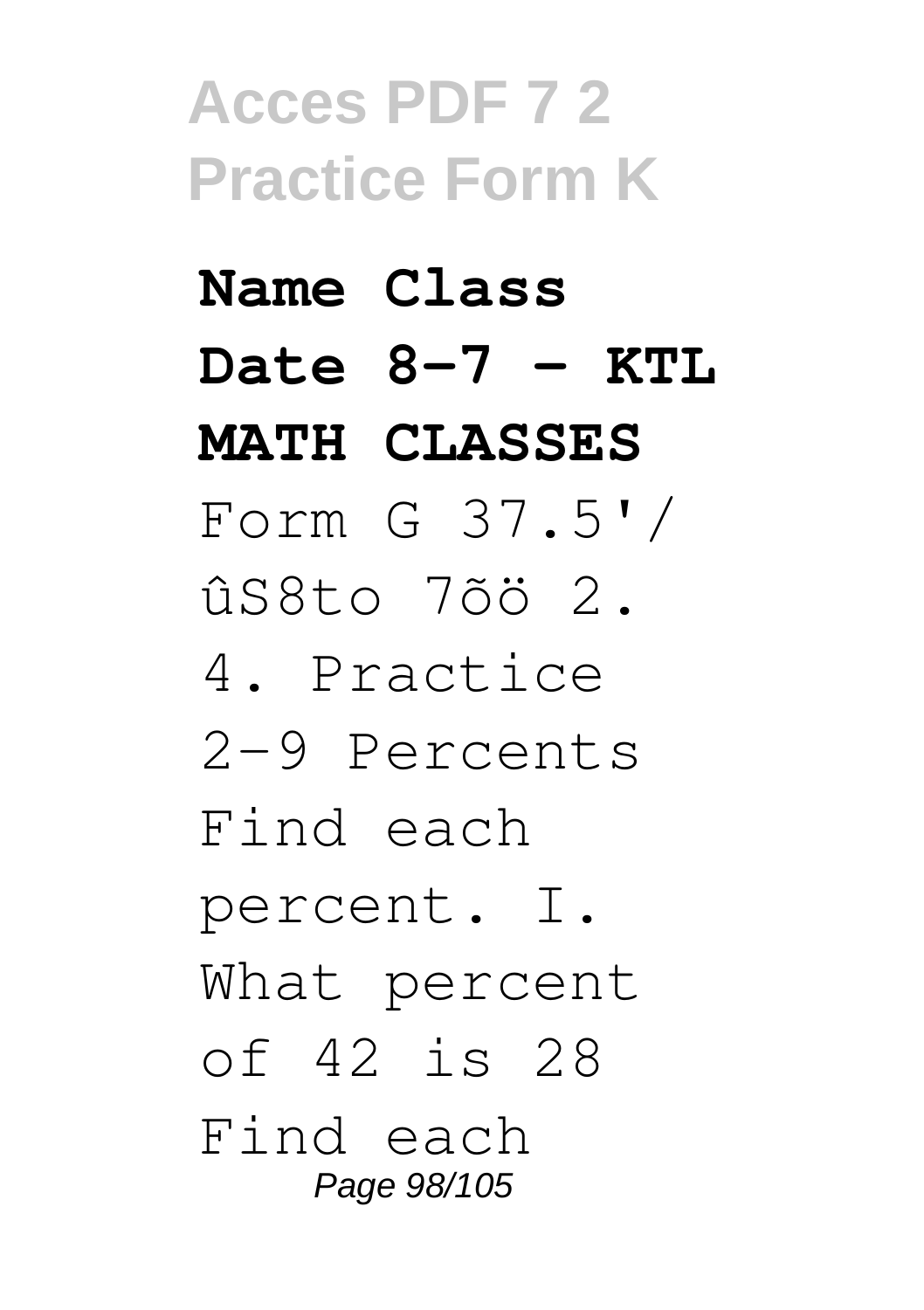part. 3. What is 2.75% of20? What percent of 48 is 18? 100 What is of 720? 5. A set of golf clubs that costs \$60 are on sale for 40% of the regular price. What is the Page 99/105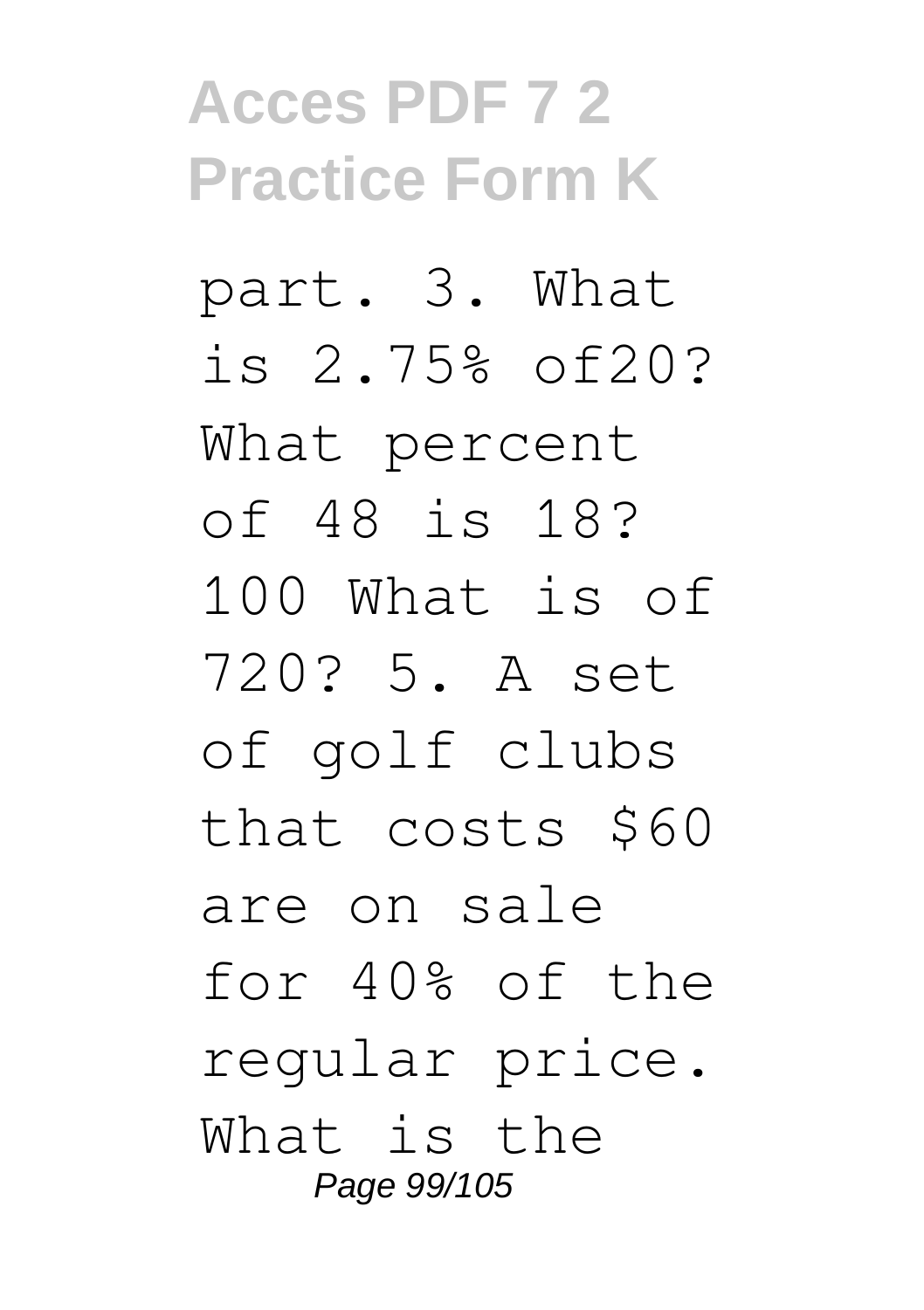sale price of the clubs? /0 e merchandise it sells by 55%. If the

...

**Key Percent Practice 2-9 - 10-18-12** 5-4 Practice Form K Medians Page 100/105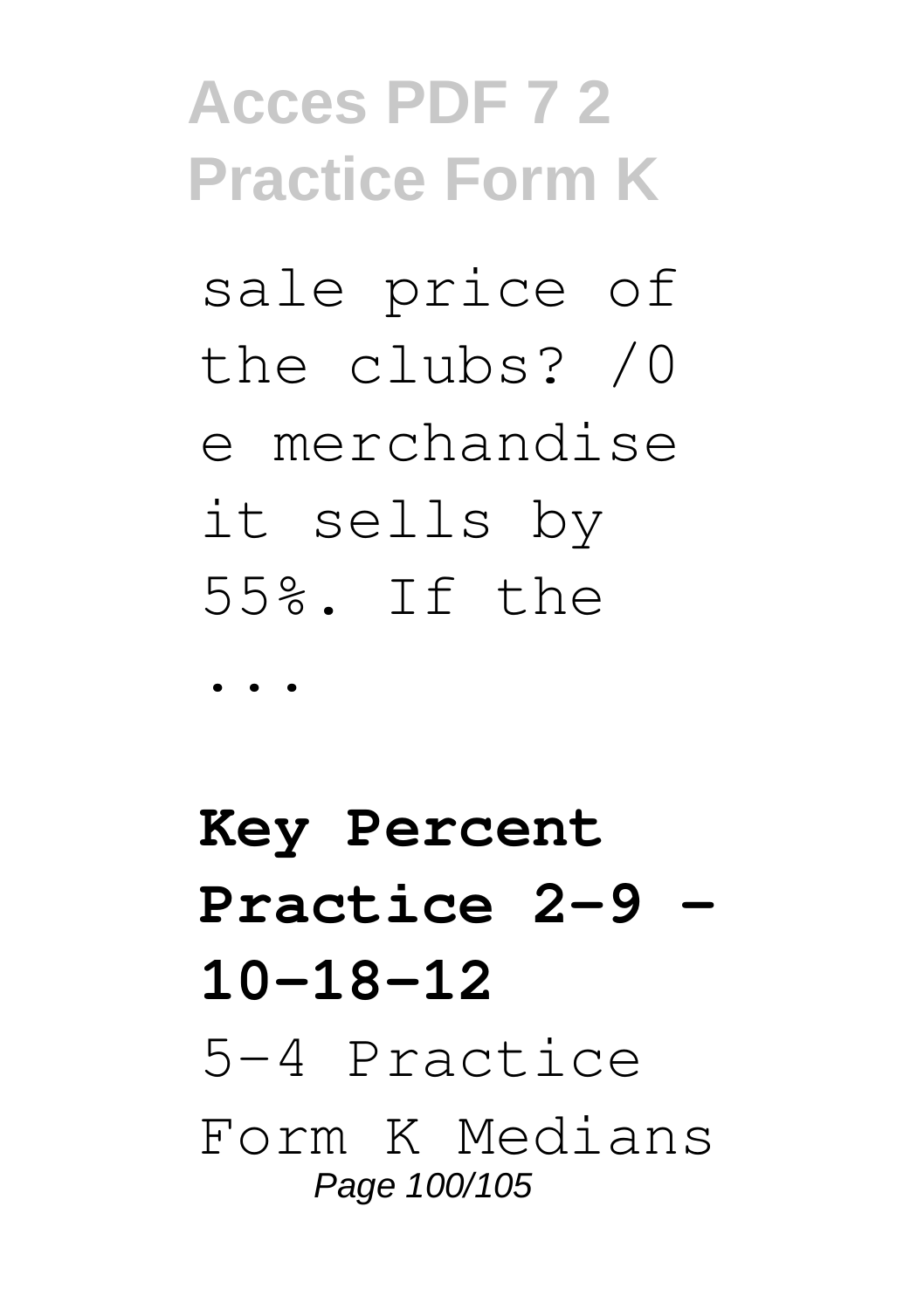and Altitudes In kXYZ, A is the centroid. 1. If DZ 5 12, fi nd ZA and AD. To start, write an equation relating the distance between the vertex and Page 101/105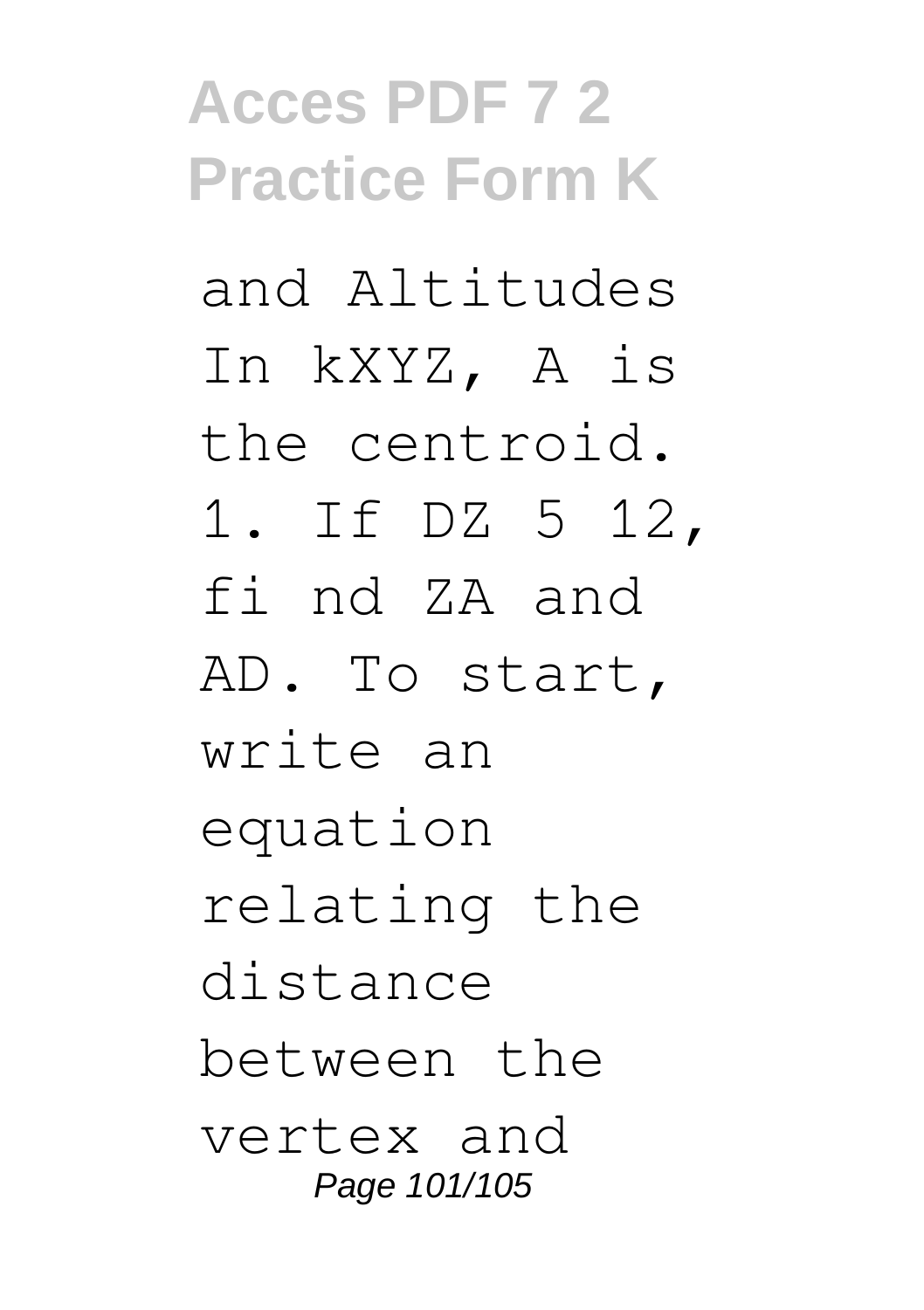centroid to the length of the median. ZA 5 u DZ 2. If AB 5 6, fi nd BY and AY. 3. If AC 5 3, fi nd CX and AX.

#### **0001 hsm12gmtr 0501**

4 7 Practice Page 102/105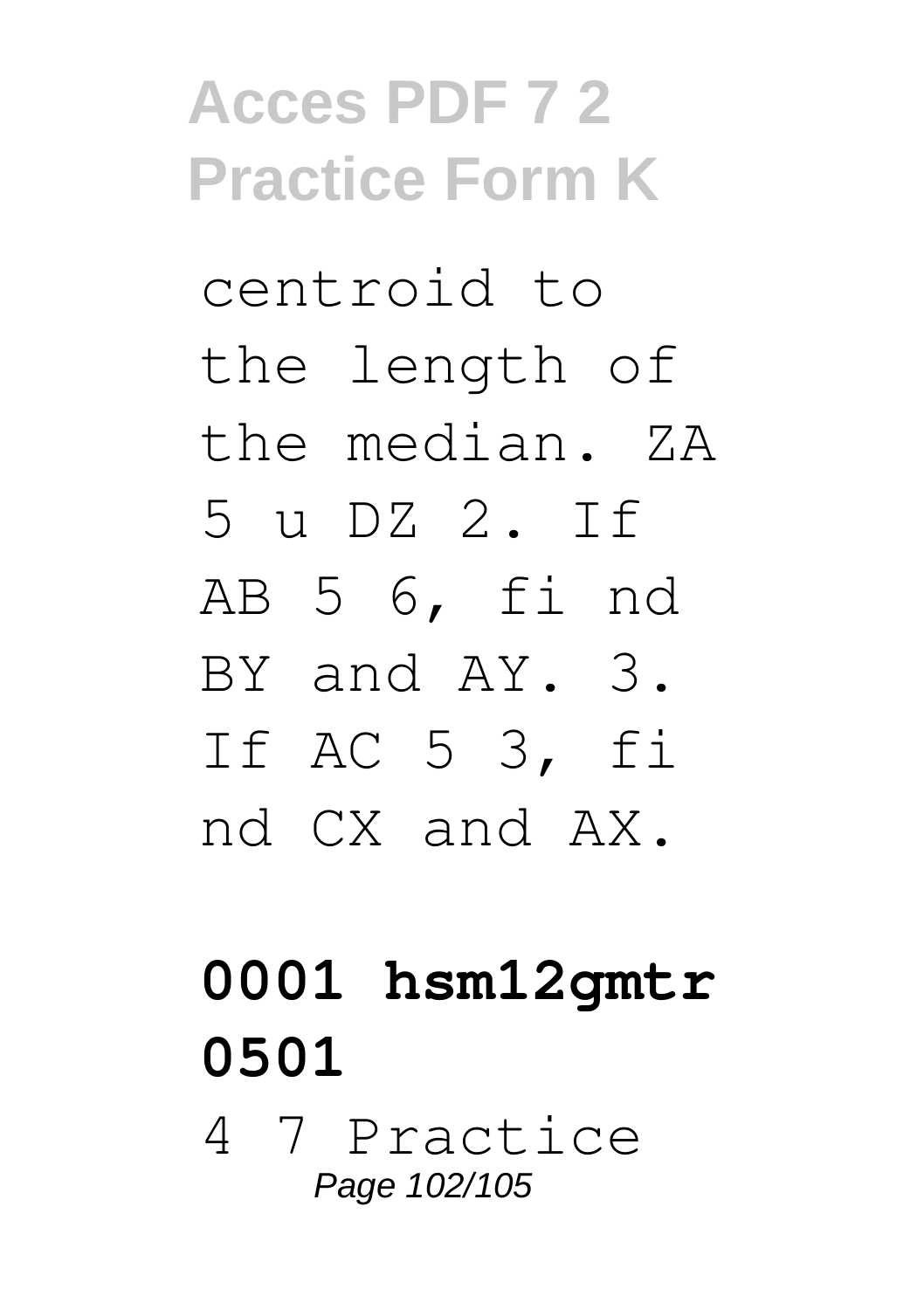$From K 4-7$ Practice Form K Congruence in Overlapping Triangles In each diagram, the stated triangles are congruent. Identify their common side or angle. 1. nBAE Page 103/105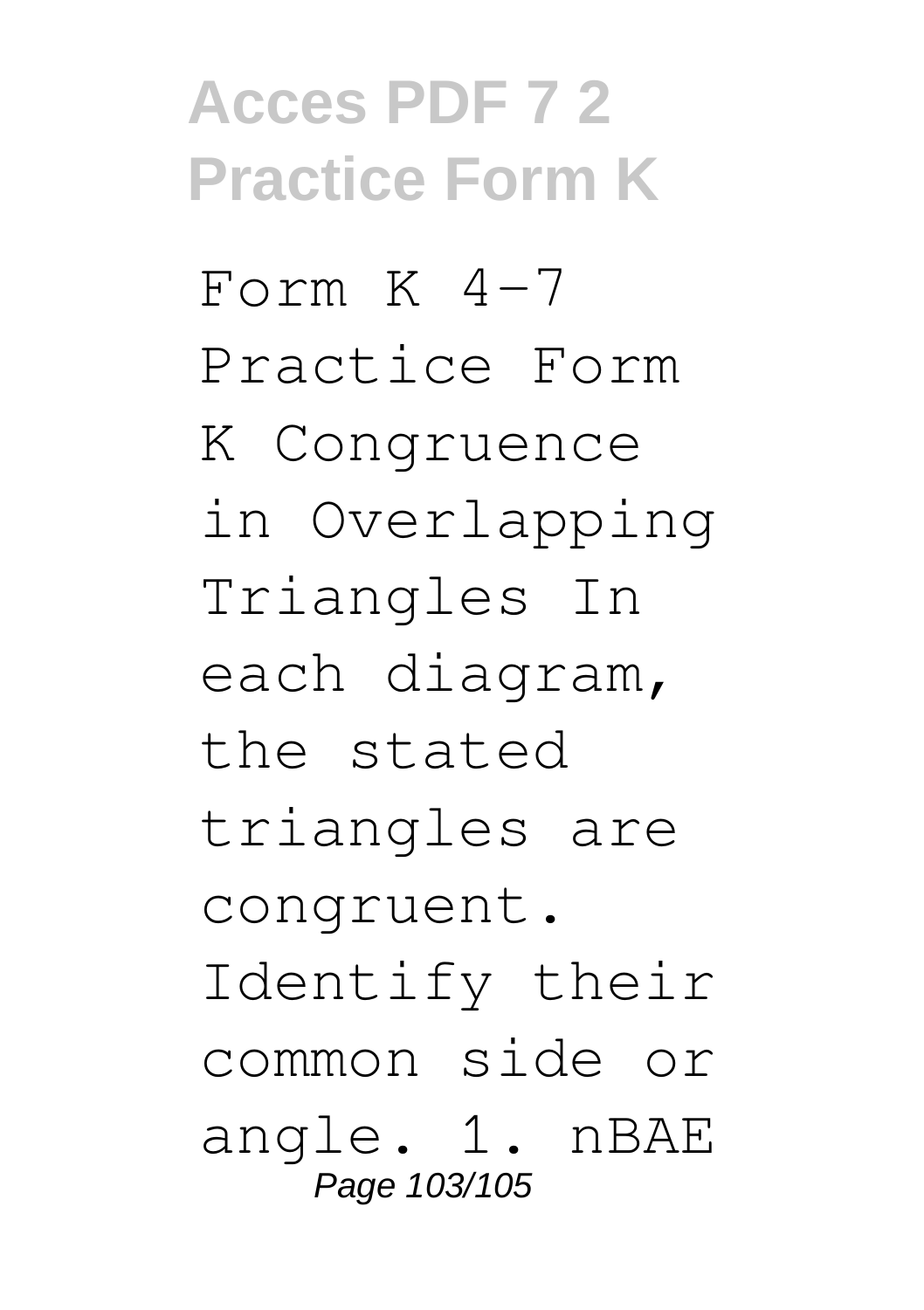- > nABC 2. nSUV
- > nWUT A U

Separate and redraw the indicated triangles. Identify any common angles or sides. 3. nACF and nAEB l To start, redraw each

Page 104/105